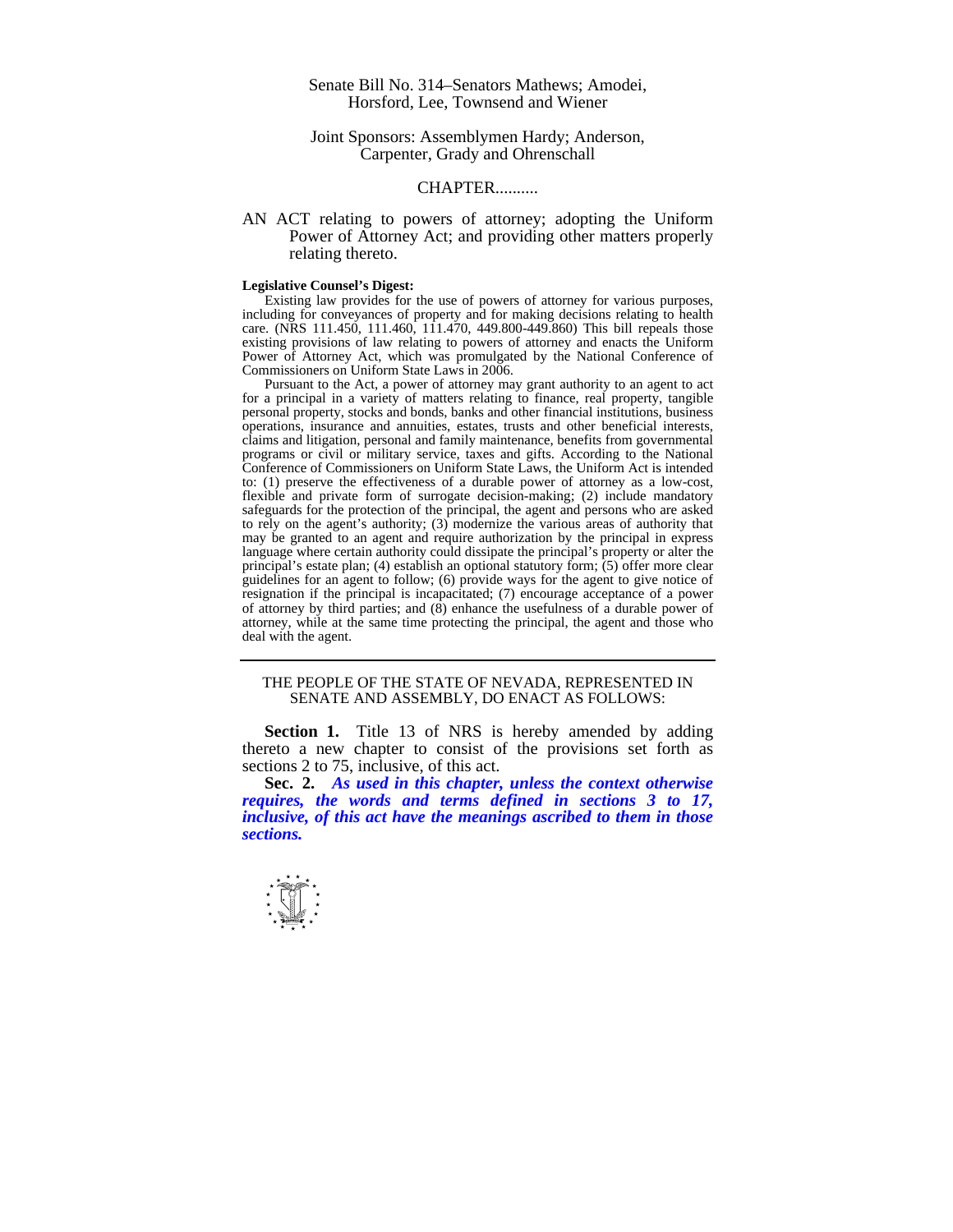**Sec. 3.** *"Acknowledged" means purportedly verified before a notary public or other individual authorized to take acknowledgments.* 

 **Sec. 4.** *"Agent" means a person granted authority to act for a principal under a power of attorney, whether denominated an agent, attorney-in-fact or otherwise. The term includes an original agent, co-agent, successor agent and a person to which an agent's authority is delegated.* 

 **Sec. 5.** *"Durable," with respect to a power of attorney, means not terminated by the principal's incapacity.*

 **Sec. 6.** *"Electronic" means relating to technology having electrical, digital, magnetic, wireless, optical, electromagnetic or similar capabilities.* 

 **Sec. 7.** *"Good faith" means honesty in fact.* 

 **Sec. 8.** *"Incapacity" means the inability of an individual to manage property or business affairs because the individual:* 

 *1. Has an impairment in the ability to receive and evaluate information or make or communicate decisions even with the use of technological assistance; or* 

 *2. Is:* 

 *(a) Missing;* 

 *(b) Detained, including incarcerated in a penal system; or* 

 *(c) Outside the United States and unable to return.*

 **Sec. 9.** *"Person" means an individual, corporation, business trust, estate, trust, partnership, limited-liability company, association, joint venture, public corporation, government or governmental subdivision, agency or instrumentality, or any other legal or commercial entity.*

 **Sec. 10.** *"Power of attorney" means a writing or other record that grants authority to an agent to act in the place of the principal, whether or not the term "power of attorney" is used.*

 **Sec. 11.** *"Presently exercisable general power of appointment," with respect to property or a property interest subject to a power of appointment, means power exercisable at the time in question to vest absolute ownership in the principal individually, the principal's estate, the principal's creditors or the creditors of the principal's estate. The term includes a power of appointment not exercisable until the occurrence of a specified event, the satisfaction of an ascertainable standard, or the passage of a specified period only after the occurrence of the specified event, the satisfaction of the ascertainable standard or the passage of the specified period. The term does not include a power exercisable in a fiduciary capacity or only by will.*

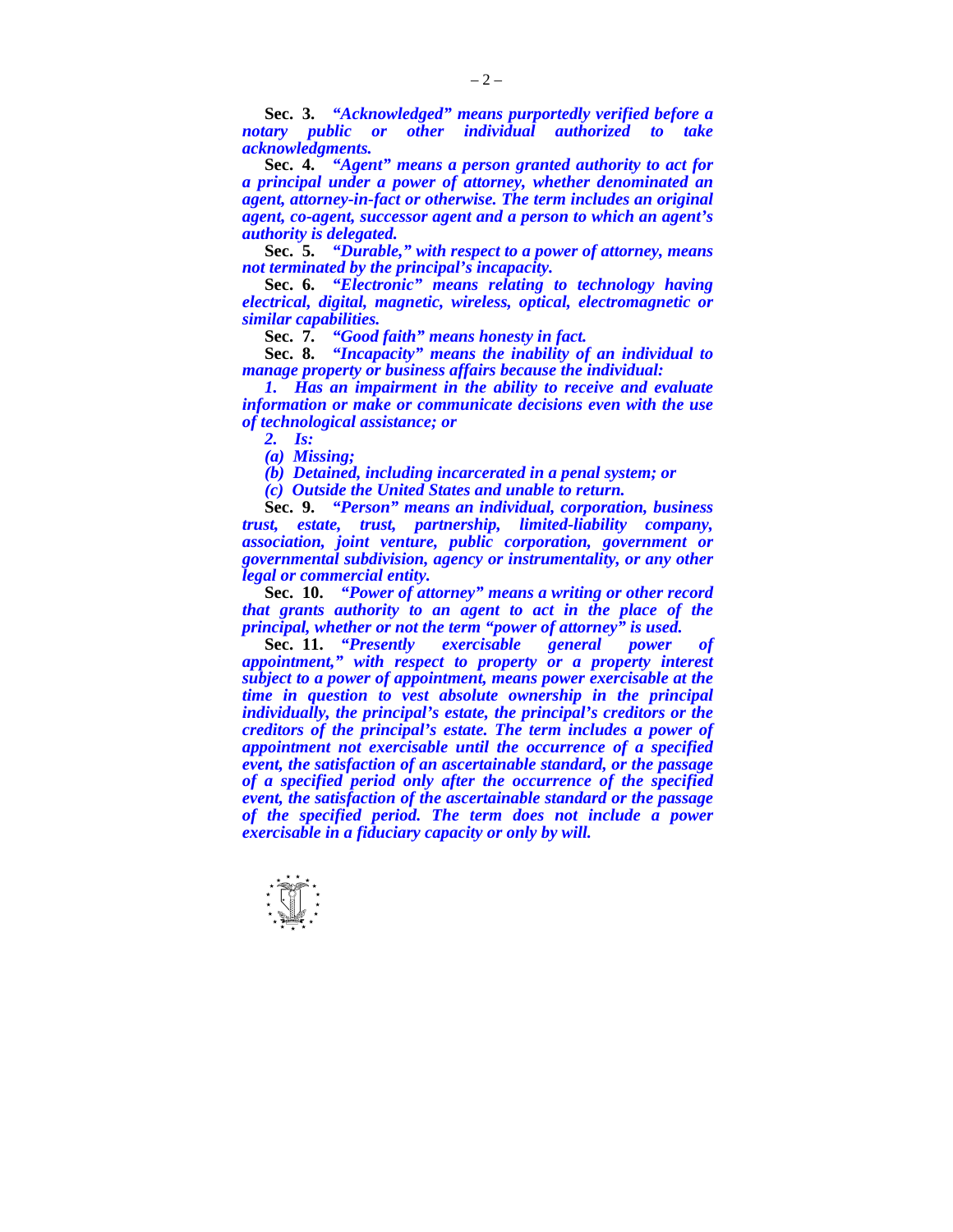**Sec. 12.** *"Principal" means an individual who grants authority to an agent in a power of attorney.* 

 **Sec. 13.** *"Property" means anything that may be the subject of ownership, whether real or personal, or legal or equitable, or any interest or right therein.* 

 **Sec. 14.** *"Record" means information which is inscribed on a tangible medium or which is stored in an electronic or other medium and is retrievable in perceivable form.* 

 **Sec. 15.** *"Sign" means, with present intent to authenticate or adopt a record:* 

 *1. To execute or adopt a tangible symbol; or* 

 *2. To attach to or logically associate with the record an electronic sound, symbol or process.*

 **Sec. 16.** *"State" means a state of the United States, the District of Columbia, Puerto Rico, the United States Virgin Islands, or any territory or insular possession subject to the jurisdiction of the United States.* 

 **Sec. 17.** *"Stocks and bonds" means stocks, bonds, mutual funds, and all other types of securities and financial instruments, whether held directly or indirectly, or in any other manner. The term does not include commodity futures contracts and call or put options on stocks or stock indexes.*

 **Sec. 18.** *Sections 18 to 56, inclusive, of this act apply to all powers of attorney except:* 

 *1. A power to the extent it is coupled with an interest in the subject of the power, including a power given to or for the benefit of a creditor in connection with a credit transaction;* 

 *2. A power to make health care decisions;* 

 *3. A proxy or other delegation to exercise voting rights or management rights with respect to an entity; and* 

 *4. A power created on a form prescribed by a government or a governmental subdivision, agency or instrumentality for a governmental purpose.*

 **Sec. 19.** *A power of attorney created under this chapter is durable unless it expressly provides that it is terminated by the incapacity of the principal.* 

 **Sec. 20.** *1. A power of attorney must be signed by the principal or, in the principal's conscious presence, by another individual directed by the principal to sign the principal's name on the power of attorney. A signature on a power of attorney is presumed to be genuine if the principal acknowledges the signature before a notary public or other individual authorized by law to take acknowledgments.* 

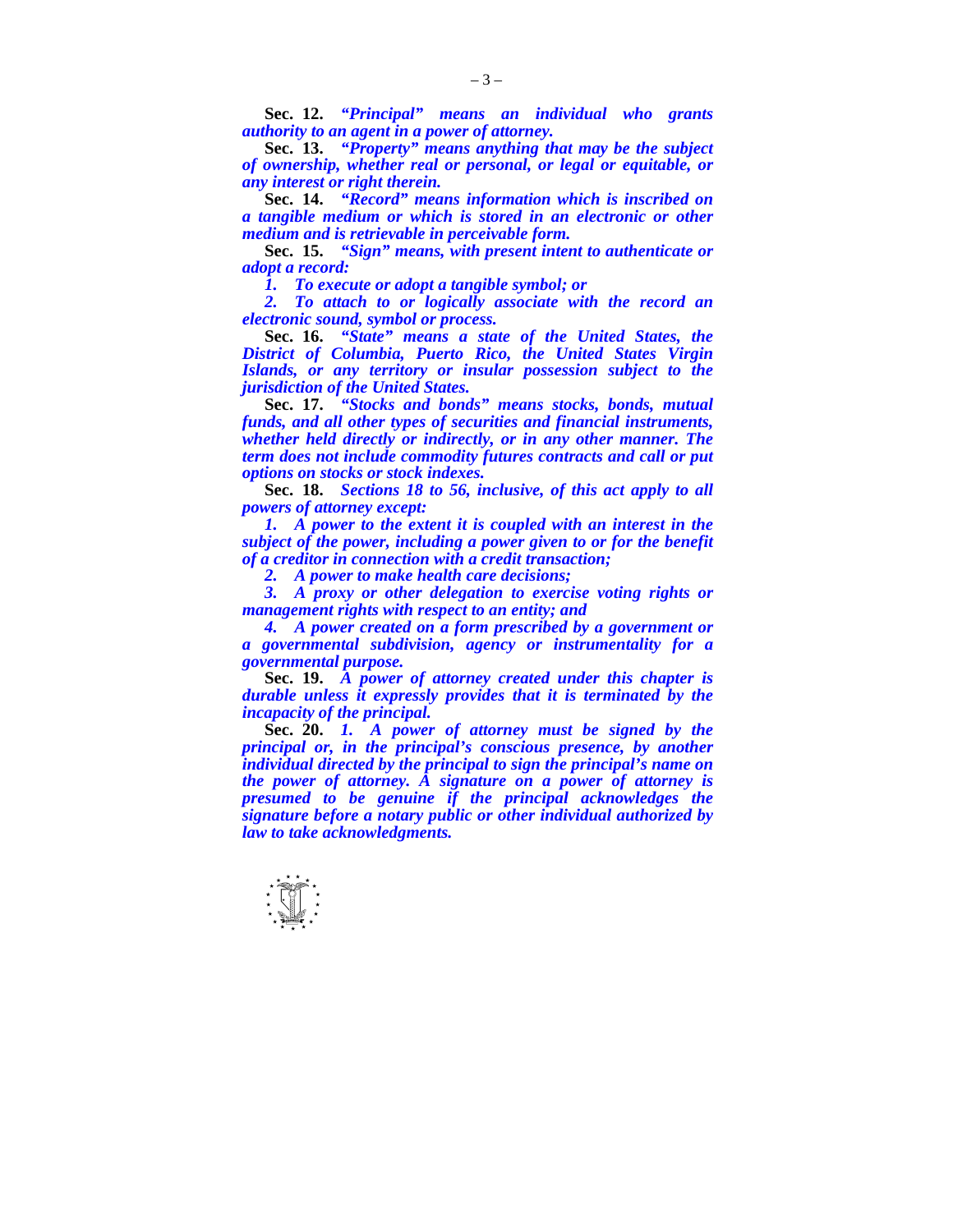*2. If the principal resides in a hospital, assisted living facility or facility for skilled nursing at the time of execution of the power of attorney, a certification of competency of the principal from a physician, psychologist or psychiatrist must be attached to the power of attorney.* 

 *3. As used in this section:* 

 *(a) "Assisted living facility" has the meaning ascribed to it in NRS 422.2708.* 

 *(b) "Facility for skilled nursing" has the meaning ascribed to it in NRS 449.0039.* 

 *(c) "Hospital" has the meaning ascribed to it in NRS 449.012.* 

 **Sec. 21.** *1. A power of attorney executed in this State on or after October 1, 2009, is valid if its execution complies with section 20 of this act.* 

 *2. A power of attorney executed in this State before October 1, 2009, is valid if its execution complied with the law of this State as it existed at the time of execution.* 

 *3. A power of attorney executed other than in this State is valid in this State if, when the power of attorney was executed, the execution complied with:* 

 *(a) The law of the jurisdiction that determines the meaning and effect of the power of attorney pursuant to section 22 of this act; or* 

 *(b) The requirements for a military power of attorney pursuant to 10 U.S.C. § 1044b.* 

 *4. Except as otherwise provided by specific statute other than the provisions of this chapter, a photocopy or electronically transmitted copy of an original power of attorney has the same effect as the original power of attorney. An agent shall furnish an affidavit to a third party on demand stating that the instrument relied on is a true copy of the power of attorney and that, to the best of the agent's knowledge, the principal is alive and the relevant powers of the agent have not been altered or terminated.* 

 **Sec. 22.** *The meaning and effect of a power of attorney is determined by the law of the jurisdiction indicated in the power of attorney and, in the absence of an indication of jurisdiction, by the law of the jurisdiction in which the power of attorney was executed.* 

 **Sec. 23.** *1. In a power of attorney, a principal may nominate a guardian of the principal's estate for consideration by the court if guardianship proceedings for the principal's estate or person are begun after the principal executes the power of attorney.* 

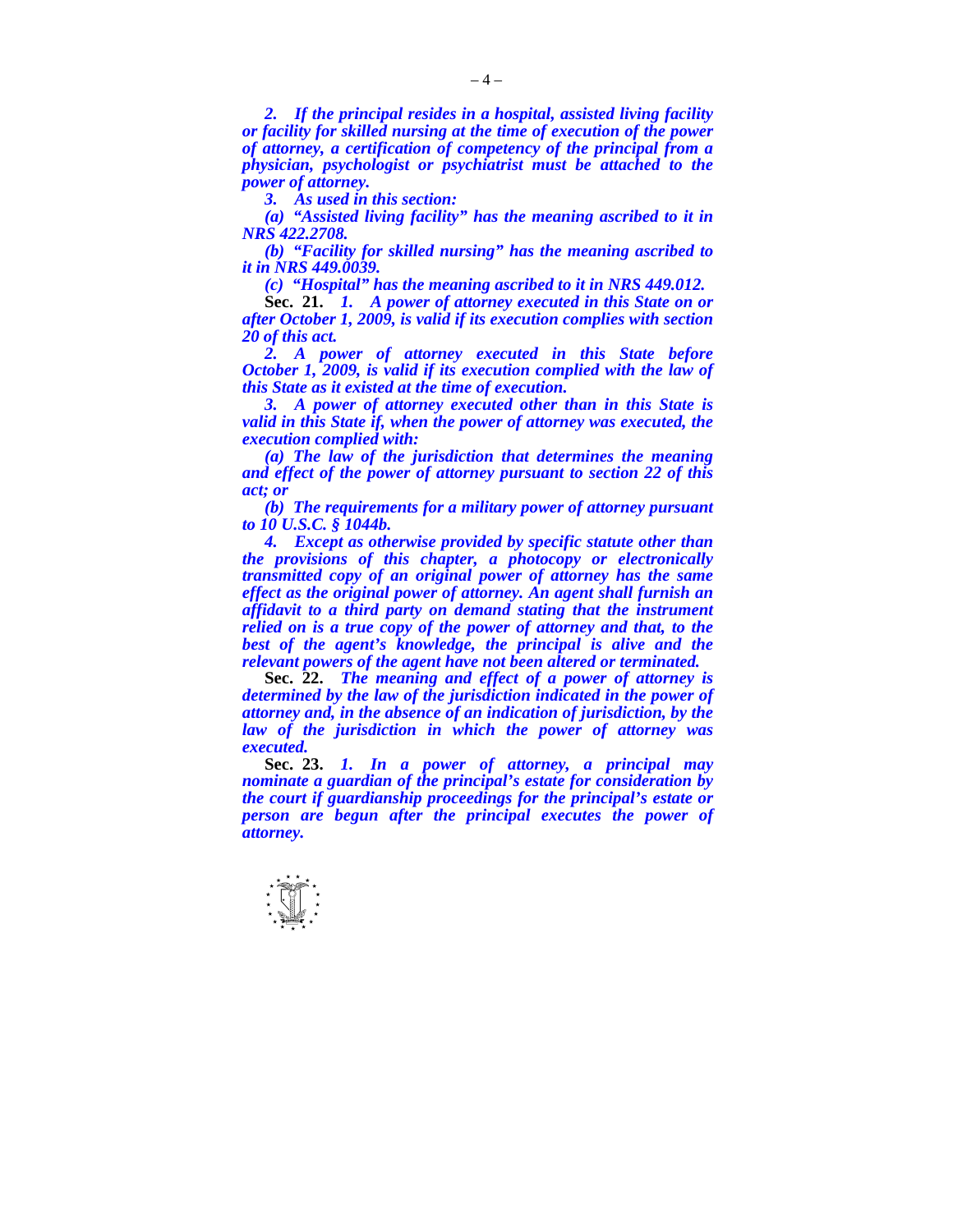*2. If, after a principal executes a power of attorney, a court appoints a guardian of the principal's estate, the power of attorney is terminated.* 

 **Sec. 24.** *1. A power of attorney is effective when executed unless the principal provides in the power of attorney that it becomes effective at a future date or upon the occurrence of a future event or contingency.* 

 *2. If a power of attorney becomes effective upon the occurrence of a future event or contingency, the principal, in the power of attorney, may authorize one or more persons to determine in a writing or other record that the event or contingency has occurred.* 

 *3. If a power of attorney becomes effective upon the principal's incapacity and the principal has not authorized a person to determine whether the principal is incapacitated, or the person authorized is unable or unwilling to make the determination, the power of attorney becomes effective upon a determination in a writing or other record by a physician, psychiatrist or licensed psychologist that the principal is incapacitated.* 

 *4. A person authorized by the principal in the power of attorney to determine that the principal is incapacitated may act as the principal's personal representative pursuant to the Health Insurance Portability and Accountability Act of 1996, Public Law 104-191, as amended, and applicable regulations, to obtain a determination of incapacity.* 

 **Sec. 25.** *1. A power of attorney terminates when:* 

 *(a) The principal dies;* 

 *(b) The principal becomes incapacitated, if the power of attorney is not durable;* 

 *(c) The principal revokes the power of attorney;* 

 *(d) The power of attorney provides that it terminates;* 

 *(e) The limited purpose of the power of attorney is accomplished; or* 

 *(f) The principal revokes the agent's authority or the agent dies, becomes incapacitated or resigns, and the power of attorney does not provide for another agent to act under the power of attorney.* 

 *2. An agent's authority terminates when:* 

 *(a) The principal revokes the authority;* 

 *(b) The agent dies, becomes incapacitated or resigns;* 

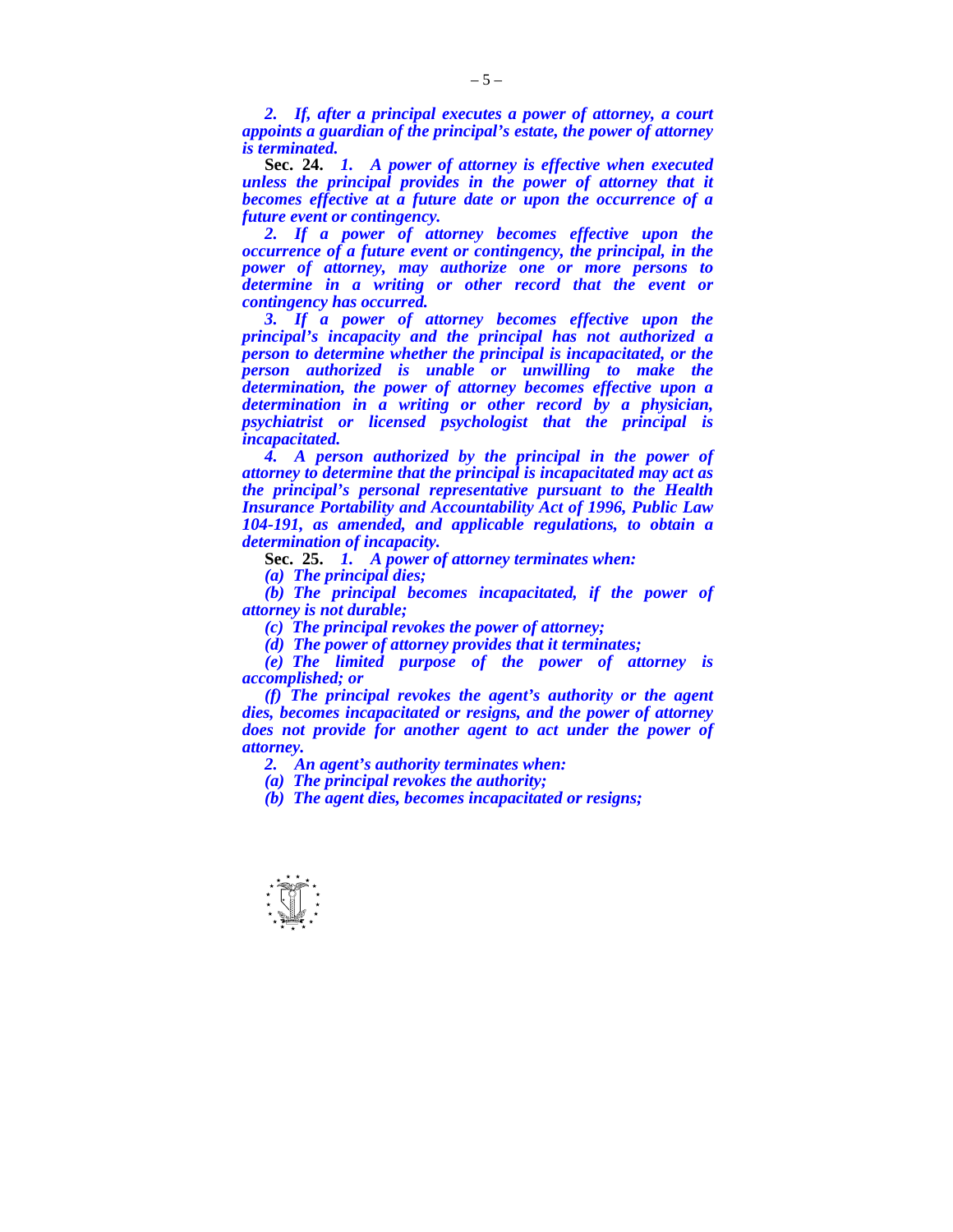*(c) An action is filed for the dissolution or annulment of the agent's marriage to the principal or their legal separation, unless the power of attorney otherwise provides; or* 

 *(d) The power of attorney terminates.* 

 *3. Unless the power of attorney otherwise provides, an agent's authority is exercisable until the authority terminates under subsection 2, notwithstanding a lapse of time since the execution of the power of attorney.* 

 *4. Termination of an agent's authority or of a power of attorney is not effective as to the agent or another person that, without actual knowledge of the termination, acts in good faith under the power of attorney. An act so performed, unless otherwise invalid or unenforceable, binds the principal and the principal's successors in interest.* 

 *5. Incapacity of the principal of a power of attorney that is not durable does not revoke or terminate the power of attorney as to an agent or other person that, without actual knowledge of the incapacity, acts in good faith under the power of attorney. An act so performed, unless otherwise invalid or unenforceable, binds the principal and the principal's successors in interest.* 

 *6. The execution of a power of attorney does not revoke a power of attorney previously executed by the principal unless the subsequent power of attorney provides that the previous power of attorney is revoked or that all other powers of attorney are revoked.* 

 **Sec. 26.** *1. A principal may designate two or more persons to act as co-agents. Unless the power of attorney otherwise provides, each co-agent may exercise its authority independently.* 

 *2. A principal may designate one or more successor agents to act if an agent resigns, dies, becomes incapacitated, is not qualified to serve or declines to serve. A principal may grant authority to designate one or more successor agents to an agent or other person designated by name, office or function. Unless the power of attorney otherwise provides, a successor agent:* 

 *(a) Has the same authority as that granted to the original agent; and* 

 *(b) May not act until all predecessor agents have resigned, died, become incapacitated, are no longer qualified to serve or have declined to serve.* 

 *3. Except as otherwise provided in subsection 4 and in the power of attorney, an agent that does not participate in or conceal a breach of fiduciary duty committed by another agent, including a predecessor agent, is not liable for the actions of the other agent.* 

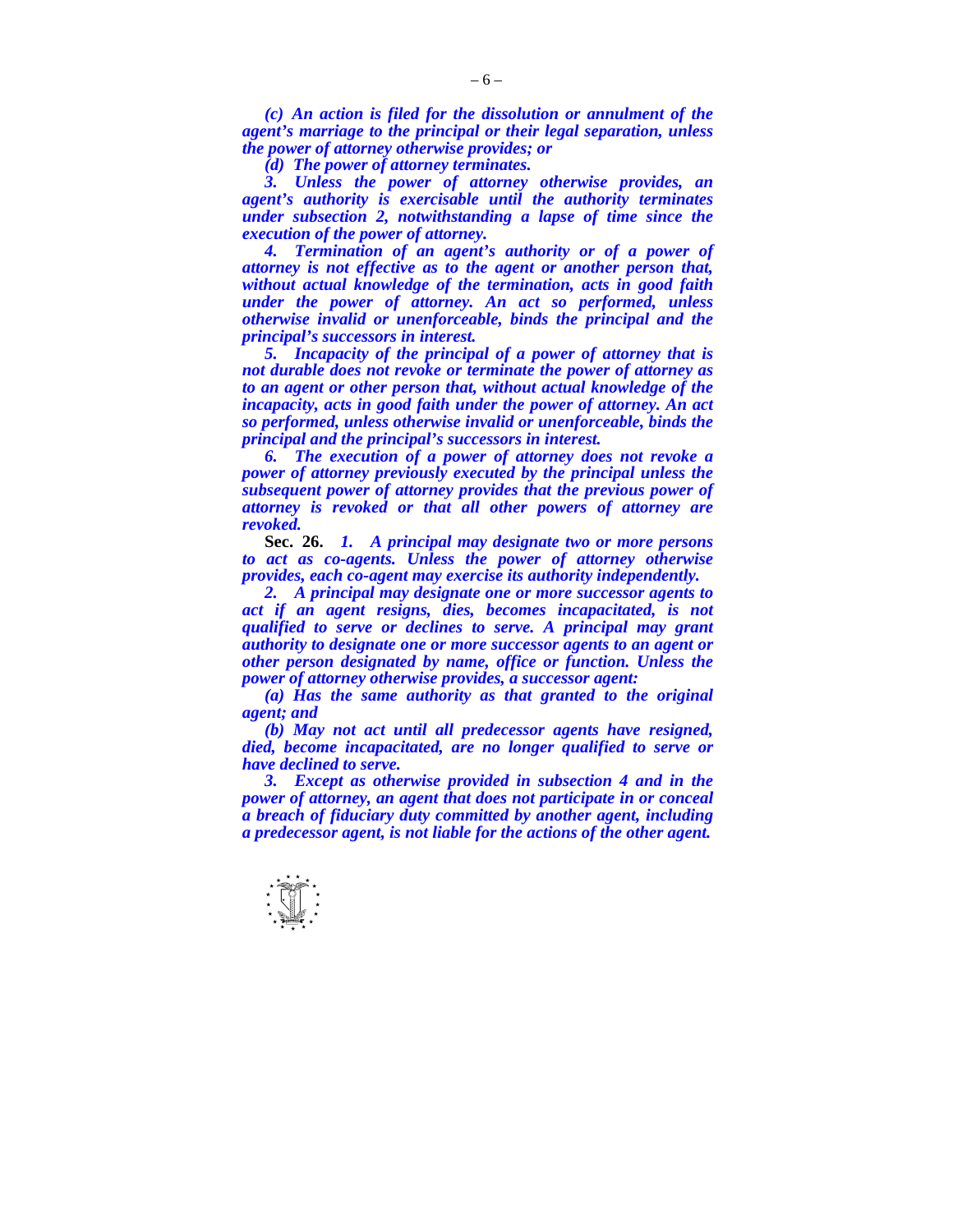*4. An agent that has actual knowledge of a breach or*  imminent breach of fiduciary duty by another agent shall notify *the principal and, if the principal is incapacitated, take any action reasonably appropriate in the circumstances to safeguard the principal's best interest. An agent that fails to notify the principal or take action as required by this subsection is liable for the reasonably foreseeable damages that could have been avoided if the agent had notified the principal or taken such action.* 

 **Sec. 27.** *Unless the power of attorney otherwise provides, an agent is entitled to reimbursement of expenses reasonably incurred on behalf of the principal.*

 **Sec. 28.** *Except as otherwise provided in the power of attorney, a person accepts appointment as an agent under a power of attorney by exercising authority or performing duties as an agent or by any other assertion or conduct indicating acceptance.* 

 **Sec. 29.** *1. Notwithstanding provisions in the power of attorney, an agent that has accepted appointment shall:* 

 *(a) Act in accordance with the principal's reasonable expectations to the extent actually known by the agent and, otherwise, in the principal's best interest;* 

 *(b) Act in good faith; and* 

 *(c) Act only within the scope of authority granted in the power of attorney.* 

 *2. Except as otherwise provided in the power of attorney, an agent that has accepted appointment shall:* 

 *(a) Act loyally for the principal's benefit;* 

 *(b) Act so as not to create a conflict of interest that impairs the agent's ability to act impartially in the principal's best interest;* 

 *(c) Act with the care, competence and diligence ordinarily exercised by agents in similar circumstances;* 

 *(d) Keep a record of all receipts, disbursements and transactions made on behalf of the principal;* 

 *(e) Cooperate with a person that has authority to make health care decisions for the principal; and* 

 *(f) Attempt to preserve the principal's estate plan, to the extent actually known by the agent, if preserving the plan is consistent with the principal's best interest based on all relevant factors, including:* 

 *(1) The value and nature of the principal's property;* 

 *(2) The principal's foreseeable obligations and need for maintenance;* 

 *(3) Minimization of taxes, including income, estate, inheritance, generation-skipping transfer and gift taxes; and*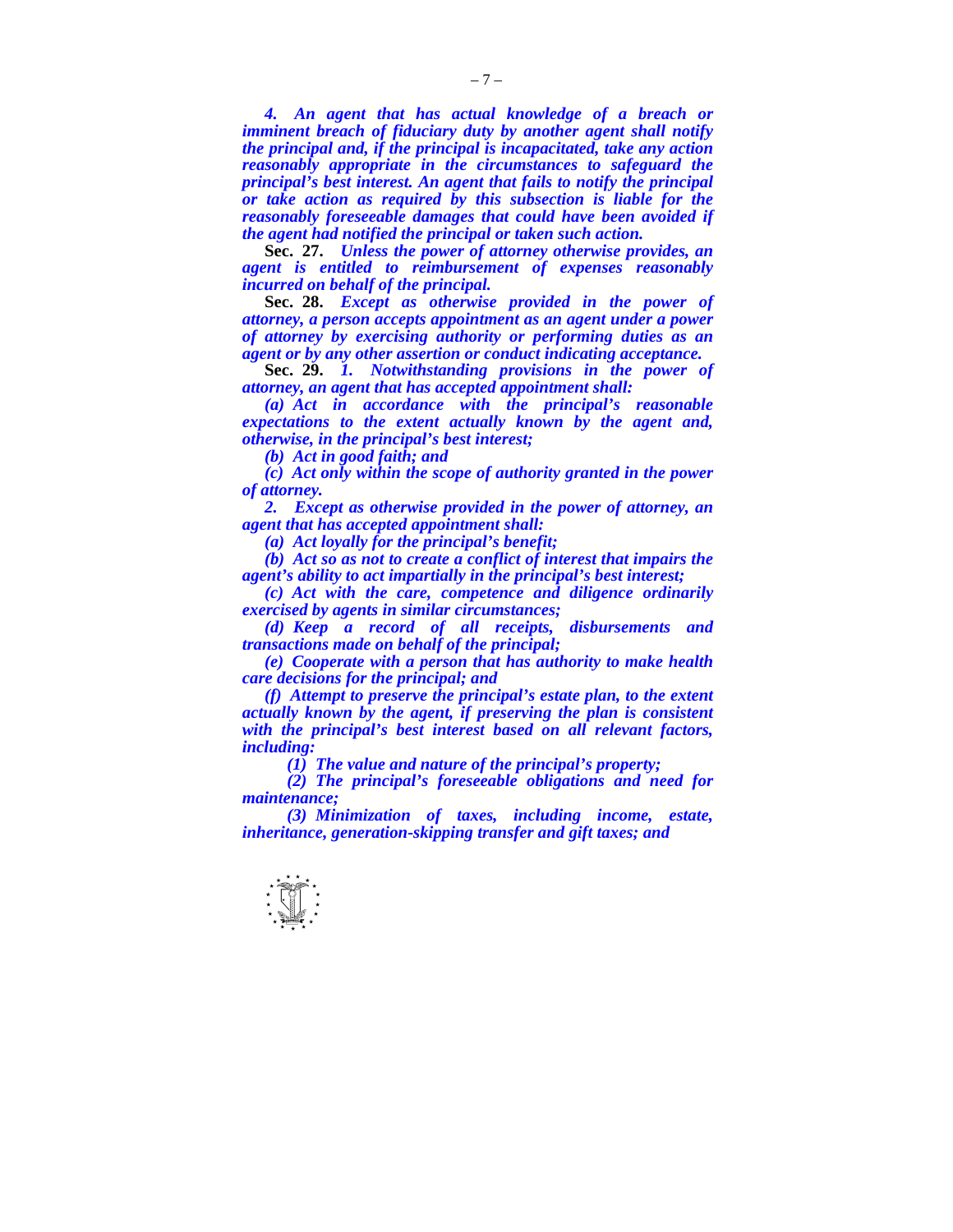*(4) Eligibility for a benefit, a program or assistance under a statute or regulation.* 

 *3. An agent that acts in good faith is not liable to any beneficiary of the principal's estate plan for failure to preserve the plan.* 

 *4. An agent that acts with care, competence and diligence for the best interest of the principal is not liable solely because the agent also benefits from the act or has an individual or conflicting interest in relation to the property or affairs of the principal.* 

 *5. If an agent is selected by the principal because of special skills or expertise possessed by the agent or in reliance on the agent's representation that the agent has special skills or expertise, the special skills or expertise must be considered in determining whether the agent has acted with care, competence and diligence under the circumstances.* 

 *6. Absent a breach of duty to the principal, an agent is not liable if the value of the principal's property declines.* 

 *7. An agent that exercises authority to delegate to another person the authority granted by the principal or that engages another person on behalf of the principal is not liable for an act, error of judgment or default of that person if the agent exercises care, competence and diligence in selecting and monitoring the person.* 

 *8. Except as otherwise provided in the power of attorney, an agent is not required to disclose receipts, disbursements or transactions conducted on behalf of the principal unless ordered by a court, or requested by the principal, a guardian or other fiduciary acting for the principal, a governmental agency having authority to protect the welfare of the principal or, upon the death of the principal, by the personal representative or successor in interest of the principal's estate. If so requested, within 30 days the agent shall comply with the request or provide a writing or other record substantiating why additional time is needed and shall comply with the request within an additional 30 days.* 

 **Sec. 30.** *A provision in a power of attorney relieving an agent of liability for breach of duty is binding on the principal and the principal's successors in interest, except to the extent the provision:* 

 *1. Relieves the agent of liability for breach of duty committed dishonestly, with an improper motive or with reckless indifference to the purposes of the power of attorney or the best interest of the principal; or* 

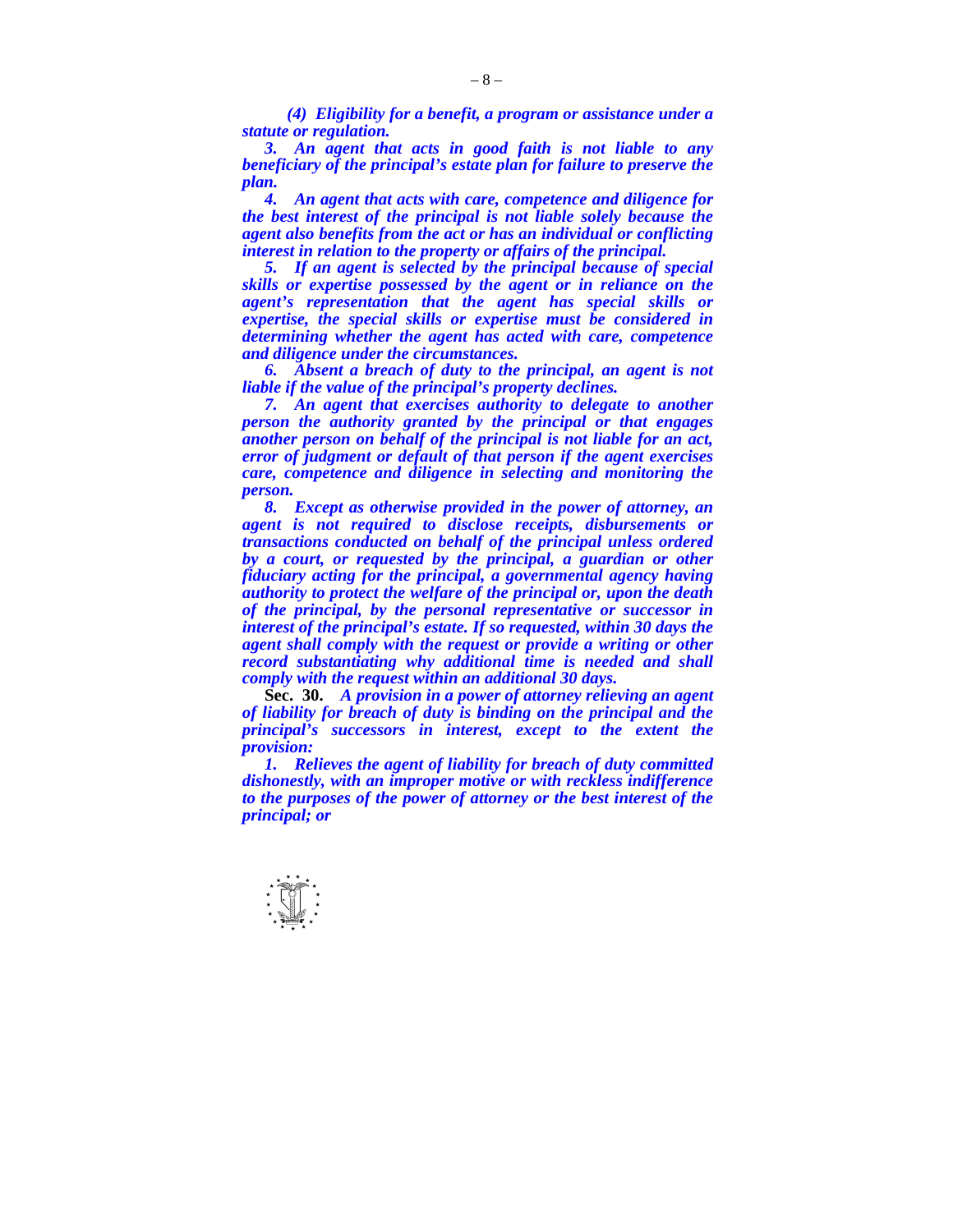*2. Was inserted as a result of an abuse of a confidential or fiduciary relationship with the principal.* 

 **Sec. 31.** *1. The following persons may petition a court to construe a power of attorney or review the agent's conduct, and grant appropriate relief:* 

 *(a) The principal or the agent;* 

 *(b) A guardian or other fiduciary acting for the principal;* 

 *(c) A person authorized to make health care decisions for the principal;* 

 *(d) The principal's spouse, parent or descendant;* 

 *(e) An individual who would qualify as a presumptive heir of the principal;* 

 *(f) A person named as a beneficiary to receive any property, benefit or contractual right on the principal's death or as a beneficiary of a trust created by or for the principal that has a financial interest in the principal's estate;* 

 *(g) A governmental agency having regulatory authority to protect the welfare of the principal;* 

 *(h) A person asked to accept the power of attorney; or* 

 *(i) The principal's caregiver or another person who demonstrates sufficient interest in the principal's welfare.* 

 *2. Upon motion by the principal, the court shall dismiss a petition filed under this section, unless:* 

 *(a) The court finds that the principal lacks capacity to revoke the agent's authority or the power of attorney; or* 

 *(b) A governmental agency has asserted abuse by the agent regarding the agent's actions under the power of attorney.*

 **Sec. 32.** *An agent that violates this chapter is liable to the principal or the principal's successors in interest for the amount required to:* 

1. Restore the value of the principal's property to what it *would have been had the violation not occurred; and* 

 *2. Reimburse the principal or the principal's successors in interest for the attorney's fees and costs paid on the agent's behalf.* 

 **Sec. 33.** *Unless the power of attorney provides a different method for an agent's resignation, an agent may resign by giving notice to the principal and, if the principal is incapacitated:* 

 *1. To a co-agent or successor agent; or* 

 *2. If there is no person described in subsection 1, to:* 

 *(a) The principal's spouse, parent or descendant;* 

 *(b) The principal's caregiver;* 

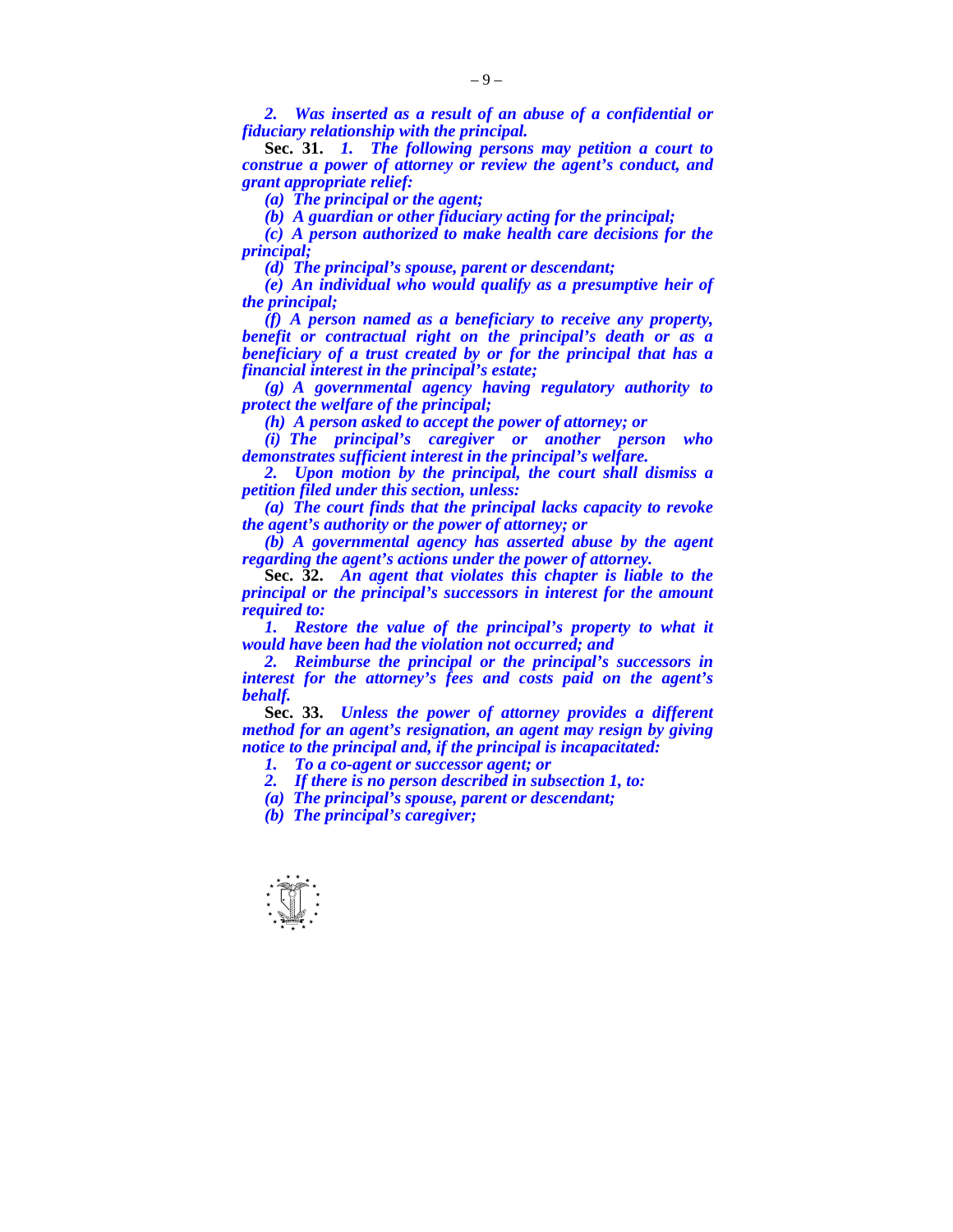*(c) Another person reasonably believed by the agent to have sufficient interest in the principal's welfare; or* 

 *(d) A governmental agency having authority to protect the welfare of the principal.* 

 **Sec. 34.** *1. A person that in good faith accepts an acknowledged power of attorney without actual knowledge that the signature is not genuine may rely upon the presumption under section 20 of this act that the signature is genuine.* 

 *2. A person that in good faith accepts an acknowledged power of attorney without actual knowledge that the power of attorney is void, invalid or terminated, that the purported agent's authority is void, invalid or terminated, or that the agent is exceeding or improperly exercising the agent's authority may rely upon the power of attorney as if the power of attorney were genuine, valid and still in effect, the agent's authority were genuine, valid and still in effect, and the agent had not exceeded and had properly exercised the authority.* 

 *3. A person that is asked to accept an acknowledged power of attorney may request, and rely upon, without further investigation:* 

 *(a) An agent's certification under penalty of perjury of any factual matter concerning the principal, agent or power of attorney;* 

 *(b) An English translation of the power of attorney if the power of attorney contains, in whole or in part, language other than English; and* 

 *(c) An opinion of counsel as to any matter of law concerning the power of attorney if the person making the request provides in a writing or other record the reason for the request.* 

 *4. An English translation or an opinion of counsel requested under this section must be provided at the principal's expense unless the request is made more than 10 business days after the power of attorney is presented for acceptance. If the request is made more than 10 business days after presentation of the power of attorney, the party requesting the translation shall pay for the translation.* 

 *5. For purposes of this section, a person that conducts activities through employees is without actual knowledge of a fact relating to a power of attorney, a principal or an agent if the employee conducting the transaction involving the power of attorney is without actual knowledge of the fact.* 

 **Sec. 35.** *1. Except as otherwise provided in subsection 2:* 

 *(a) A person shall either accept an acknowledged power of attorney, or request a certification, a translation or an opinion of* 

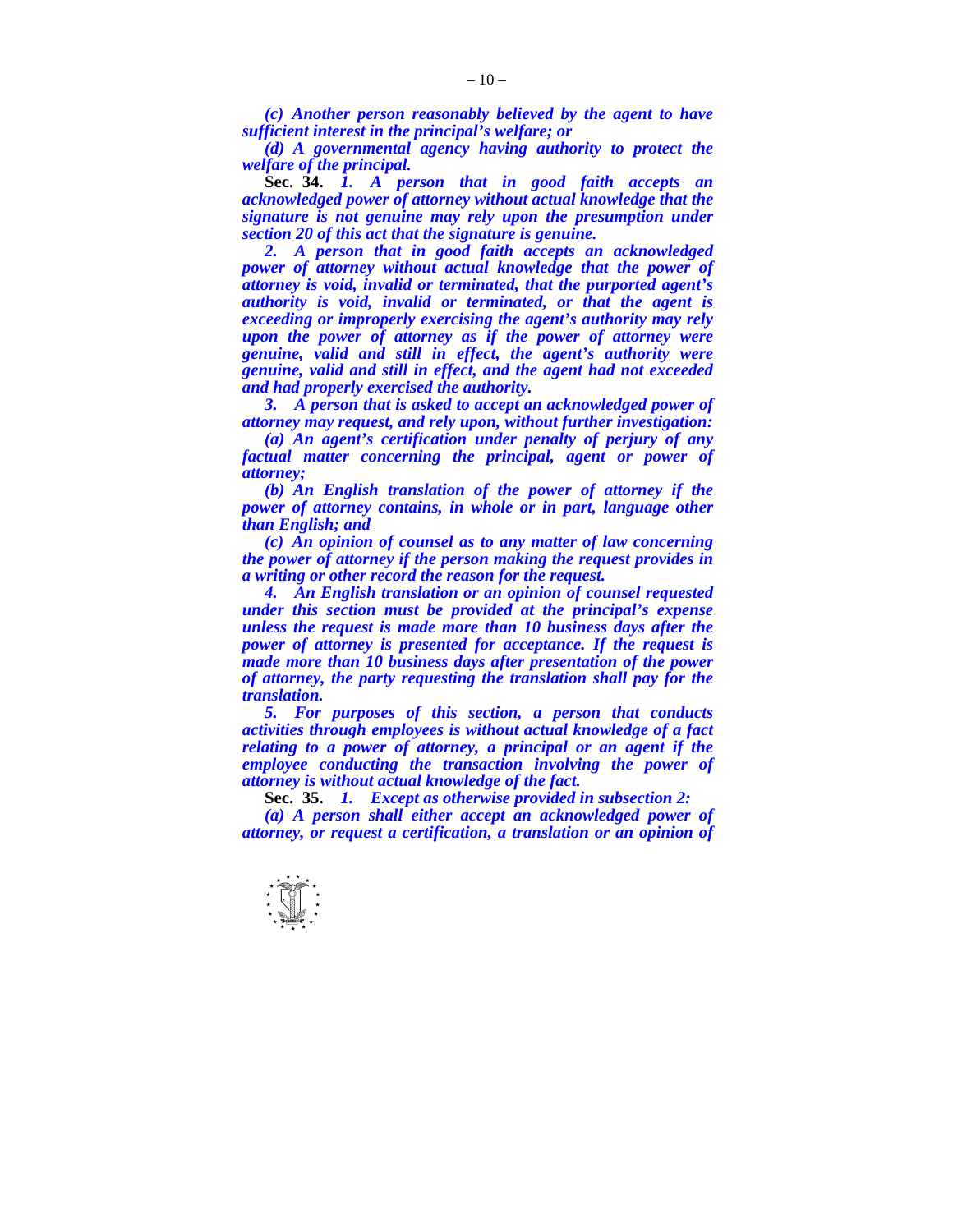*counsel pursuant to section 34 of this act, not later than 10 business days after presentation of the power of attorney for acceptance;* 

 *(b) If a person requests a certification, a translation or an opinion of counsel pursuant to section 34 of this act, the person shall accept the power of attorney not later than 5 business days after receipt of the certification, translation or opinion of counsel; and* 

 *(c) A person may not require an additional or different form of power of attorney for authority granted in the power of attorney presented.* 

 *2. A person is not required to accept an acknowledged power of attorney if:* 

 *(a) The person is not otherwise required to engage in a transaction with the principal in the same circumstances;* 

 *(b) Engaging in a transaction with the agent or the principal in the same circumstances would be inconsistent with federal law;* 

 *(c) The person has actual knowledge of the termination of the agent's authority or of the power of attorney before exercise of the power;* 

 *(d) A request for a certification, a translation or an opinion of counsel pursuant to section 34 of this act is refused;* 

 *(e) The person in good faith believes that the power is not valid or that the agent does not have the authority to perform the act requested, whether or not a certification, a translation or an opinion of counsel has been requested or provided pursuant to section 34 of this act; or* 

 *(f) The person makes, or has actual knowledge that another person has made, a report pursuant to NRS 200.5093 stating a good faith belief that the principal may be subject to abuse, neglect, exploitation or isolation by the agent or a person acting for or with the agent.* 

 *3. A person that refuses in violation of this section to accept an acknowledged power of attorney is subject to:* 

 *(a) A court order mandating acceptance of the power of attorney; and* 

 *(b) Liability for reasonable attorney's fees and costs incurred in any action or proceeding that confirms the validity of the power of attorney or mandates acceptance of the power of attorney.* 

 **Sec. 36.** *Unless displaced by a provision of this chapter, the principles of law and equity supplement this chapter.*

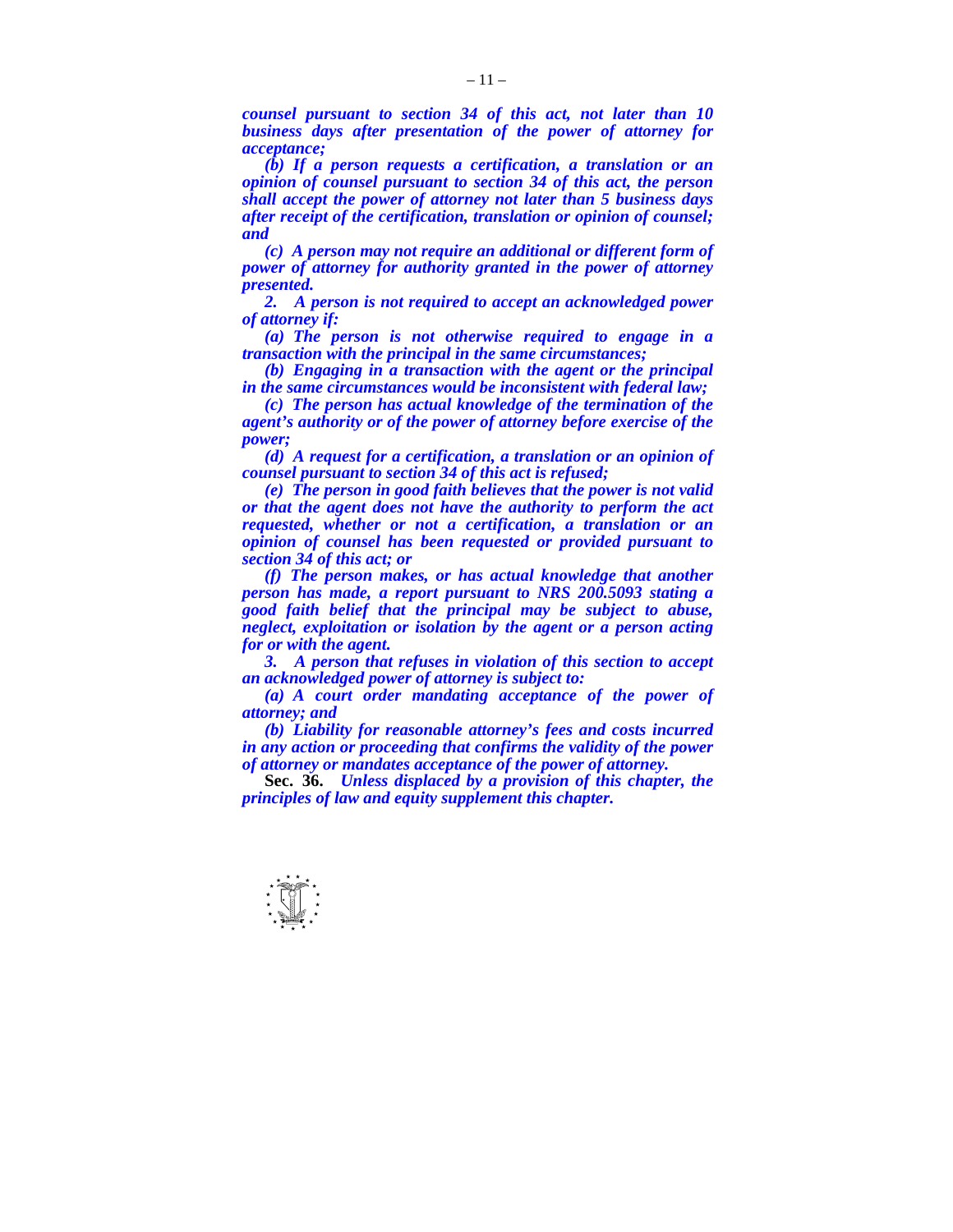**Sec. 37.** *This chapter does not supersede any other law applicable to financial institutions or other entities, and the other law controls if inconsistent with this chapter.* 

 **Sec. 38.** *The remedies under this chapter are not exclusive and do not abrogate any right or remedy under the laws of this State other than this chapter.* 

 **Sec. 39.** *1. An agent under a power of attorney may do the following on behalf of the principal or with the principal's property only if the power of attorney expressly grants the agent the authority and exercise of the authority is not otherwise prohibited by another agreement or instrument to which the authority or property is subject:* 

 *(a) Create, amend, revoke or terminate an inter vivos trust;* 

 *(b) Make a gift;* 

 *(c) Create or change rights of survivorship;* 

 *(d) Create or change a beneficiary designation;* 

 *(e) Delegate authority granted under the power of attorney;* 

 *(f) Waive the principal's right to be a beneficiary of a joint and survivor annuity, including a survivor benefit under a retirement plan;* 

 *(g) Exercise fiduciary powers that the principal has authority to delegate; or* 

 *(h) Disclaim property, including a power of appointment.* 

 *2. Notwithstanding a grant of authority to do an act described in subsection 1, unless the power of attorney otherwise provides, an agent that is not a spouse of the principal may not exercise authority under a power of attorney to create in the agent, or in an individual to whom the agent owes a legal obligation of support, an interest in the principal's property, whether by gift, right of survivorship, beneficiary designation, disclaimer or otherwise.* 

 **Sec. 40.** *1. Except as otherwise provided in section 39 of this act, if a power of attorney grants to an agent authority to do all acts that a principal could do or refers to general authority or cites a section of this chapter in which the authority is described, the agent has the general authority described in this chapter.* 

 *2. A reference in a power of attorney to any part of a section in this chapter incorporates the entire section as if it were set out in full in the power of attorney.* 

 *3. A principal may modify authority incorporated by reference.* 

 *4. Except as otherwise provided in section 39 of this act, if the subjects over which authority is granted in a power of attorney are similar or overlap, the broadest authority controls.* 

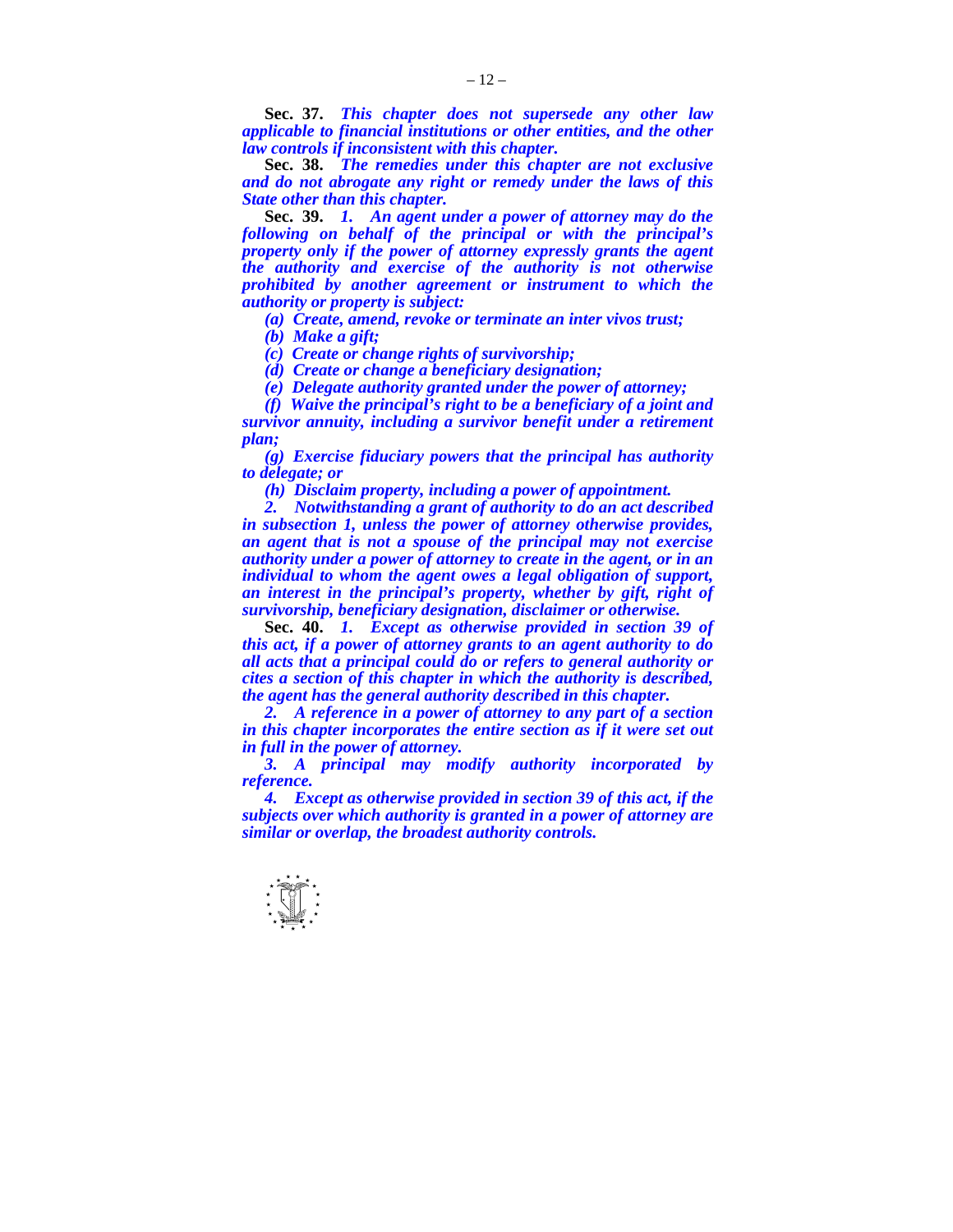*5. Authority granted in a power of attorney is exercisable with respect to property that the principal has when the power of attorney is executed or acquires later, whether or not the property is located in this State and whether or not the authority is exercised or the power of attorney is executed in this State.* 

 *6. An act performed by an agent pursuant to a power of attorney has the same effect and inures to the benefit of and binds the principal and the principal's successors in interest as if the principal had performed the act.*

 **Sec. 41.** *Except as otherwise provided in the power of attorney, by executing a power of attorney that incorporates by reference a subject described in this chapter or that grants to an agent authority to do all acts that a principal could do pursuant to this chapter, a principal authorizes the agent to:* 

 *1. Demand, receive and obtain, by litigation or otherwise, money or another thing of value to which the principal is, may become or claims to be entitled, and conserve, invest, disburse or use anything so received or obtained for the purposes intended;* 

 *2. Contract in any manner with any person, on terms agreeable to the agent, to accomplish a purpose of a transaction and perform, rescind, cancel, terminate, reform, restate, release or modify the contract or another contract made by or on behalf of the principal;* 

 *3. Execute, acknowledge, seal, deliver, file or record any instrument or communication the agent considers desirable to accomplish a purpose of a transaction, including creating at any time a schedule listing some or all of the principal's property and attaching it to the power of attorney;* 

 *4. Initiate, participate in, submit to alternative dispute resolution, settle, oppose, propose or accept a compromise with respect to a claim existing in favor of or against the principal or intervene in litigation relating to the claim;* 

 *5. Seek on the principal's behalf the assistance of a court or other governmental agency to carry out an act authorized in the power of attorney;* 

 *6. Engage, compensate and discharge an attorney, accountant, discretionary investment manager, expert witness or other advisor;* 

 *7. Prepare, execute and file a record, report or other document to safeguard or promote the principal's interest under a statute or regulation;* 

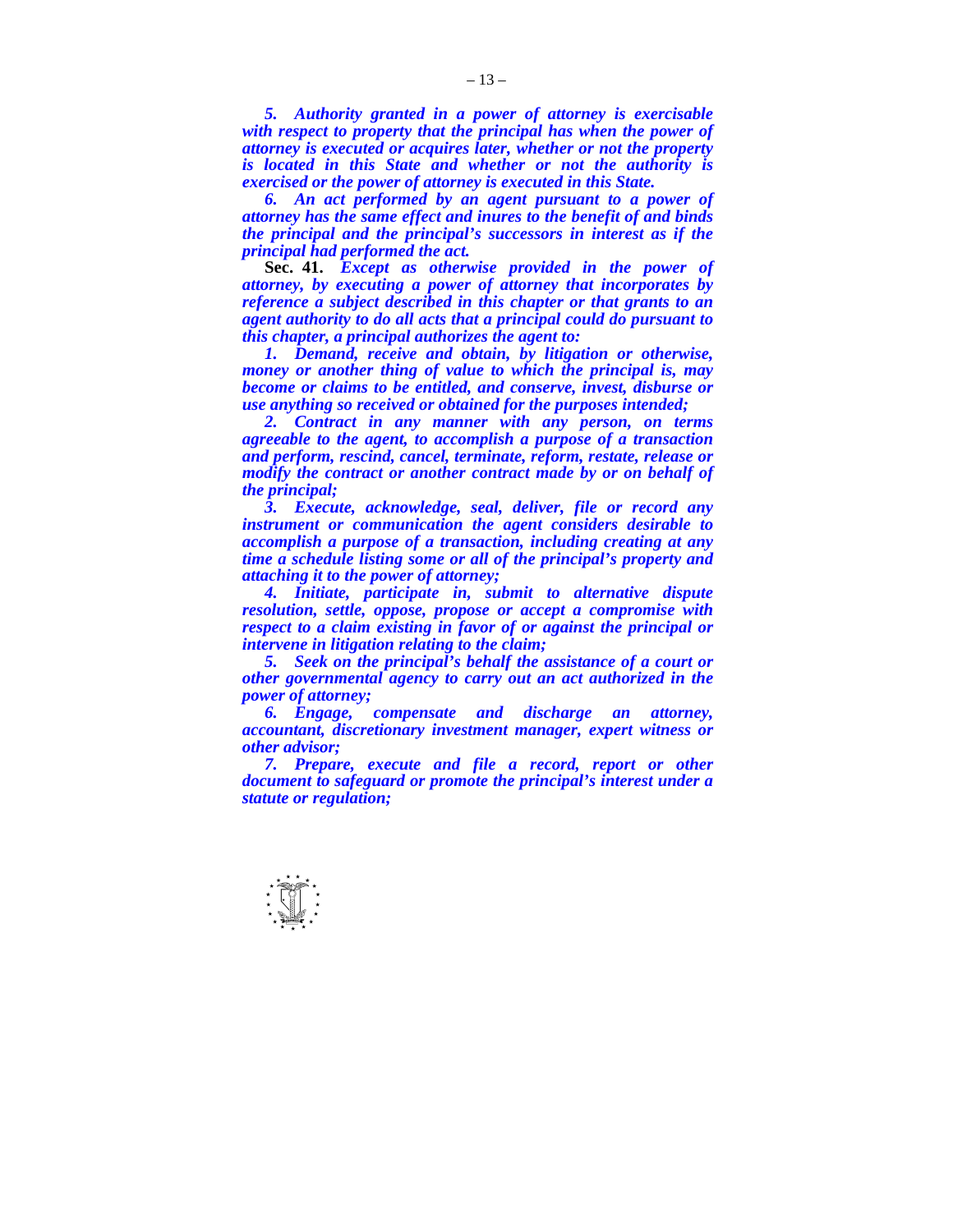*8. Communicate with any representative or employee of a government or governmental subdivision, agency or instrumentality on behalf of the principal;* 

 *9. Access communications intended for, and communicate on behalf of, the principal, whether by mail, electronic transmission, telephone or other means; and* 

 *10. Do any lawful act with respect to the subject and all property related to the subject.* 

 **Sec. 42.** *1. Unless the power of attorney otherwise provides, language in a power of attorney granting general authority with respect to real property authorizes:* 

 *(a) The agent to demand, buy, lease, receive, accept as a gift or as security for an extension of credit, or otherwise acquire or reject an interest in real property or a right incident to real property;* 

 *(b) The agent to:* 

 *(1) Sell;* 

 *(2) Exchange;* 

 *(3) Convey with or without covenants, representations or warranties;* 

 *(4) Quitclaim;* 

 *(5) Release;* 

 *(6) Surrender;* 

 *(7) Retain title for security;* 

 *(8) Encumber;* 

 *(9) Partition;* 

 *(10) Consent to partitioning;* 

 *(11) Subject to an easement or covenant;* 

 *(12) Subdivide;* 

 *(13) Apply for zoning or other governmental permits;* 

 *(14) Plat or consent to platting;* 

 *(15) Develop;* 

 *(16) Grant an option concerning;* 

 *(17) Lease;* 

 *(18) Sublease;* 

 *(19) Contribute to an entity in exchange for an interest in that entity; or* 

 *(20) Otherwise grant or dispose of,* 

 *an interest in real property or a right incident to real property;* 

 *(c) The agent to pledge or mortgage an interest in real property or right incident to real property as security to borrow money or pay, renew or extend the time of payment of a debt of the principal or a debt guaranteed by the principal;* 

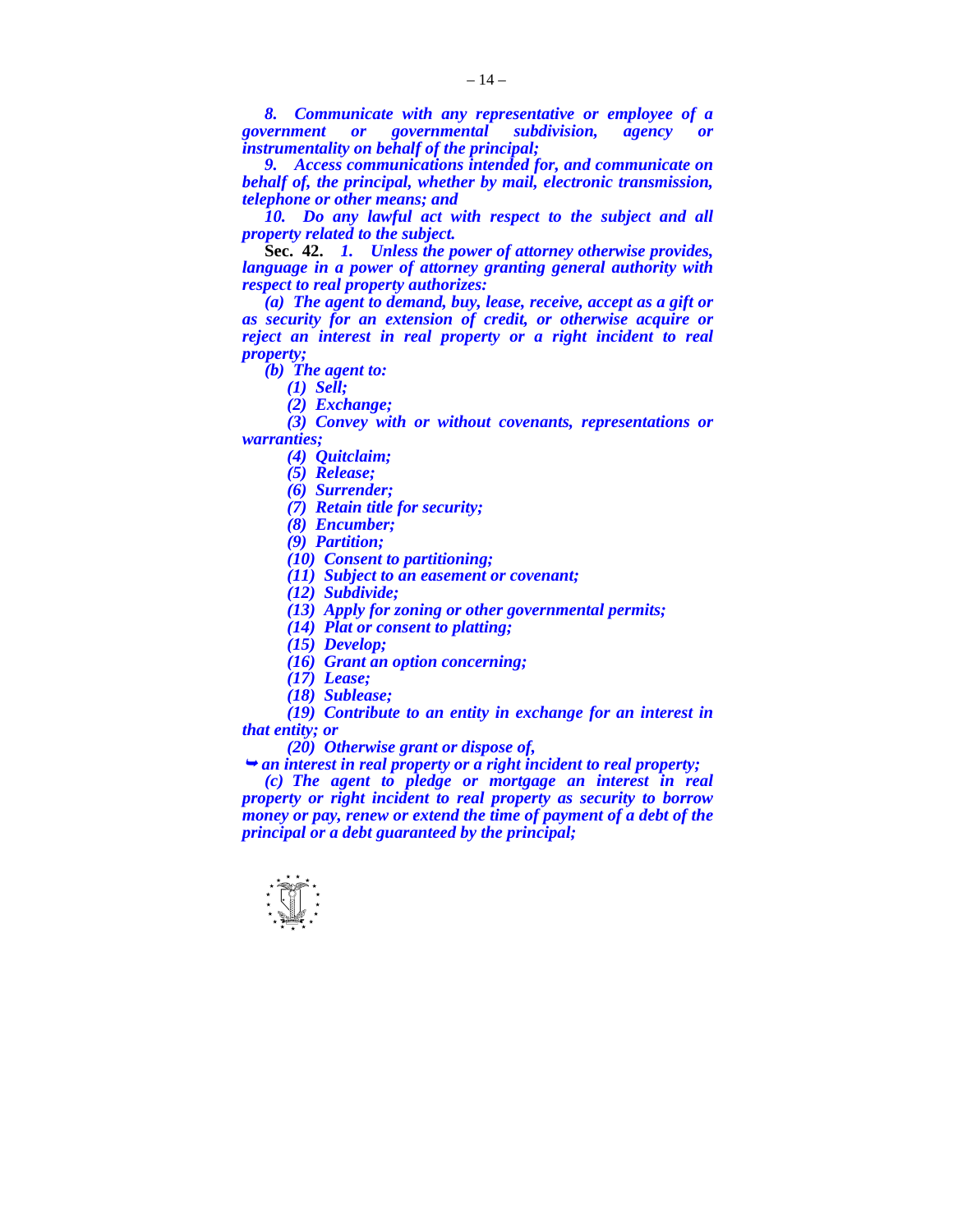*(d) The agent to release, assign, satisfy or enforce by litigation or otherwise a mortgage, deed of trust, conditional sale contract, encumbrance, lien or other claim to real property which exists or is asserted;* 

 *(e) The agent to manage or conserve an interest in real property or a right incident to real property owned or claimed to be owned by the principal, including:* 

 *(1) Insuring against liability or casualty or other loss;* 

 *(2) Obtaining or regaining possession of or protecting the interest or right by litigation or otherwise;* 

 *(3) Paying, assessing, compromising or contesting taxes or assessments or applying for and receiving refunds in connection with them; and* 

 *(4) Purchasing supplies, hiring assistance or labor, and making repairs or alterations to the real property;* 

 *(f) Use, develop, alter, replace, remove, erect or install structures or other improvements upon real property in or incident to which the principal has, or claims to have, an interest or right;* 

 *(g) The agent to participate in a reorganization with respect to real property or an entity that owns an interest in or right incident to real property and receive, and hold, and act with respect to stocks and bonds or other property received in a plan of reorganization, including:* 

 *(1) Selling or otherwise disposing of them;* 

 *(2) Exercising or selling an option, right of conversion or similar right with respect to them; and* 

 *(3) Exercising any voting rights in person or by proxy;* 

 *(h) The agent to change the form of title of an interest in or right incident to real property; and* 

 *(i) The agent to dedicate to public use, with or without consideration, easements or other real property in which the principal has, or claims to have, an interest.* 

 *2. Every power of attorney, or other instrument in writing, containing the power to convey any real property as agent or attorney for the owner thereof, or to execute, as agent or attorney for another, any conveyance whereby any real property is conveyed, or may be affected, must be recorded as other conveyances whereby real property is conveyed or affected are required to be recorded.* 

 *3. No such power of attorney or other instrument, recorded in the manner prescribed in subsection 2, shall be deemed to be revoked by any act of the principal, until the instrument* 

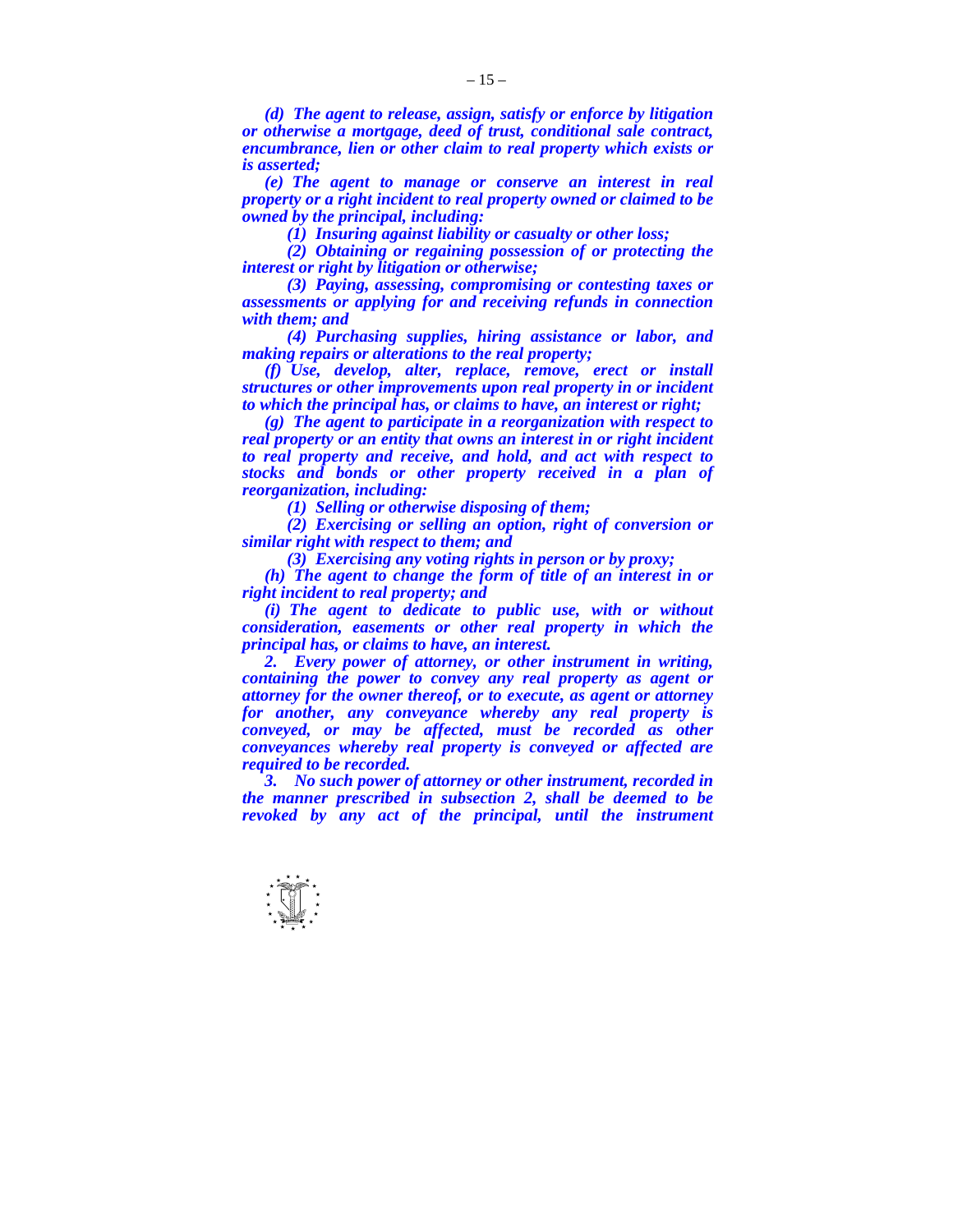*containing such revocation is deposited for record in the same office in which the instrument containing the power is recorded.* 

 **Sec. 43.** *Unless the power of attorney otherwise provides, language in a power of attorney granting general authority with respect to tangible personal property authorizes:* 

 *1. The agent to demand, buy, receive, accept as a gift or as security for an extension of credit, or otherwise acquire or reject ownership or possession of tangible personal property or an interest in tangible personal property;* 

 *2. The agent to:* 

 *(a) Sell;* 

 *(b) Exchange;* 

 *(c) Convey with or without covenants, representations or warranties;* 

 *(d) Quitclaim;* 

 *(e) Release;* 

 *(f) Surrender;* 

 *(g) Create a security interest in;* 

 *(h) Grant options concerning;* 

 *(i) Lease;* 

 *(j) Sublease; or* 

 *(k) Otherwise dispose of,* 

 *tangible personal property or an interest in tangible personal property;* 

*The agent to grant a security interest in tangible personal property or an interest in tangible personal property as security to borrow money or pay, renew or extend the time of payment of a debt of the principal or a debt guaranteed by the principal;* 

 *4. The agent to release, assign, satisfy or enforce by litigation or otherwise, a security interest, lien or other claim on behalf of the principal, with respect to tangible personal property or an interest in tangible personal property;* 

 *5. The agent to manage or conserve tangible personal property or an interest in tangible personal property on behalf of the principal, including:* 

 *(a) Insuring against liability or casualty or other loss;* 

 *(b) Obtaining or regaining possession of or protecting the property or interest, by litigation or otherwise;* 

 *(c) Paying, assessing, compromising or contesting taxes or assessments, or applying for and receiving refunds in connection with taxes or assessments;* 

 *(d) Moving the property from place to place;* 

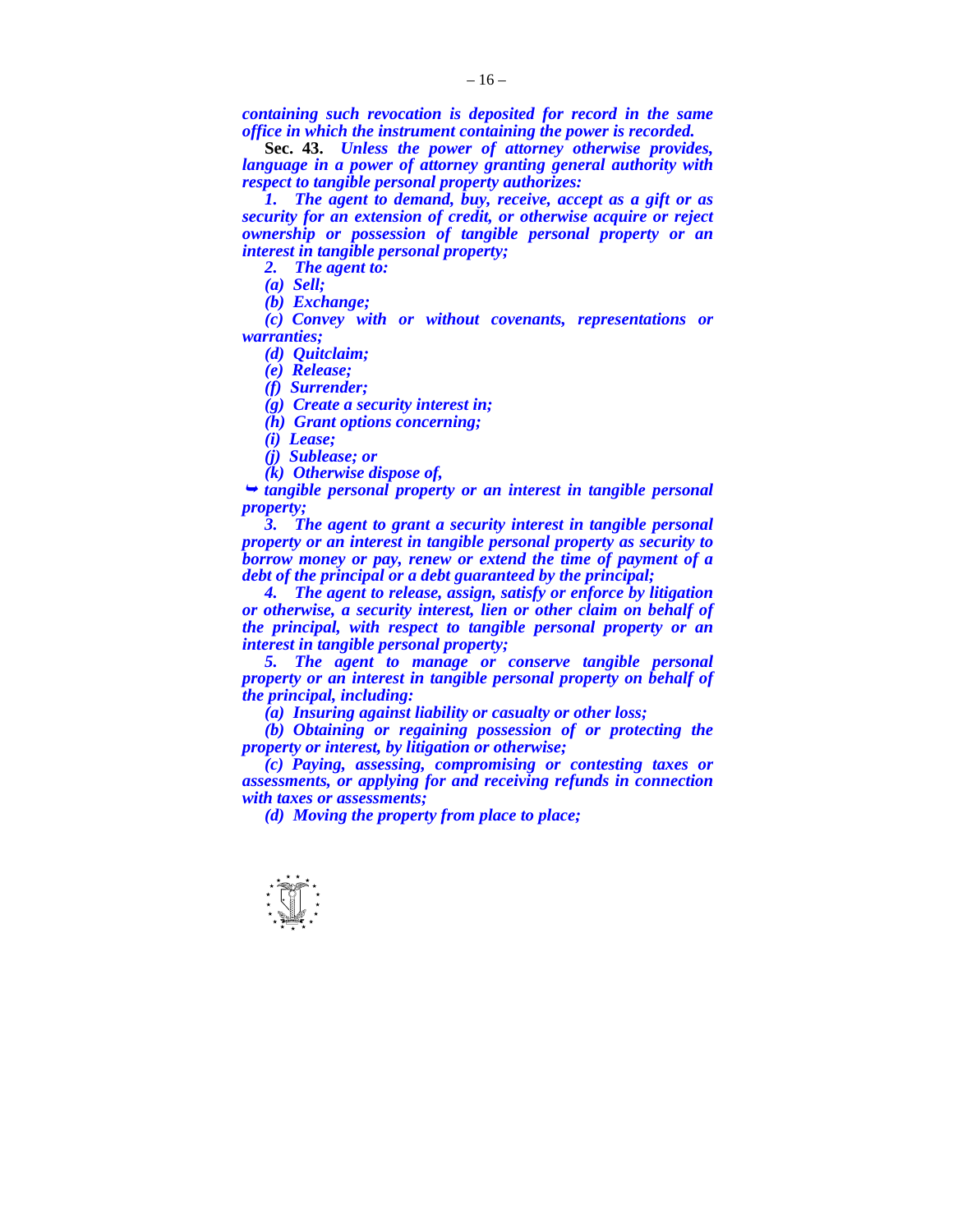*(e) Storing the property for hire or on a gratuitous bailment; and* 

 *(f) Using and making repairs, alterations or improvements to the property; and* 

 *6. The agent to change the form of title of an interest in tangible personal property.* 

 **Sec. 44.** *Unless the power of attorney otherwise provides, language in a power of attorney granting general authority with respect to stocks and bonds authorizes the agent to:* 

 *1. Buy, sell and exchange stocks and bonds;* 

 *2. Establish, continue, modify or terminate an account with respect to stocks and bonds;* 

 *3. Pledge stocks and bonds as security to borrow, pay, renew or extend the time of payment of a debt of the principal;* 

 *4. Receive certificates and other evidences of ownership with respect to stocks and bonds; and* 

 *5. Exercise voting rights with respect to stocks and bonds in person or by proxy, enter into voting trusts and consent to limitations on the right to vote.* 

 **Sec. 45.** *Unless the power of attorney otherwise provides, language in a power of attorney granting general authority with respect to commodities and options authorizes the agent to:* 

 *1. Buy, sell, exchange, assign, settle and exercise commodity futures contracts and call or put options on stocks or stock indexes traded on a regulated option exchange; and* 

 *2. Establish, continue, modify and terminate option accounts.* 

 **Sec. 46.** *1. Unless the power of attorney otherwise provides, language in a power of attorney granting general authority with respect to banks and other financial institutions authorizes the agent to:* 

 *(a) Continue, modify and terminate an account or other banking arrangement made by or on behalf of the principal;* 

 *(b) Establish, modify and terminate an account or other banking arrangement with a bank, trust company, savings and loan association, credit union, thrift company, brokerage firm or other financial institution selected by the agent;* 

 *(c) Contract for services available from a financial institution, including renting a safe deposit box or space in a vault;* 

 *(d) Withdraw, by check, order, electronic funds transfer or otherwise, money or property of the principal deposited with or left in the custody of a financial institution;* 

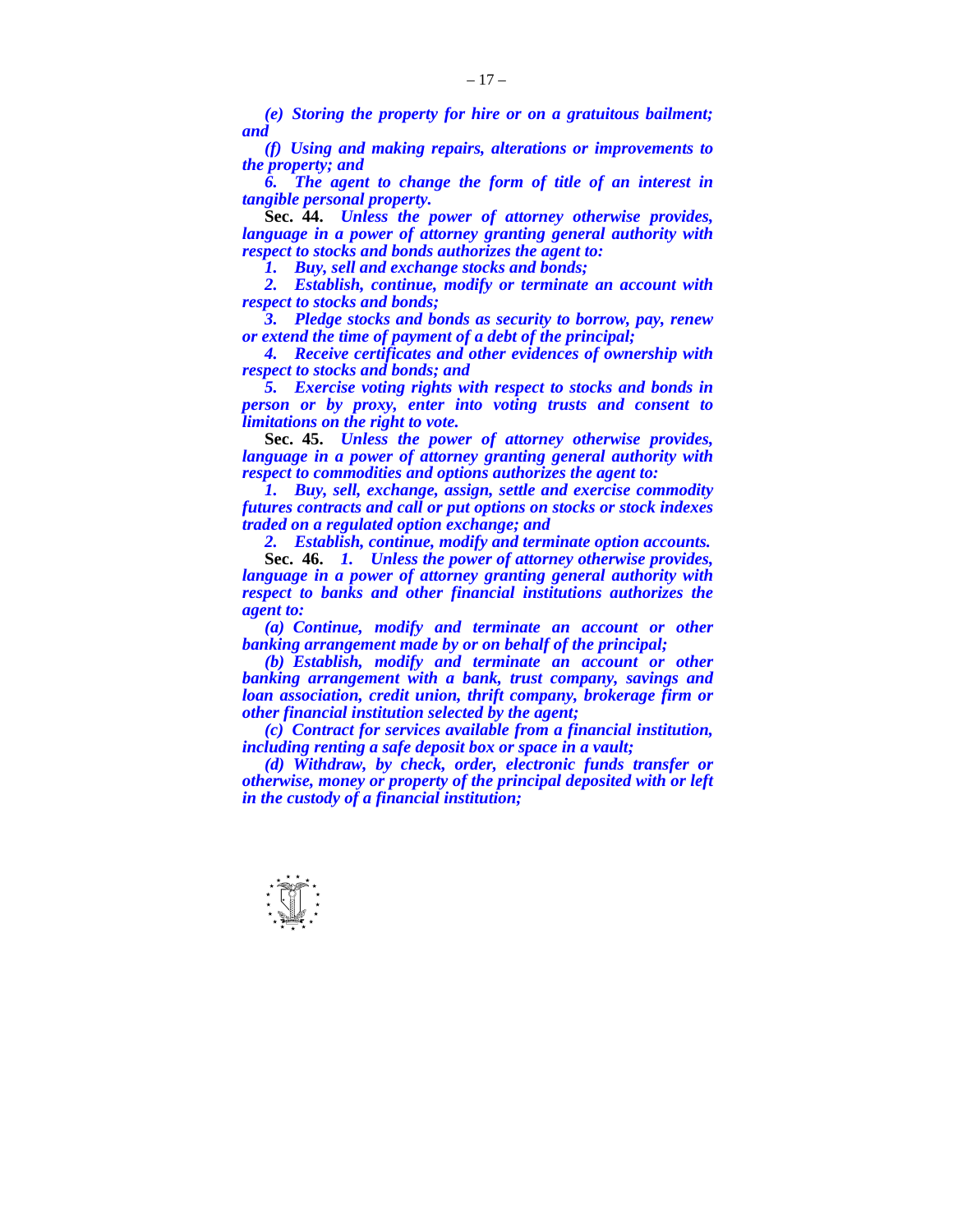*(e) Receive statements of account, vouchers, notices and similar documents from a financial institution and act with respect to them;* 

 *(f) Enter a safe deposit box or vault and withdraw or add to the contents;* 

 *(g) Borrow money and pledge as security personal property of the principal necessary to borrow money or pay, renew or extend the time of payment of a debt of the principal or a debt guaranteed by the principal;* 

 *(h) Make, assign, draw, endorse, discount, guarantee and negotiate promissory notes, checks, drafts and other negotiable or nonnegotiable paper of the principal or payable to the principal or the principal's order, transfer money, receive the cash or other proceeds of those transactions, and accept a draft drawn by a person upon the principal and pay it when due;* 

 *(i) Receive for the principal and act upon a sight draft, warehouse receipt or other document of title whether tangible or electronic, or other negotiable or nonnegotiable instrument;* 

 *(j) Apply for, receive and use letters of credit, credit and debit cards, electronic transaction authorizations and traveler's checks from a financial institution and give an indemnity or other agreement in connection with letters of credit; and* 

 *(k) Consent to an extension of the time of payment with respect to commercial paper or a financial transaction with a financial institution.* 

 *2. An agent who is not the spouse of the principal must not be listed on any account as a cosigner with right of survivorship, but must be listed on the account solely as power of attorney.* 

 **Sec. 47.** *Subject to the terms of a document or an agreement governing an entity or an entity ownership interest, and unless the power of attorney otherwise provides, language in a power of attorney granting general authority with respect to operation of an entity or business authorizes the agent to:* 

 *1. Operate, buy, sell, enlarge, reduce or terminate an ownership interest.* 

 *2. Perform a duty or discharge a liability and exercise in person or by proxy a right, power, privilege or option that the principal has, may have or claims to have.* 

 *3. Enforce the terms of an ownership agreement.* 

*Initiate, participate in, submit to alternative dispute resolution, settle, oppose, propose or accept a compromise with respect to litigation to which the principal is a party because of an ownership interest.* 

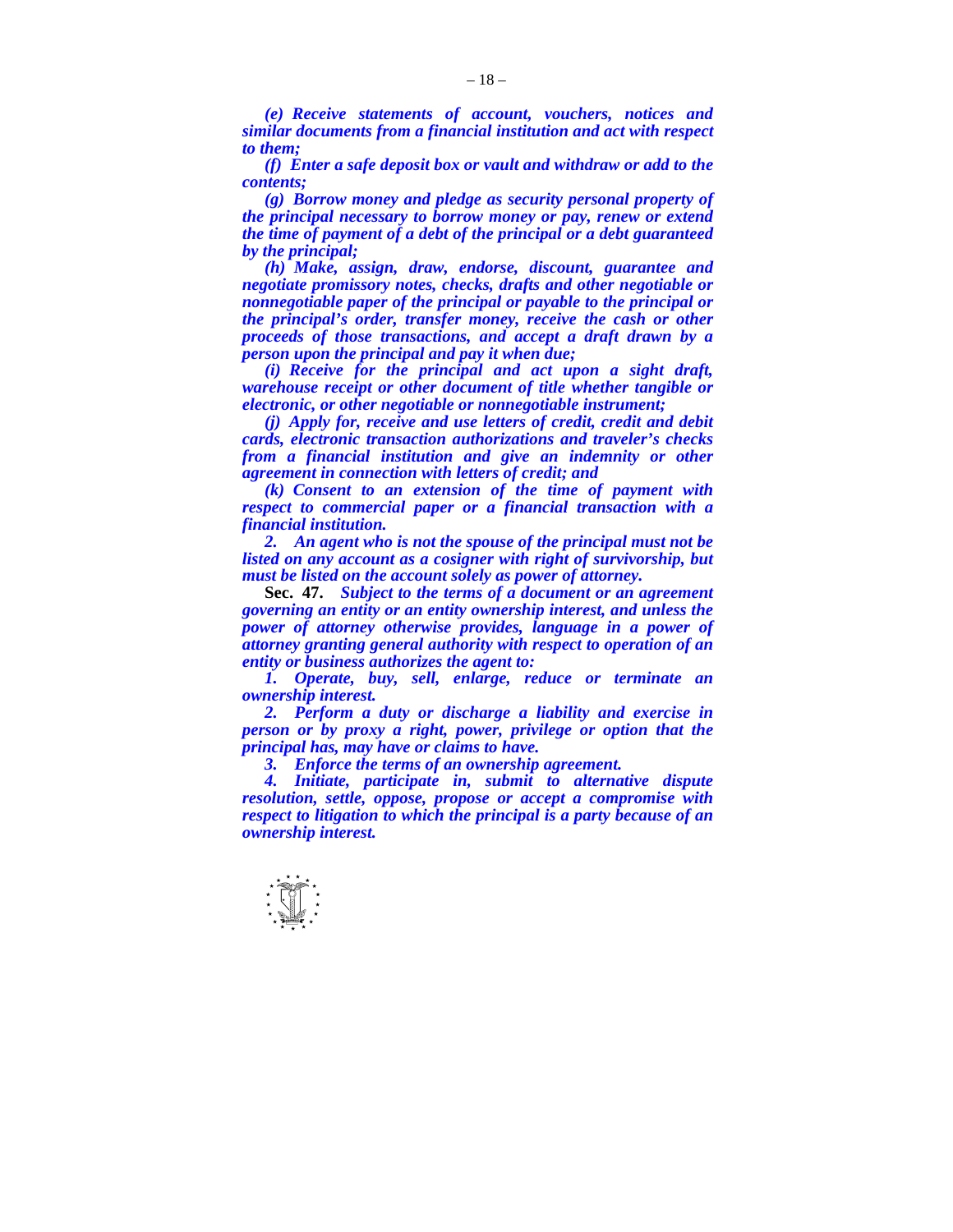*5. Exercise in person or by proxy, or enforce by litigation or otherwise, a right, power, privilege or option the principal has or claims to have as the holder of stocks and bonds.* 

 *6. Initiate, participate in, submit to alternative dispute resolution, settle, oppose, propose or accept a compromise with respect to litigation to which the principal is a party concerning stocks and bonds.* 

 *7. With respect to an entity or business owned solely by the principal:* 

 *(a) Continue, modify, renegotiate, extend and terminate a contract made by or on behalf of the principal with respect to the entity or business before execution of the power of attorney;* 

 *(b) Determine:* 

 *(1) The location of its operation;* 

 *(2) The nature and extent of its business;* 

 *(3) The methods of manufacturing, selling, merchandising, financing, accounting and advertising employed in its operation;* 

 *(4) The amount and types of insurance carried; and* 

 *(5) The mode of engaging, compensating and dealing with its employees and accountants, attorneys or other advisors;* 

 *(c) Change the name or form of organization under which the entity or business is operated and enter into an ownership agreement with other persons to take over all or part of the operation of the entity or business; and* 

 *(d) Demand and receive money due or claimed by the principal or on the principal's behalf in the operation of the entity or business and control and disburse the money in the operation of the entity or business.* 

 *8. Put additional capital into an entity or business in which the principal has an interest.* 

 *9. Join in a plan of reorganization, consolidation, conversion, domestication or merger of the entity or business.* 

 *10. Sell or liquidate all or part of an entity or business.* 

 *11. Establish the value of an entity or business under a buyout agreement to which the principal is a party.* 

 *12. Prepare, sign, file and deliver reports, compilations of information, returns or other papers with respect to an entity or business and make related payments.* 

 *13. Pay, compromise or contest taxes, assessments, fines or penalties and perform any other act to protect the principal from illegal or unnecessary taxation, assessments, fines or penalties with respect to an entity or business, including attempts to recover,* 

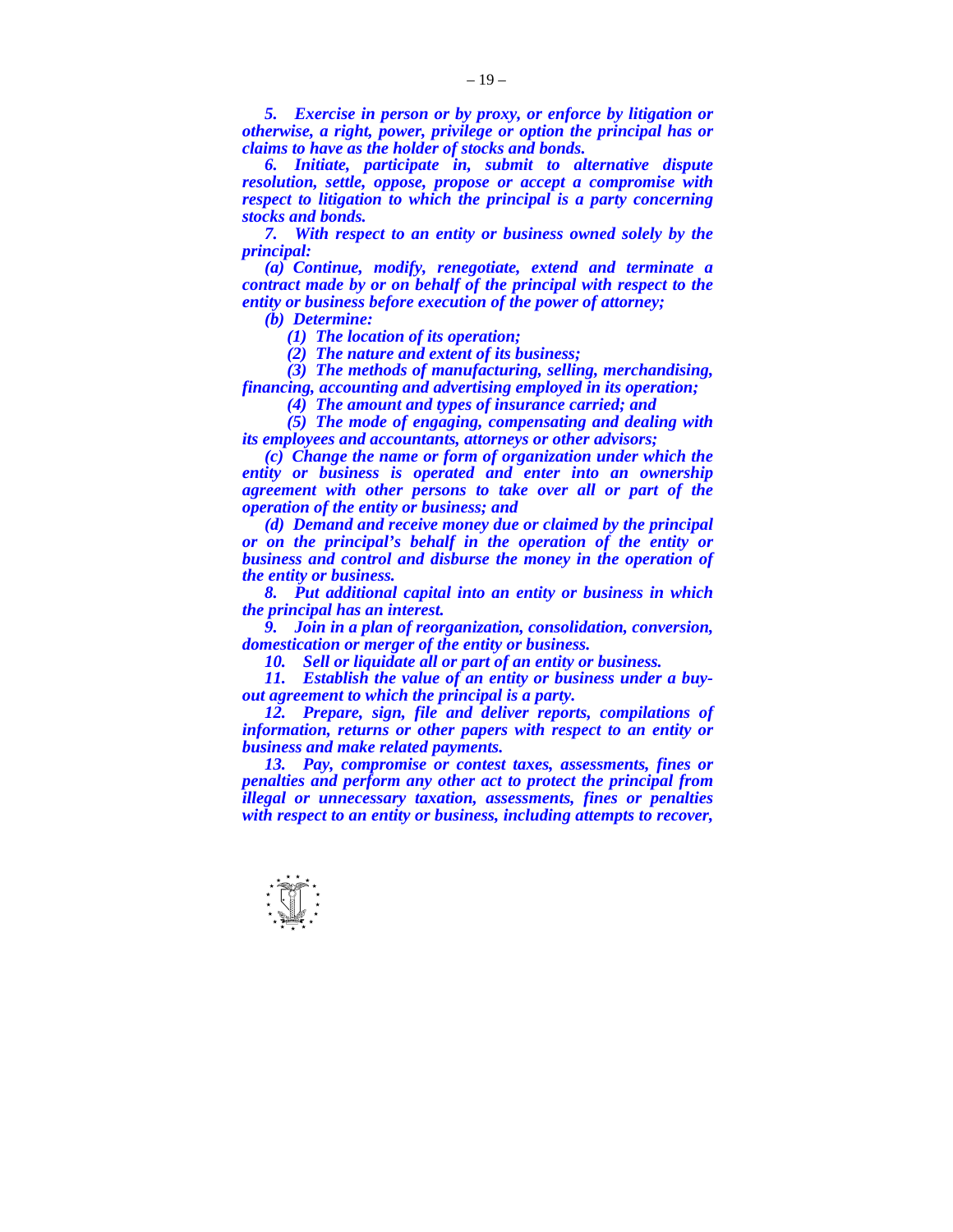*in any manner permitted by law, money paid before or after the execution of the power of attorney.* 

 **Sec. 48.** *Unless the power of attorney otherwise provides, language in a power of attorney granting general authority with respect to insurance and annuities authorizes the agent to:* 

 *1. Continue, pay the premium or make a contribution on, modify, exchange, rescind, release or terminate a contract procured by or on behalf of the principal which insures or provides an annuity to either the principal or another person, whether or not the principal is a beneficiary under the contract;* 

 *2. Procure new, different and additional contracts of insurance and annuities for the principal and the principal's spouse, children and other dependents, select the amount, type of insurance or annuity, and mode of payment and name one or more beneficiaries in accordance with the principal's established estate plan and any restrictions to designate beneficiaries contained within the power of attorney;* 

 *3. Pay the premium or make a contribution on, modify, exchange, rescind, release or terminate a contract of insurance or annuity procured by the agent;* 

 *4. Apply for and receive a loan secured by a contract of insurance or annuity;* 

 *5. Surrender and receive the cash surrender value on a contract of insurance or annuity;* 

 *6. Exercise an election;* 

 *7. Exercise investment powers available under a contract of insurance or annuity;* 

 *8. Change the manner of paying premiums on a contract of insurance or annuity;* 

 *9. Change or convert the type of insurance or annuity with respect to which the principal has or claims to have authority described in this section;* 

 *10. Apply for and procure a benefit or assistance under a statute or regulation to guarantee or pay premiums of a contract of insurance on the life of the principal;* 

 *11. Collect, sell, assign, hypothecate, borrow against or pledge the interest of the principal in a contract of insurance or annuity;* 

 *12. Select the form and timing of the payment of proceeds from a contract of insurance or annuity; and* 

 *13. Pay, from proceeds or otherwise, compromise or contest, and apply for refunds in connection with, a tax or assessment levied by a taxing authority with respect to a contract of insurance*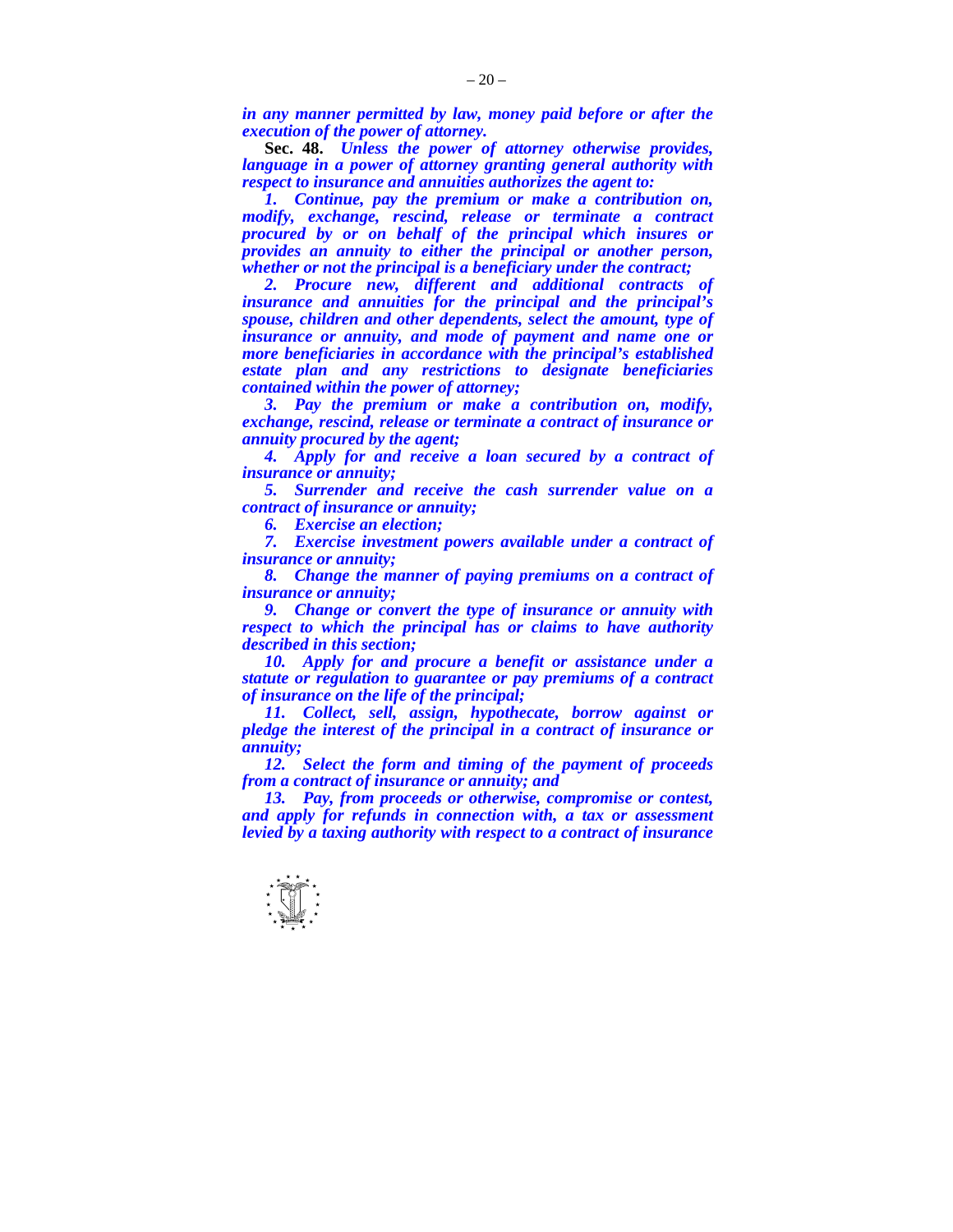*or annuity or its proceeds or liability accruing by reason of the tax or assessment.*

 **Sec. 49.** *1. Unless the power of attorney otherwise provides, language in a power of attorney granting general authority with respect to estates, trusts and other beneficial interests authorizes the agent to:* 

 *(a) Accept, receive, receipt for, sell, assign, pledge or exchange a share in or payment from the fund;* 

 *(b) Demand or obtain money or another thing of value to which the principal is, may become or claims to be entitled by reason of the fund, by litigation or otherwise;* 

 *(c) Exercise for the benefit of the principal a presently exercisable general power of appointment held by the principal;* 

 *(d) Initiate, participate in, submit to alternative dispute resolution, settle, oppose, propose or accept a compromise with respect to litigation to ascertain the meaning, validity or effect of a deed, will, declaration of trust, or other instrument or transaction affecting the interest of the principal;* 

 *(e) Initiate, participate in, submit to alternative dispute resolution, settle, oppose, propose or accept a compromise with respect to litigation to remove, substitute or surcharge a fiduciary;* 

 *(f) Conserve, invest, disburse or use anything received for an authorized purpose; and* 

 *(g) Transfer an interest of the principal in real property, stocks and bonds, accounts with financial institutions or securities intermediaries, insurance, annuities and other property to the trustee of a revocable trust created by the principal as settlor or grantor.* 

 *2. As used in this section, "estates, trusts and other beneficial interests" means a trust, probate estate, escrow, custodianship or fund from which the principal is, may become or claims to be entitled to a share or payment.*

 **Sec. 50.** *Unless the power of attorney otherwise provides,*  language in a power of attorney granting general authority with *respect to claims and litigation authorizes the agent to:* 

 *1. Assert and maintain before a court or administrative agency a claim, claim for relief, cause of action, counterclaim, offset, recoupment or defense, including an action to recover property or other thing of value, recover damages sustained by the principal, eliminate or modify tax liability, or seek an injunction, specific performance or other relief;* 

 *2. Bring an action to determine adverse claims or intervene or otherwise participate in litigation;* 

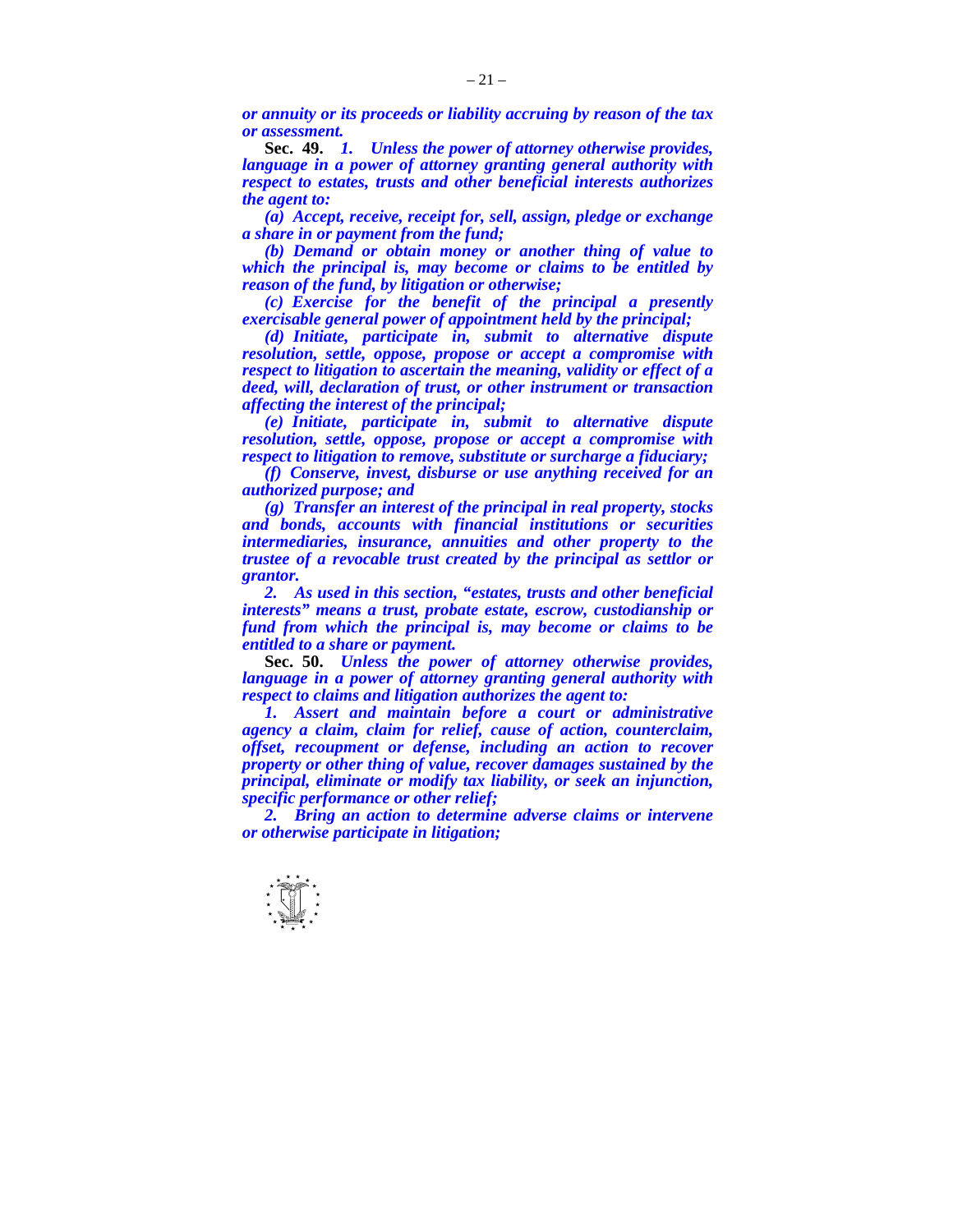*3. Seek an attachment, garnishment, order of arrest or other preliminary, provisional or intermediate relief and use an available procedure to effect or satisfy a judgment, order or decree;* 

 *4. Make or accept a tender, offer of judgment or admission of facts, submit a controversy on an agreed statement of facts, consent to examination and bind the principal in litigation;* 

 *5. Submit to alternative dispute resolution, settle, and propose or accept a compromise;* 

 *6. Waive the issuance and service of process upon the principal, accept service of process, appear for the principal, designate persons upon which process directed to the principal may be served, execute and file or deliver stipulations on the principal's behalf, verify pleadings, seek appellate review, procure and give surety and indemnity bonds, contract and pay for the preparation and printing of records and briefs, and receive, execute and file or deliver a consent, waiver, release, confession of judgment, satisfaction of judgment, notice, agreement or other instrument in connection with the prosecution, settlement or defense of a claim or litigation;* 

 *7. Act for the principal with respect to bankruptcy or insolvency, whether voluntary or involuntary, concerning the principal or some other person, or with respect to a reorganization, receivership or application for the appointment of a receiver or trustee which affects an interest of the principal in property or other thing of value;* 

 *8. Pay a judgment, award or order against the principal or a settlement made in connection with a claim or litigation; and* 

 *9. Receive money or other thing of value paid in settlement of or as proceeds of a claim or litigation.* 

 **Sec. 51.** *Unless the power of attorney otherwise provides, language in a power of attorney granting general authority with respect to personal and family maintenance authorizes the agent to perform the acts necessary to maintain the customary standard of living of the principal, including, but not limited to, authorizing the agent to:* 

 *1. Make periodic payments of child support and other family maintenance required by a court or governmental agency or an agreement to which the principal is a party;* 

 *2. Provide normal domestic help, usual vacations and travel expenses, and funds for shelter, clothing, food, appropriate education, including postsecondary and vocational education, and other current living costs for the principal;* 

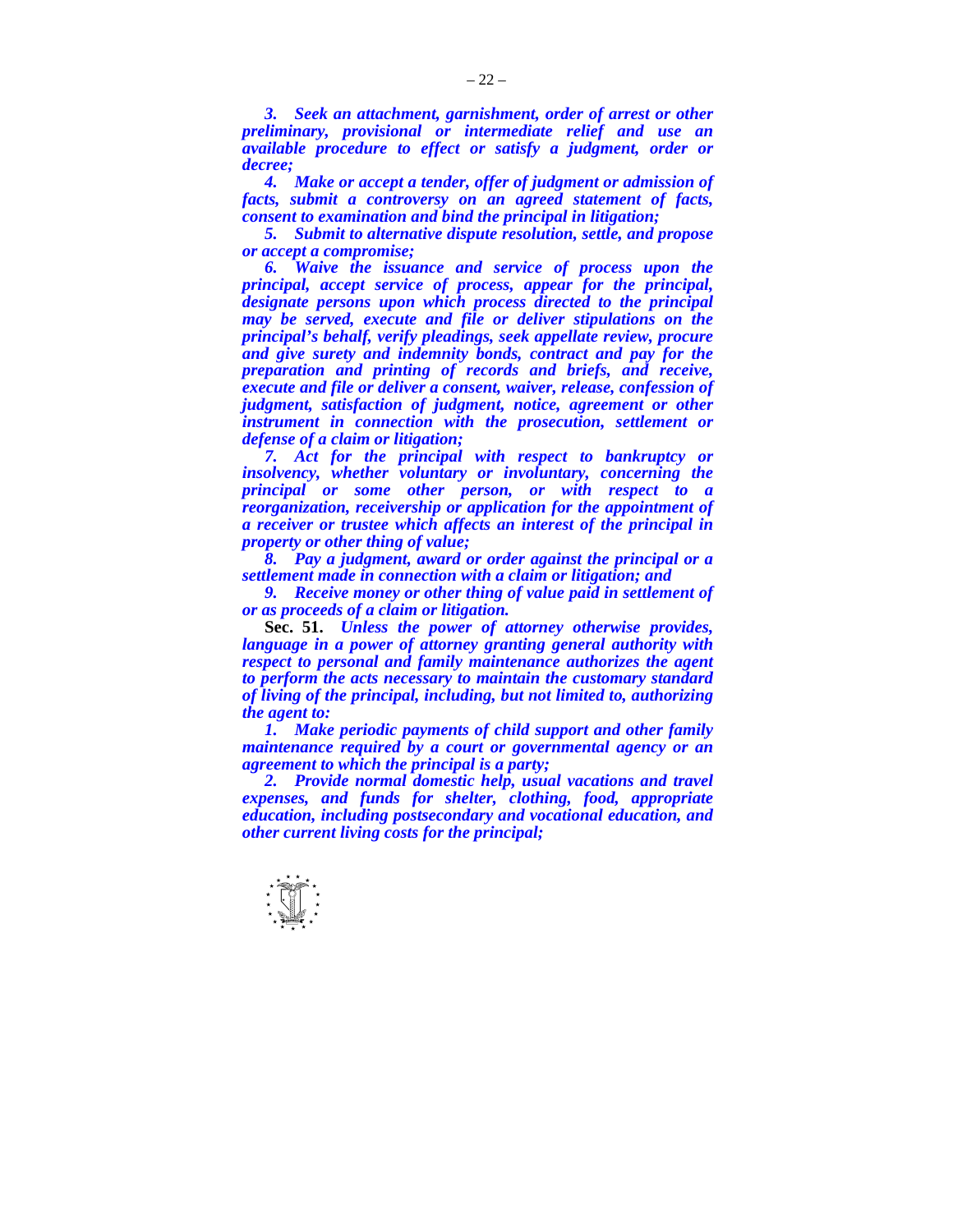*3. Pay expenses for necessary health care and custodial care on behalf of the principal;* 

 *4. Act as the principal's personal representative pursuant to the Health Insurance Portability and Accountability Act of 1996, Public Law 104-191, as amended, and applicable regulations, in making decisions related to the past, present or future payment for the provision of health care consented to by the principal or anyone authorized under the law of this State to consent to health care on behalf of the principal;* 

 *5. Continue any provision made by the principal for automobiles or other means of transportation, including registering, licensing, insuring and replacing them;* 

 *6. Maintain credit and debit accounts for the convenience of the principal and open new accounts; and* 

 *7. Continue payments incidental to the membership or affiliation of the principal in a religious institution, club, society, order or other organization or to continue contributions to those organizations.*

 **Sec. 52.** *1. Unless the power of attorney otherwise provides, language in a power of attorney granting general authority with respect to benefits from governmental programs or civil or military service authorizes the agent to:* 

 *(a) Enroll in, apply for, select, reject, change, amend or discontinue, on the principal's behalf, a benefit or program;* 

 *(b) Prepare, file and maintain a claim of the principal for a benefit or assistance, financial or otherwise, to which the principal may be entitled under a statute or regulation;* 

 *(c) Initiate, participate in, submit to alternative dispute resolution, settle, oppose, propose or accept a compromise with respect to litigation concerning any benefit or assistance the principal may be entitled to receive under a statute or regulation;* 

 *(d) Receive the financial proceeds of a claim, and conserve, invest, disburse or use for a lawful purpose anything so received;* 

 *(e) Execute vouchers in the name of the principal for allowances and reimbursements payable by the United States or a foreign government or by a state or subdivision of a state to the principal, including allowances and reimbursements for transportation and for shipment of household effects; and* 

 *(f) Take possession and order the removal and shipment of property of the principal from a post, warehouse, depot, dock or other place of storage or safekeeping, either governmental or private, and execute and deliver a release, voucher, receipt, bill of* 

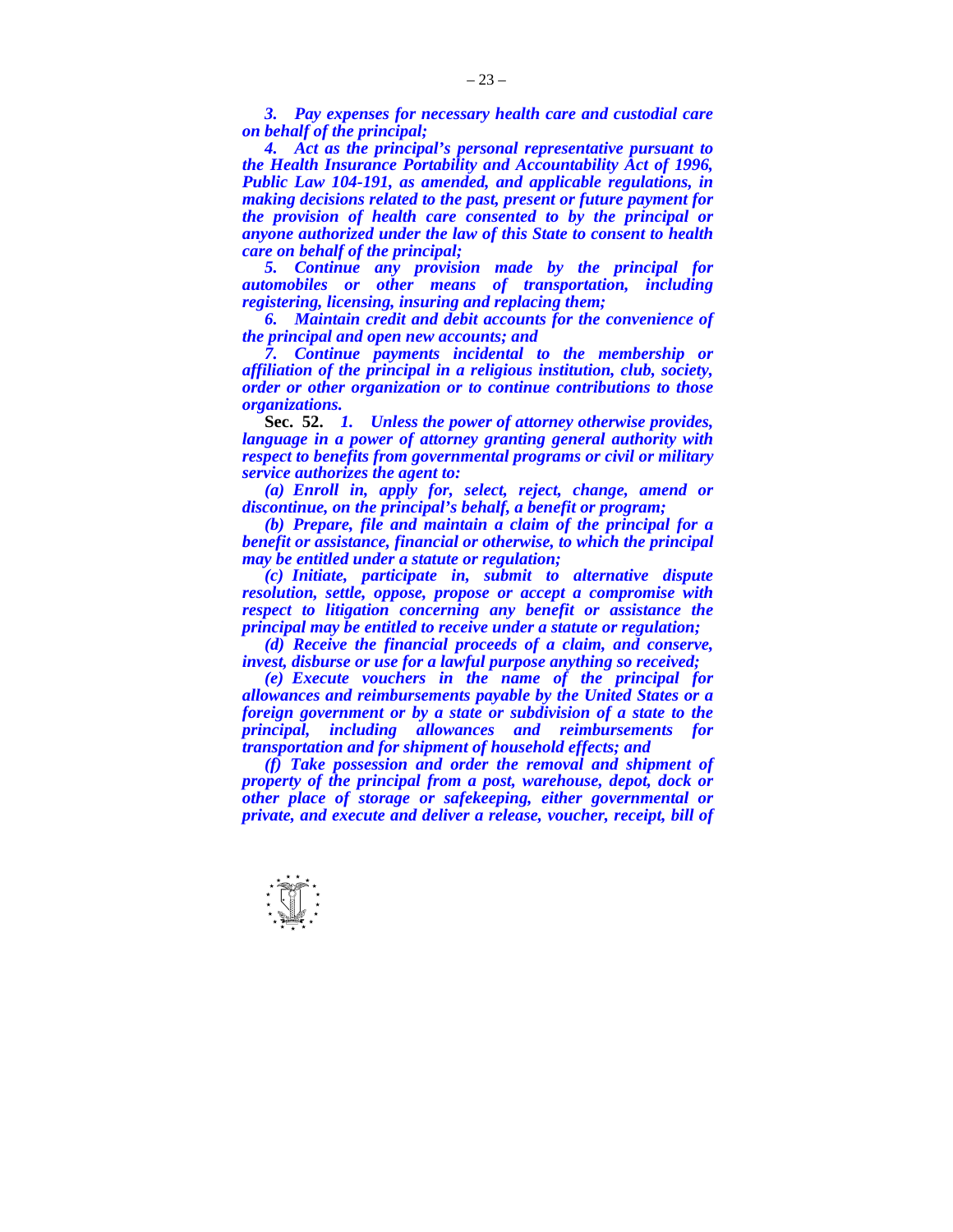*lading, shipping ticket, certificate or other instrument for that purpose.* 

 *2. As used in this section, "benefits from governmental programs or civil or military service" means any benefit, program or assistance provided under a statute or regulation including Social Security, Medicare and Medicaid.* 

 **Sec. 53.** *1. Unless the power of attorney otherwise provides, language in a power of attorney granting general authority with respect to retirement plans authorizes the agent to:* 

 *(a) Select the form and timing of payments under a retirement plan and withdraw benefits from a plan;* 

 *(b) Make a rollover, including a direct trustee-to-trustee rollover, of benefits from one retirement plan to another;* 

 *(c) Establish a retirement plan in the principal's name and name one or more beneficiaries in accordance with the principal's established estate plan and any restrictions to designate beneficiaries contained within the power of attorney;* 

 *(d) Make contributions to a retirement plan;* 

 *(e) Exercise investment powers available under a retirement plan; and* 

 *(f) Borrow from, sell assets to or purchase assets from a retirement plan.* 

*2. As used in this section, "retirement plan" means a plan or account created by an employer, the principal or another individual to provide retirement benefits or deferred compensation of which the principal is a participant, beneficiary or owner, including a plan or account under the following sections of the Internal Revenue Code:* 

 *(a) An individual retirement account under section 408 of the Internal Revenue Code, 26 U.S.C. § 408, as amended;* 

 *(b) A Roth individual retirement account under section 408A of the Internal Revenue Code, 26 U.S.C. § 408A, as amended;* 

 *(c) A deemed individual retirement account under section 408(q) of the Internal Revenue Code, 26 U.S.C. § 408(q), as amended;* 

 *(d) An annuity or mutual fund custodial account under section 403(b) of the Internal Revenue Code, 26 U.S.C. § 403(b), as amended;* 

 *(e) A pension, profit-sharing, stock bonus or other retirement plan qualified under section 401(a) of the Internal Revenue Code, 26 U.S.C. § 401(a), as amended;* 

 *(f) A plan under section 457(b) of the Internal Revenue Code, 26 U.S.C. § 457(b), as amended; and* 

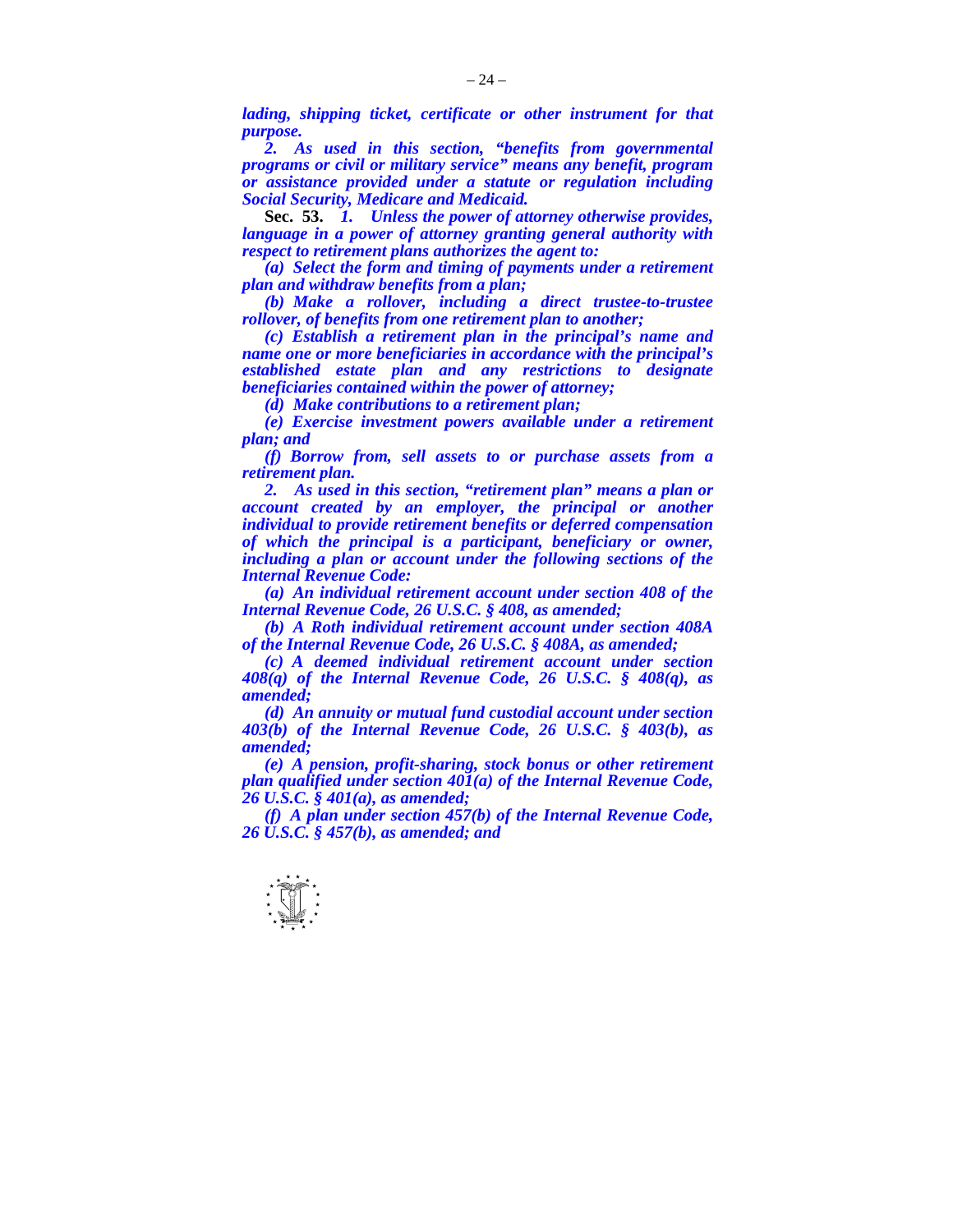*(g) A nonqualified deferred compensation plan under section 409A of the Internal Revenue Code, 26 U.S.C. § 409A, as amended.*

 **Sec. 54.** *Unless the power of attorney otherwise provides, language in a power of attorney granting general authority with respect to taxes authorizes the agent to:* 

 *1. Prepare, sign and file federal, state, local and foreign income, gift, payroll, property, Federal Insurance Contributions Act and other tax returns, claims for refunds, requests for extension of time, petitions regarding tax matters and any other tax-related documents, including receipts, offers, waivers, consents, including consents and agreements under section 2032A of the Internal Revenue Code, 26 U.S.C. § 2032A, as amended, closing agreements, and any power of attorney required by the Internal Revenue Service or other taxing authority with respect to a tax year upon which the statute of limitations has not run and the following 25 tax years;* 

 *2. Pay taxes due, collect refunds, post bonds, receive confidential information, and contest deficiencies determined by the Internal Revenue Service or other taxing authority;* 

 *3. Exercise any election available to the principal under federal, state, local or foreign tax law; and* 

 *4. Act for the principal in all tax matters for all periods before the Internal Revenue Service or other taxing authority.* 

 **Sec. 55.** *1. Unless the power of attorney otherwise provides, an agent has no authority to make a gift to any party on behalf of the principal.* 

 *2. If the power of attorney grants the agent the authority to make gifts, the agent may:* 

 *(a) Make outright to, or for the benefit of, a person, a gift of any of the principal's property, including by the exercise of a presently exercisable general power of appointment held by the principal, in an amount per donee not to exceed the annual dollar limits of the federal gift tax exclusion under section 2503(b) of the Internal Revenue Code, 26 U.S.C. § 2503(b), as amended, without regard to whether the federal gift tax exclusion applies to the gift or, if the principal's spouse agrees to consent to a split gift pursuant to section 2513 of the Internal Revenue Code, 26 U.S.C. § 2513, as amended, in an amount per donee not to exceed twice the annual federal gift tax exclusion limit; and* 

 *(b) Consent, pursuant to section 2513 of the Internal Revenue Code, 26 U.S.C. § 2513, as amended, to the splitting of a gift made* 

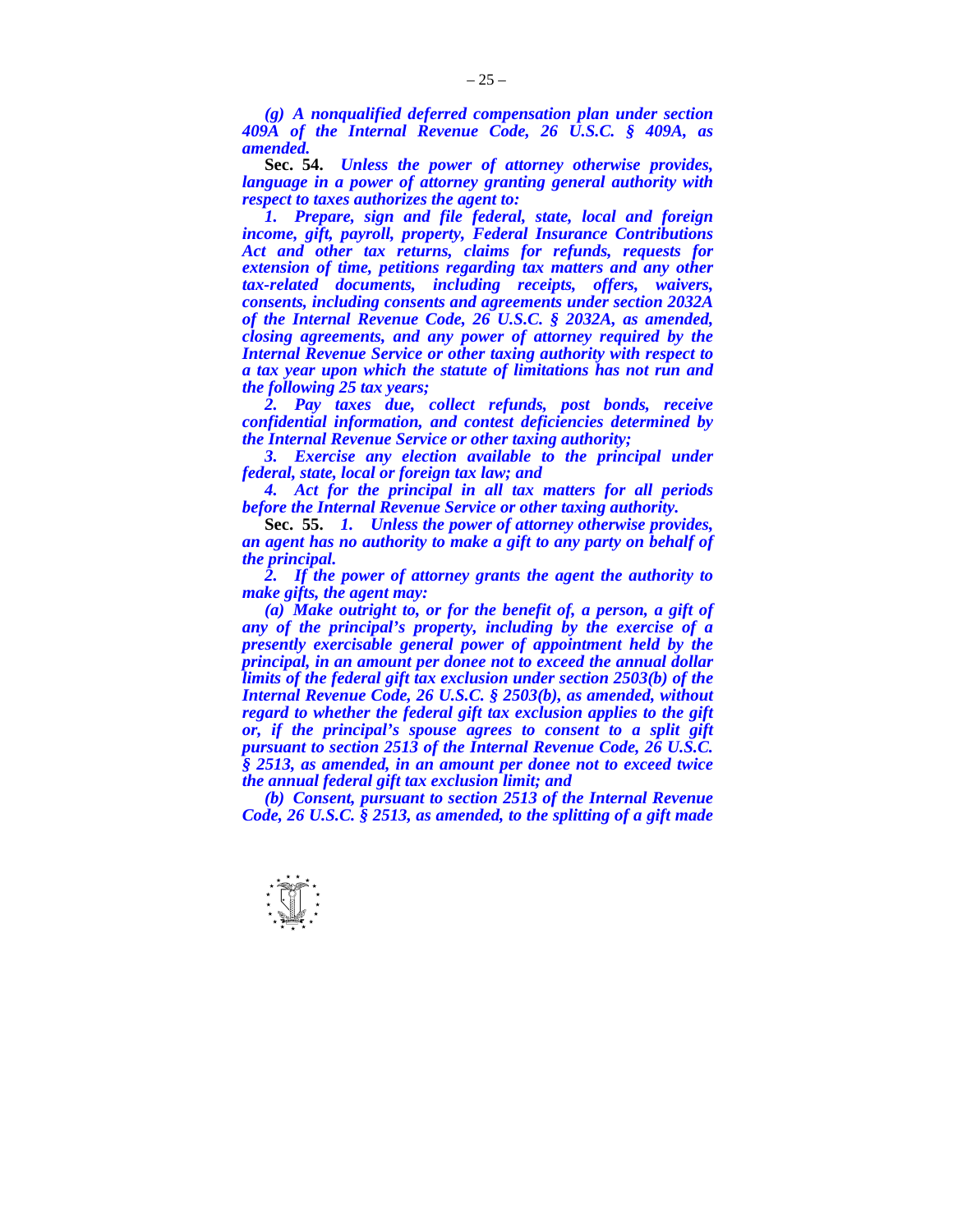*by the principal's spouse in an amount per donee not to exceed the aggregate annual gift tax exclusions for both spouses.* 

 *3. An agent may make a gift of the principal's property only as the agent determines is consistent with the principal's objectives if actually known by the agent and, if unknown, as the agent determines is consistent with the principal's best interest based on all relevant factors, including:* 

 *(a) The value and nature of the principal's property;* 

 *(b) The principal's foreseeable obligations and need for maintenance;* 

 *(c) Minimization of taxes, including income, estate, inheritance, generation-skipping transfer and gift taxes;* 

 *(d) Eligibility for a benefit, a program or assistance under a statute or regulation; and* 

 *(e) The principal's personal history of making or joining in making gifts.* 

*4. As used in this section, a gift "for the benefit of" a person includes a gift to a trust, an account under the Uniform Transfers to Minors Act, and a tuition savings account or prepaid tuition plan as defined under section 529 of the Internal Revenue Code, 26 U.S.C. § 529, as amended.*

 **Sec. 56.** *A document substantially in the following form may be used to create a statutory form power of attorney that has the meaning and effect prescribed by this chapter:* 

#### *STATUTORY FORM POWER OF ATTORNEY*

 *THIS IS AN IMPORTANT LEGAL DOCUMENT. IT CREATES A DURABLE POWER OF ATTORNEY FOR FINANCIAL MATTERS. BEFORE EXECUTING THIS DOCUMENT, YOU SHOULD KNOW THESE IMPORTANT FACTS:* 

 *1. THIS DOCUMENT GIVES THE PERSON YOU DESIGNATE AS YOUR AGENT THE POWER TO MAKE DECISIONS CONCERNING YOUR PROPERTY FOR YOU. YOUR AGENT WILL BE ABLE TO MAKE DECISIONS AND ACT WITH RESPECT TO YOUR PROPERTY (INCLUDING YOUR MONEY) WHETHER OR NOT YOU ARE ABLE TO ACT FOR YOURSELF.* 

 *2. THIS POWER OF ATTORNEY BECOMES EFFECTIVE IMMEDIATELY UNLESS YOU STATE OTHERWISE IN THE SPECIAL INSTRUCTIONS.* 

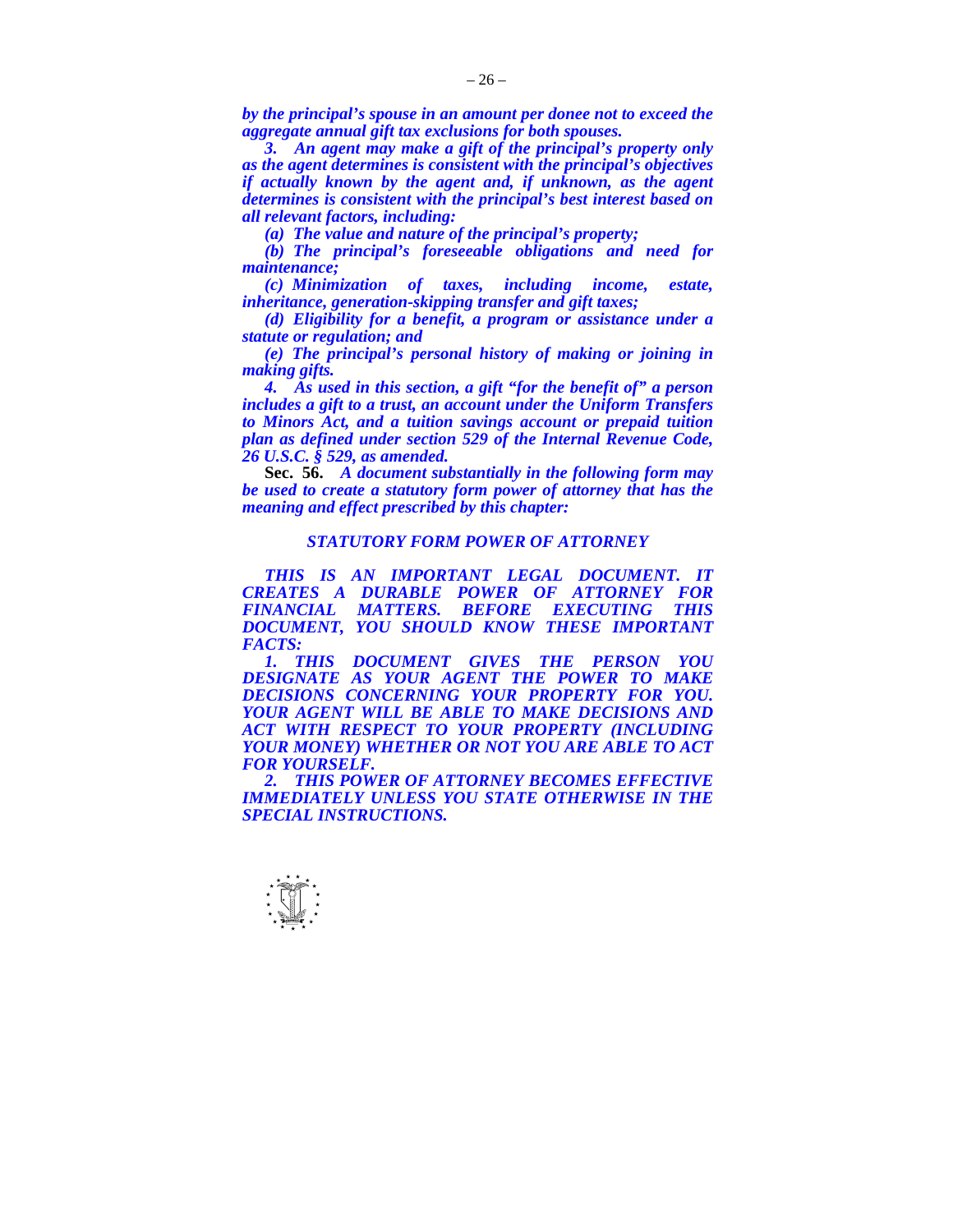*3. THIS POWER OF ATTORNEY DOES NOT AUTHORIZE THE AGENT TO MAKE HEALTH CARE DECISIONS FOR YOU.* 

 *4. THE PERSON YOU DESIGNATE IN THIS DOCUMENT HAS A DUTY TO ACT CONSISTENT WITH YOUR DESIRES AS STATED IN THIS DOCUMENT OR OTHERWISE MADE KNOWN OR, IF YOUR DESIRES ARE UNKNOWN, TO ACT IN YOUR BEST INTERESTS.* 

 *5. YOU SHOULD SELECT SOMEONE YOU TRUST TO SERVE AS YOUR AGENT. UNLESS YOU SPECIFY OTHERWISE, GENERALLY THE AGENT'S AUTHORITY WILL CONTINUE UNTIL YOU DIE OR REVOKE THE POWER OF ATTORNEY OR THE AGENT RESIGNS OR IS UNABLE TO ACT FOR YOU.* 

 *6. YOUR AGENT IS ENTITLED TO REASONABLE COMPENSATION UNLESS YOU STATE OTHERWISE IN THE SPECIAL INSTRUCTIONS.* 

 *7. THIS FORM PROVIDES FOR DESIGNATION OF ONE AGENT. IF YOU WISH TO NAME MORE THAN ONE AGENT YOU MAY NAME A CO-AGENT IN THE SPECIAL INSTRUCTIONS. CO-AGENTS ARE NOT REQUIRED TO ACT TOGETHER UNLESS YOU INCLUDE THAT REQUIREMENT IN THE SPECIAL INSTRUCTIONS.* 

 *8. IF YOUR AGENT IS UNABLE OR UNWILLING TO ACT FOR YOU, YOUR POWER OF ATTORNEY WILL END UNLESS YOU HAVE NAMED A SUCCESSOR AGENT. YOU MAY ALSO NAME A SECOND SUCCESSOR AGENT.* 

 *9. YOU HAVE THE RIGHT TO REVOKE THE AUTHORITY GRANTED TO THE PERSON DESIGNATED IN THIS DOCUMENT.* 

 *10. THIS DOCUMENT REVOKES ANY PRIOR DURABLE POWER OF ATTORNEY.* 

 *11. IF THERE IS ANYTHING IN THIS DOCUMENT THAT YOU DO NOT UNDERSTAND, YOU SHOULD ASK A LAWYER TO EXPLAIN IT TO YOU.* 

 *1. DESIGNATION OF AGENT.* 

 *I, .................................................................................................... (insert your name) do hereby designate and appoint:* 

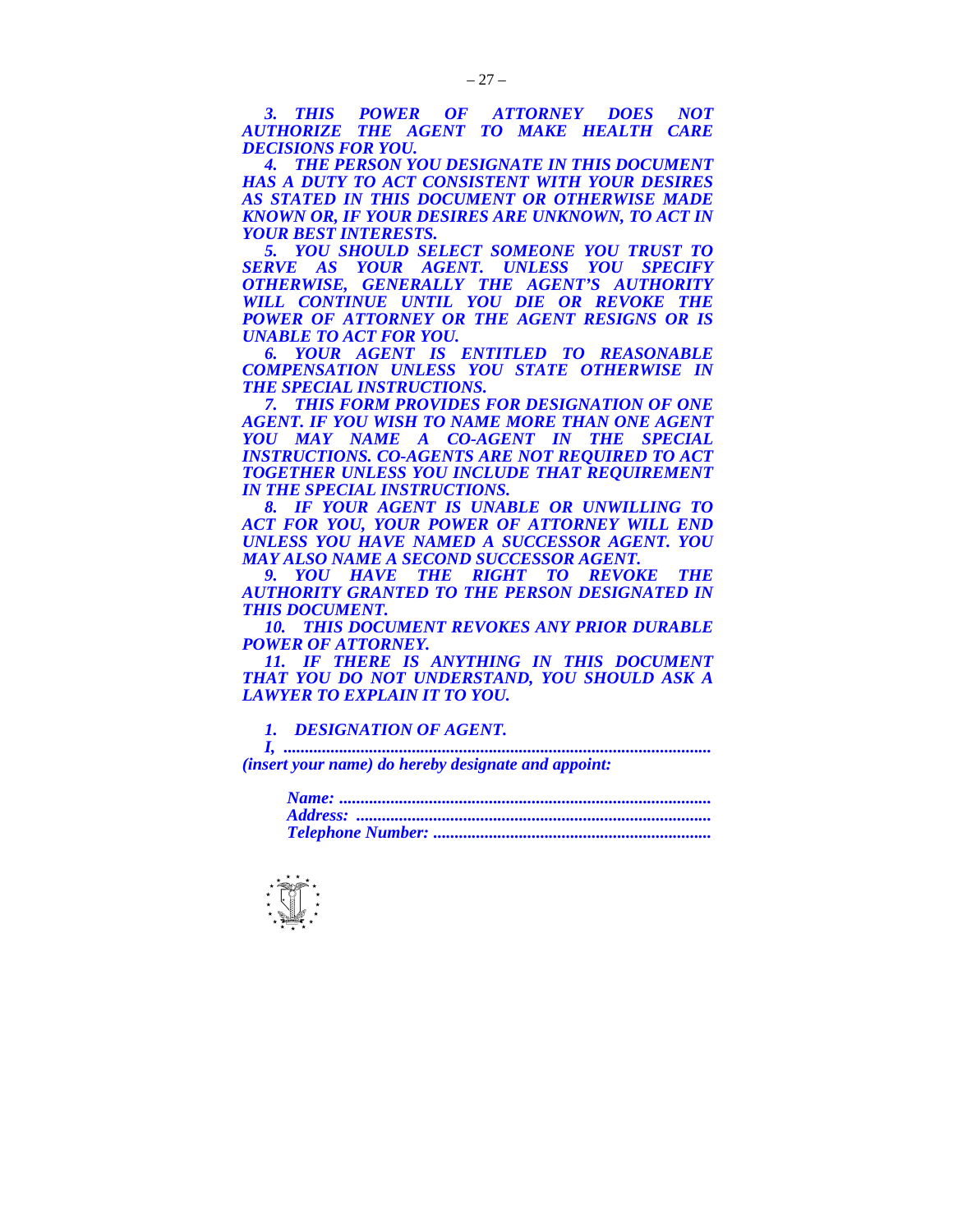*as my agent to make decisions for me and in my name, place and stead and for my use and benefit and to exercise the powers as authorized in this document.* 

 *2. DESIGNATION OF ALTERNATE AGENT.* 

 *(You are not required to designate any alternative agent but you may do so. Any alternative agent you designate will be able to make the same decisions as the agent designated above in the event that he or she is unable or unwilling to act as your agent. Also, if the agent designated in paragraph 1 is your spouse, his or her designation as your agent is automatically revoked by law if your marriage is dissolved.)* 

 *If my agent is unable or unwilling to act for me, then I designate the following person(s) to serve as my agent as authorized in this document, such person(s) to serve in the order listed below:* 

 *A. First Alternative Agent* 

 *B. Second Alternative Agent* 

#### *3. OTHER POWERS OF ATTORNEY.*

 *This Power of Attorney is intended to, and does, revoke any prior Power of Attorney for financial matters I have previously executed.* 

 *4. NOMINATION OF GUARDIAN.* 

 *If, after execution of this Power of Attorney, incompetency proceedings are initiated either for my estate or my person, I hereby nominate as my guardian or conservator for consideration by the court my agent herein named, in the order named.* 

 *5. GRANT OF GENERAL AUTHORITY.* 

 *I grant my agent and any successor agent(s) general authority to act for me with respect to the following subjects:* 

*(INITIAL each subject you want to include in the agent's general authority. If you wish to grant general authority over all of the subjects you may initial "All Preceding Subjects" instead of initialing each subject.)* 

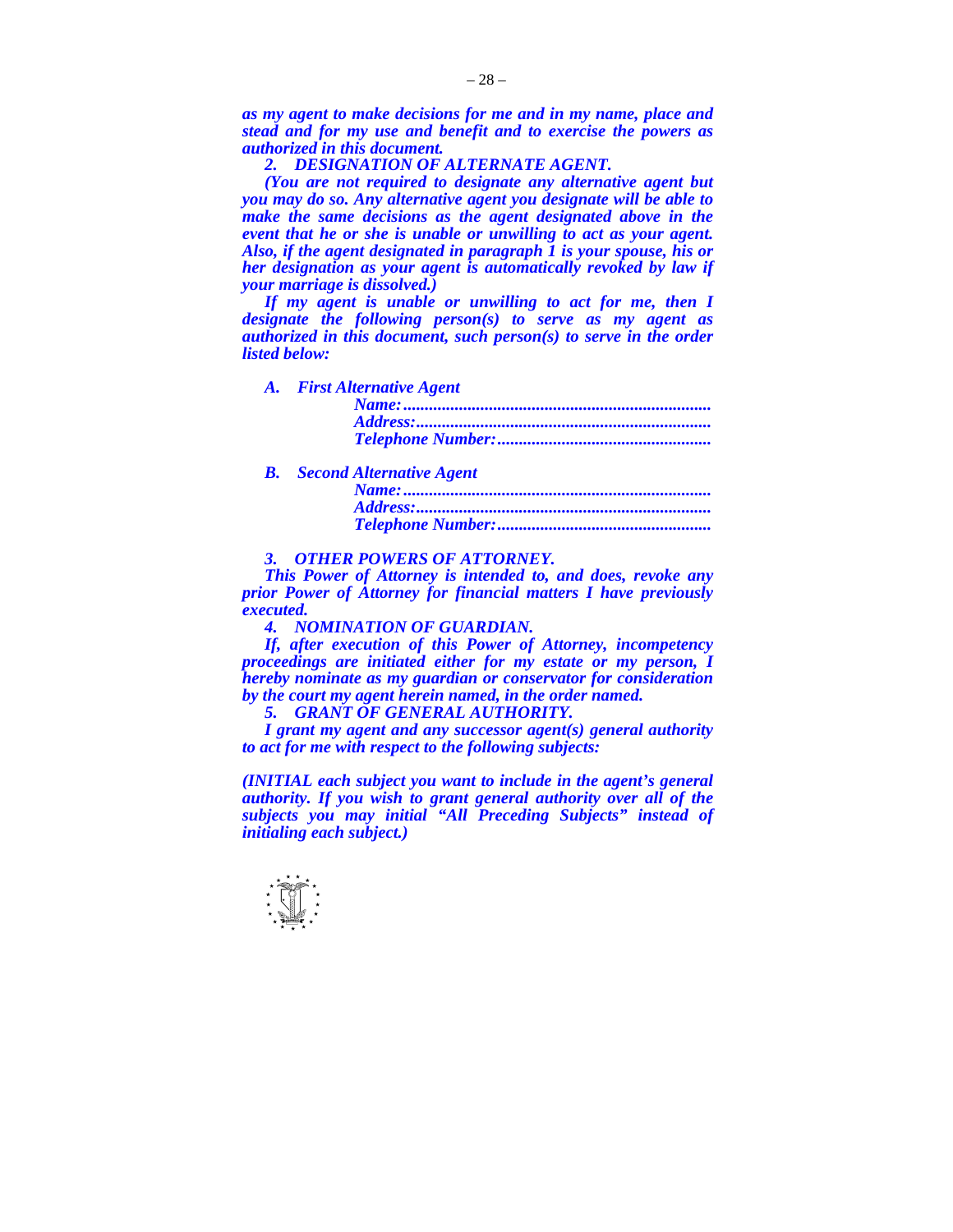*[.....] Real Property* 

*[.....] Tangible Personal Property* 

*[.....] Stocks and Bonds* 

*[.....] Commodities and Options* 

*[.....] Banks and Other Financial Institutions* 

*[.....] Safe Deposit Boxes* 

*[.....] Operation of Entity or Business* 

*[.....] Insurance and Annuities* 

*[.....] Estates, Trusts and Other Beneficial Interests* 

*[.....] Legal Affairs, Claims and Litigation* 

*[.....] Personal Maintenance* 

*[.....] Benefits from Governmental Programs or Civil or Military Service* 

*[.....] Retirement Plans* 

*[.....] Taxes* 

*[.....] All Preceding Subjects* 

 *6. GRANT OF SPECIFIC AUTHORITY.* 

 *My agent MAY NOT do any of the following specific acts for me UNLESS I have INITIALED the specific authority listed below:* 

*(CAUTION: Granting any of the following will give your agent the authority to take actions that could significantly reduce your property or change how your property is distributed at your death. INITIAL ONLY the specific authority you WANT to give your agent.)* 

*[.....] Create, amend, revoke or terminate an inter vivos, family, living, irrevocable or revocable trust* 

*[.....] Make a gift, subject to the limitations of NRS and any special instructions in this Power of Attorney* 

*[.....] Create or change rights of survivorship* 

*[.....] Create or change a beneficiary designation* 

[.....] Waive the principal's right to be a beneficiary of a joint *and survivor annuity, including a survivor benefit under a retirement plan* 

[.....] Exercise fiduciary powers that the principal has authority *to delegate* 

*[.....] Disclaim or refuse an interest in property, including a power of appointment* 

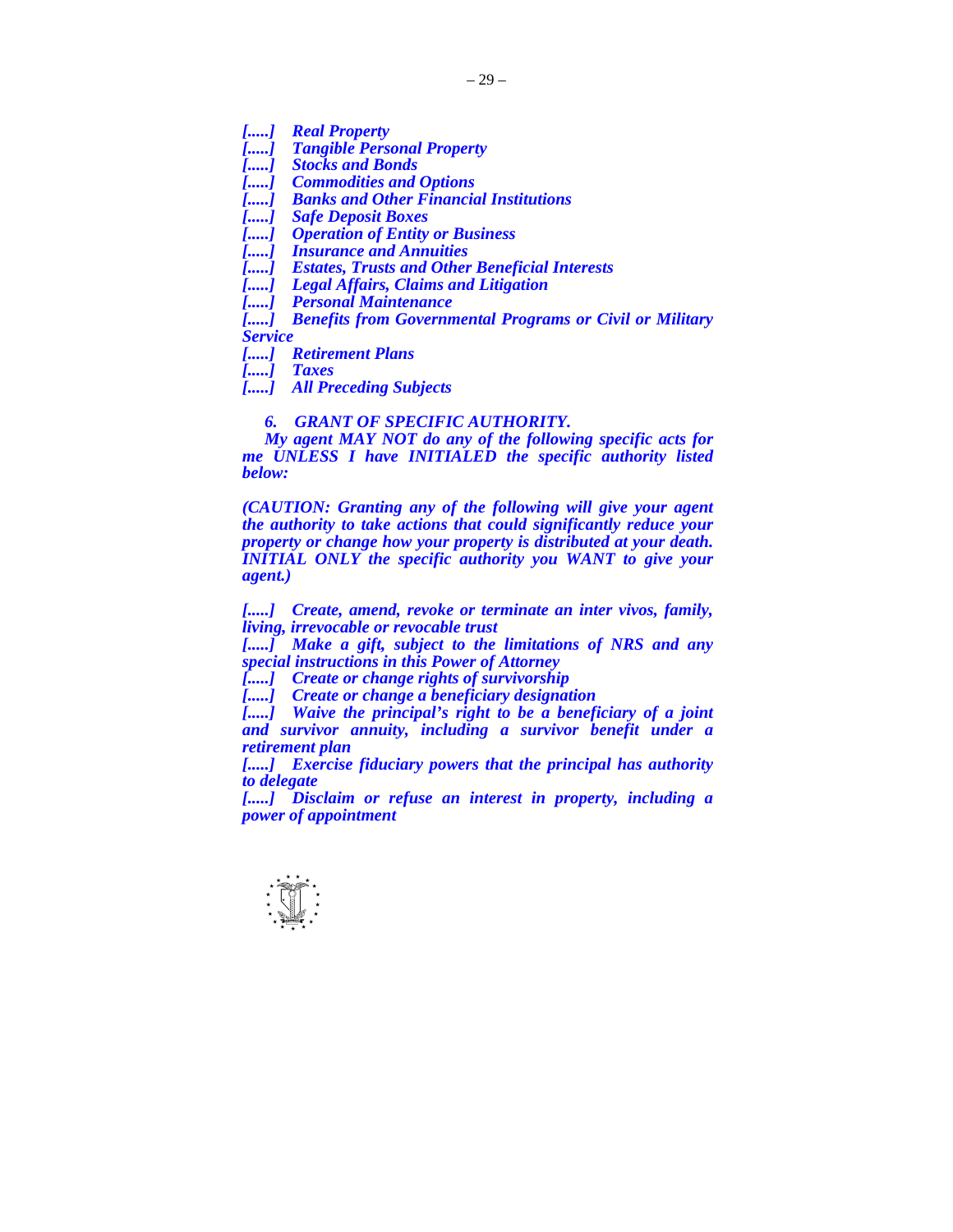*7. LIMITATION ON AGENT'S AUTHORITY.* 

 *An agent that is not my spouse MAY NOT use my property to benefit the agent or a person to whom the agent owes an obligation of support unless I have included that authority in the Special Instructions.* 

 *8. SPECIAL INSTRUCTIONS OR OTHER OR ADDITIONAL AUTHORITY GRANTED TO AGENT:* 

*............................................................................................................. .............................................................................................................* 

*.............................................................................................................* 

*............................................................................................................. 9. DURABILITY AND EFFECTIVE DATE. (INITIAL the clause(s) that applies.)* 

*[.....] DURABLE. This Power of Attorney shall not be affected by my subsequent disability or incapacity.* 

[.....] SPRINGING POWER. It is my intention and direction *that my designated agent, and any person or entity that my designated agent may transact business with on my behalf, may rely on a written medical opinion issued by a licensed medical doctor stating that I am disabled or incapacitated, and incapable of managing my affairs, and that said medical opinion shall establish whether or not I am under a disability for the purpose of establishing the authority of my designated agent to act in accordance with this Power of Attorney.* 

*[.....] I wish to have this Power of Attorney become effective on the following date: .....* 

*[.....] I wish to have this Power of Attorney end on the following date: .....* 

 *10. THIRD PARTY PROTECTION.* 

 *Third parties may rely upon the validity of this Power of Attorney or a copy and the representations of my agent as to all matters relating to any power granted to my agent, and no person or agency who relies upon the representation of my agent, or the authority granted by my agent, shall incur any liability to me or my estate as a result of permitting my agent to exercise any power unless a third party knows or has reason to know this Power of Attorney has terminated or is invalid.* 

 *11. RELEASE OF INFORMATION.* 

 *I agree to, authorize and allow full release of information, by any government agency, business, creditor or third party who may have information pertaining to my assets or income, to my agent named herein.* 

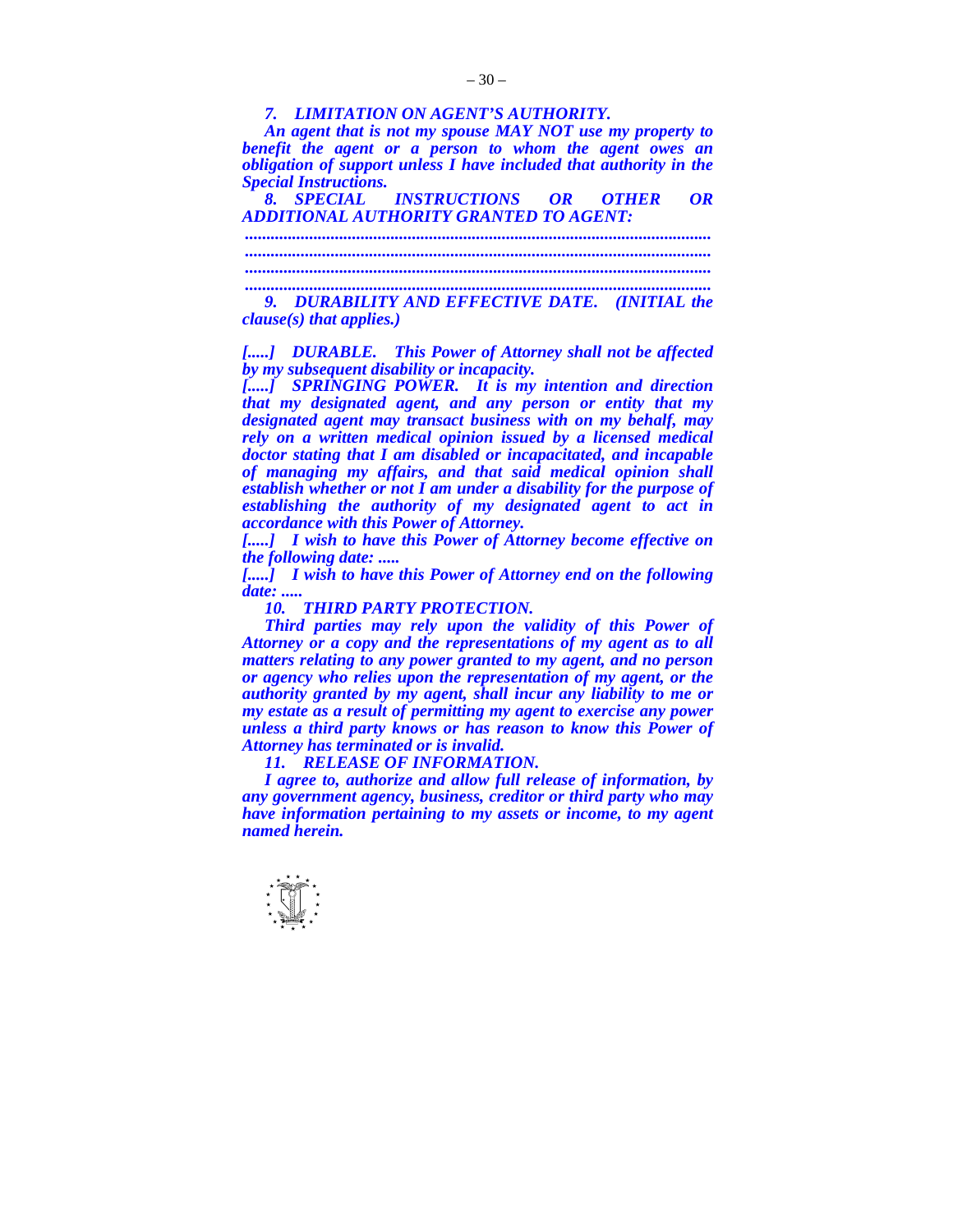*12. SIGNATURE AND ACKNOWLEDGMENT. YOU MUST DATE AND SIGN THIS POWER OF ATTORNEY. THIS POWER OF ATTORNEY WILL NOT BE VALID UNLESS IT IS ACKNOWLEDGED BEFORE A NOTARY PUBLIC.* 

 *I sign my name to this Power of Attorney for Health Care on* 

*...…....….............. (state)* 

*…….........………. (date) at ....…….…….........…. (city),* 

 *....................................................* 

 *(Signature)* 

# *CERTIFICATE OF ACKNOWLEDGMENT OF NOTARY PUBLIC*

*(You may use acknowledgment before a notary public instead of the statement of witnesses.)* 

**State of Nevada**  $\begin{array}{c} \n} \n} \n$  **3ss.**  *}ss. County of............................................... }* 

 *On this .......... day of .........., in the year ....., before me, ............................... (here insert name of notary public) personally appeared .............................. (here insert name of principal) personally known to me (or proved to me on the basis of satisfactory evidence) to be the person whose name is subscribed to this instrument, and acknowledged that he or she executed it. I declare under penalty of perjury that the person whose name is ascribed to this instrument appears to be of sound mind and under no duress, fraud or undue influence.* 

*NOTARY SEAL .........................................................* 

 *(Signature of Notary Public)* 

# *IMPORTANT INFORMATION FOR AGENT*

 *1. Agent's Duties. When you accept the authority granted under this Power of Attorney, a special legal relationship is created between you and the principal. This relationship imposes upon you legal duties that continue until you resign or the Power of Attorney is terminated or revoked. You must:* 

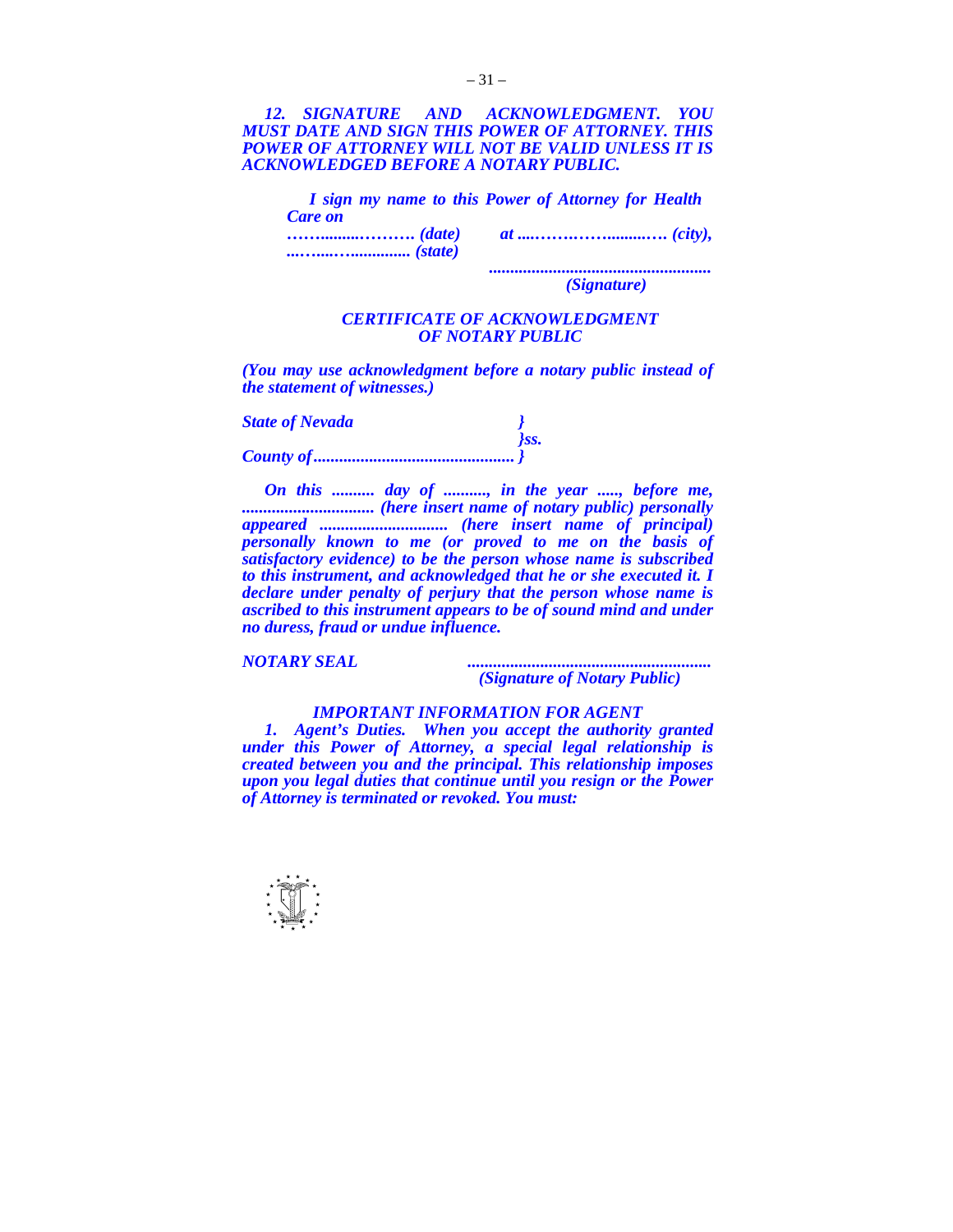*(a) Do what you know the principal reasonably expects you to do with the principal's property or, if you do not know the principal's expectations, act in the principal's best interest;* 

 *(b) Act in good faith;* 

 *(c) Do nothing beyond the authority granted in this Power of Attorney; and* 

 *(d) Disclose your identity as an agent whenever you act for the principal by writing or printing the name of the principal and signing your own name as "agent" in the following manner:* 

*(Principal's Name) by (Your Signature) as Agent* 

 *2. Unless the Special Instructions in this Power of Attorney state otherwise, you must also:* 

 *(a) Act loyally for the principal's benefit;* 

 *(b) Avoid conflicts that would impair your ability to act in the principal's best interest;* 

 *(c) Act with care, competence, and diligence;* 

 *(d) Keep a record of all receipts, disbursements and transactions made on behalf of the principal;* 

 *(e) Cooperate with any person that has authority to make health care decisions for the principal to do what you know the principal reasonably expects or, if you do not know the principal's expectations, to act in the principal's best interest; and* 

 *(f) Attempt to preserve the principal's estate plan if you know the plan and preserving the plan is consistent with the principal's best interest.* 

 *3. Termination of Agent's Authority. You must stop acting on behalf of the principal if you learn of any event that terminates this Power of Attorney or your authority under this Power of Attorney. Events that terminate a Power of Attorney or your authority to act under a Power of Attorney include:* 

 *(a) Death of the principal;* 

 *(b) The principal's revocation of the Power of Attorney or your authority;* 

 *(c) The occurrence of a termination event stated in the Power of Attorney;* 

 *(d) The purpose of the Power of Attorney is fully accomplished; or* 

 *(e) If you are married to the principal, your marriage is dissolved.* 

 *4. Liability of Agent. The meaning of the authority granted to you is defined in this chapter. If you violate this chapter or act outside the authority granted in this Power of Attorney, you may be liable for any damages caused by your violation.* 

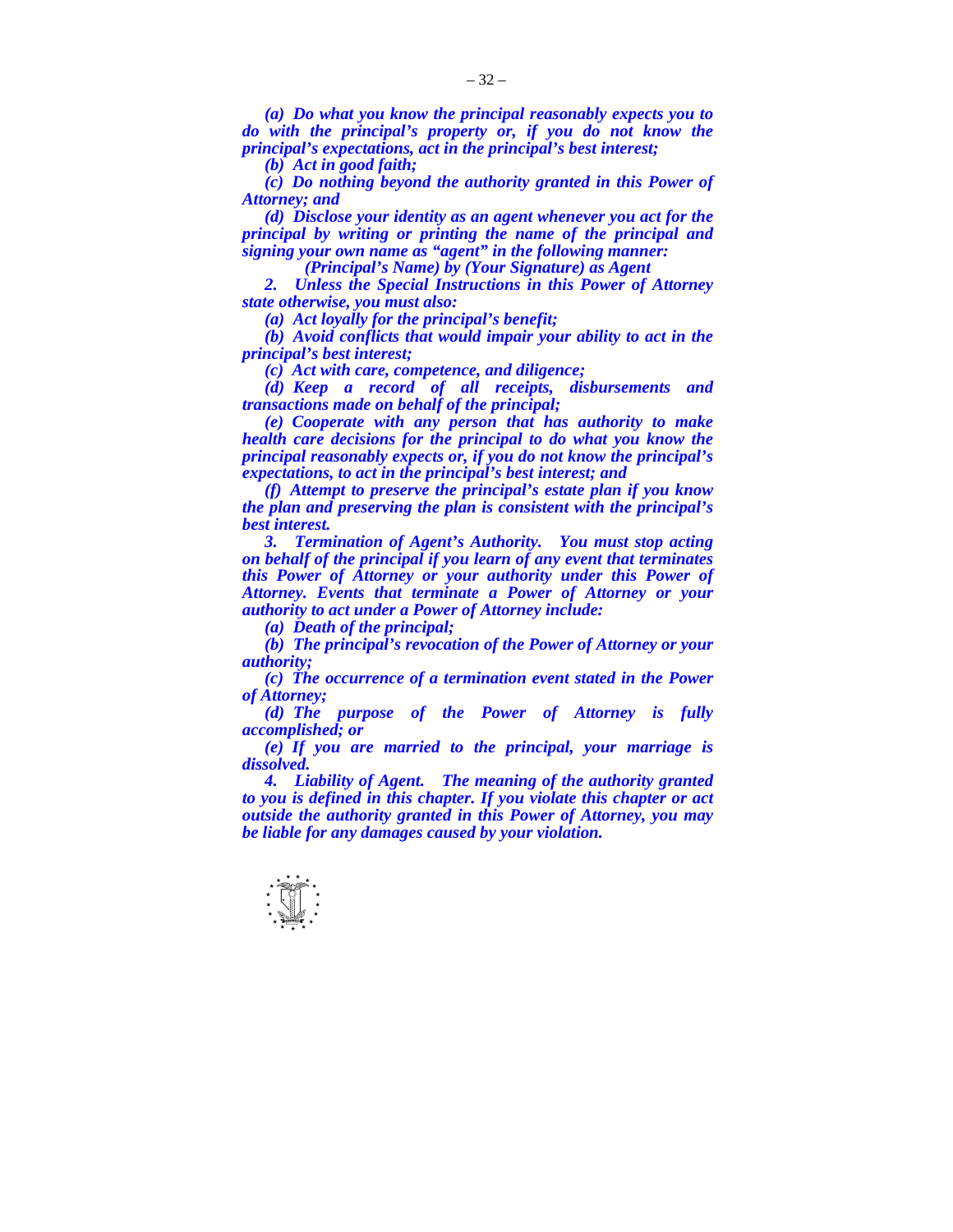*5. If there is anything about this document or your duties that you do not understand, you should seek legal advice.*

 **Sec. 57.** *Sections 57 to 73, inclusive, of this act apply to any power of attorney containing the authority to make health care decisions.* 

 **Sec. 58.** *As used in sections 57 to 73, inclusive, of this act, unless the context otherwise requires, the words and terms defined in sections 59 to 65, inclusive, of this act have the meanings ascribed to them in those sections.* 

 **Sec. 59.** *"Attending physician" means the physician who has primary responsibility for the treatment and care of the patient.* 

 **Sec. 60.** *"Declaration" means a writing executed in accordance with the requirements of NRS 449.600.* 

 **Sec. 61.** *"Health care facility" includes:* 

 *1. Any medical facility; and* 

 *2. Any facility for the dependent.* 

 **Sec. 62.** *"Life-sustaining treatment" means a medical procedure or intervention that, when administered to a patient, serves only to prolong the process of dying.* 

 **Sec. 63.** *"Provider of health care" has the meaning ascribed to it in NRS 629.031.* 

 **Sec. 64.** *"Qualified patient" means a patient, 18 years of age or older, who has executed a declaration and who has been determined by the attending physician to be in a terminal condition.* 

 **Sec. 65.** *"Terminal condition" means an incurable and irreversible condition that cannot be cured or modified by any known current medical therapy or treatment, and which, without the administration of life-sustaining treatment, will in the opinion of the attending physician result in death within a relatively short time period.* 

 **Sec. 66.** *1. Any adult person may execute a power of attorney enabling the agent named in the power of attorney to make decisions concerning health care for the principal if that principal becomes incapable of giving informed consent concerning such decisions.* 

 *2. A power of attorney for health care must be signed by the principal. The principal's signature on the power of attorney for health care must be:* 

 *(a) Acknowledged before a notary public; or* 

 *(b) Witnessed by two adult witnesses who know the principal personally.* 

 *3. Neither of the witnesses to a principal's signature may be:* 

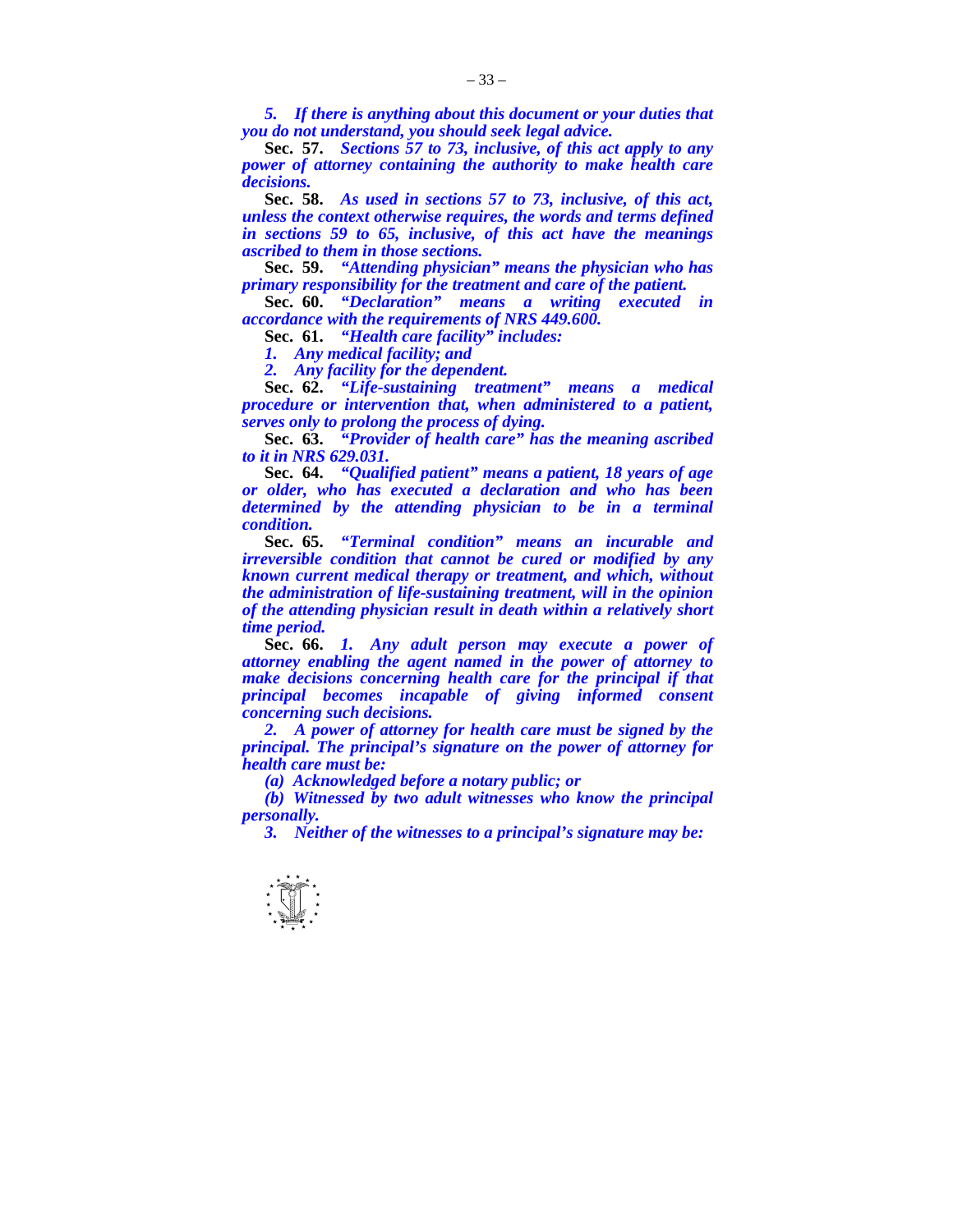*(a) A provider of health care;* 

 *(b) An employee of a provider of health care;* 

 *(c) An operator of a health care facility;* 

 *(d) An employee of a health care facility; or* 

 *(e) The agent.* 

 *4. At least one of the witnesses to a principal's signature must be a person who is:* 

 *(a) Not related to the principal by blood, marriage or adoption; and* 

 *(b) To the best of the witnesses' knowledge, not entitled to any part of the estate of the principal upon the death of the principal.*

 **Sec. 67.** *1. In a power of attorney for health care, a principal may nominate a guardian of the principal's person for consideration by the court if guardianship proceedings for the principal's person are begun after the principal executes the power of attorney.* 

 *2. If, after a principal executes a power of attorney for health care, a court appoints a guardian of the principal's person, the power of attorney is terminated. The guardian shall follow any provisions contained in the power of attorney for health care delineating the principal's wishes for medical and end-of-life care.*

 **Sec. 68.** *1. A power of attorney for health care is effective when executed unless the principal provides in the power of attorney that it becomes effective at a future date or upon incapacity.* 

 *2. If a power of attorney for health care becomes effective upon the principal's incapacity, the power of attorney becomes effective upon a determination in a writing or other record by a physician, psychiatrist or licensed psychologist that the principal is incapacitated.* 

 *3. An agent named in the power of attorney for health care may act as the principal's personal representative pursuant to the Health Insurance Portability and Accountability Act of 1996, Public Law 104-191, as amended, and applicable regulations, to obtain a determination of incapacity.*

 **Sec. 69.** *1. A power of attorney for health care terminates when:* 

 *(a) The principal dies;* 

 *(b) The principal revokes the power of attorney;* 

 *(c) The power of attorney includes a termination date; or* 

 *(d) The principal revokes the agent's authority or the agent dies, becomes incapacitated or resigns, and the power of attorney* 

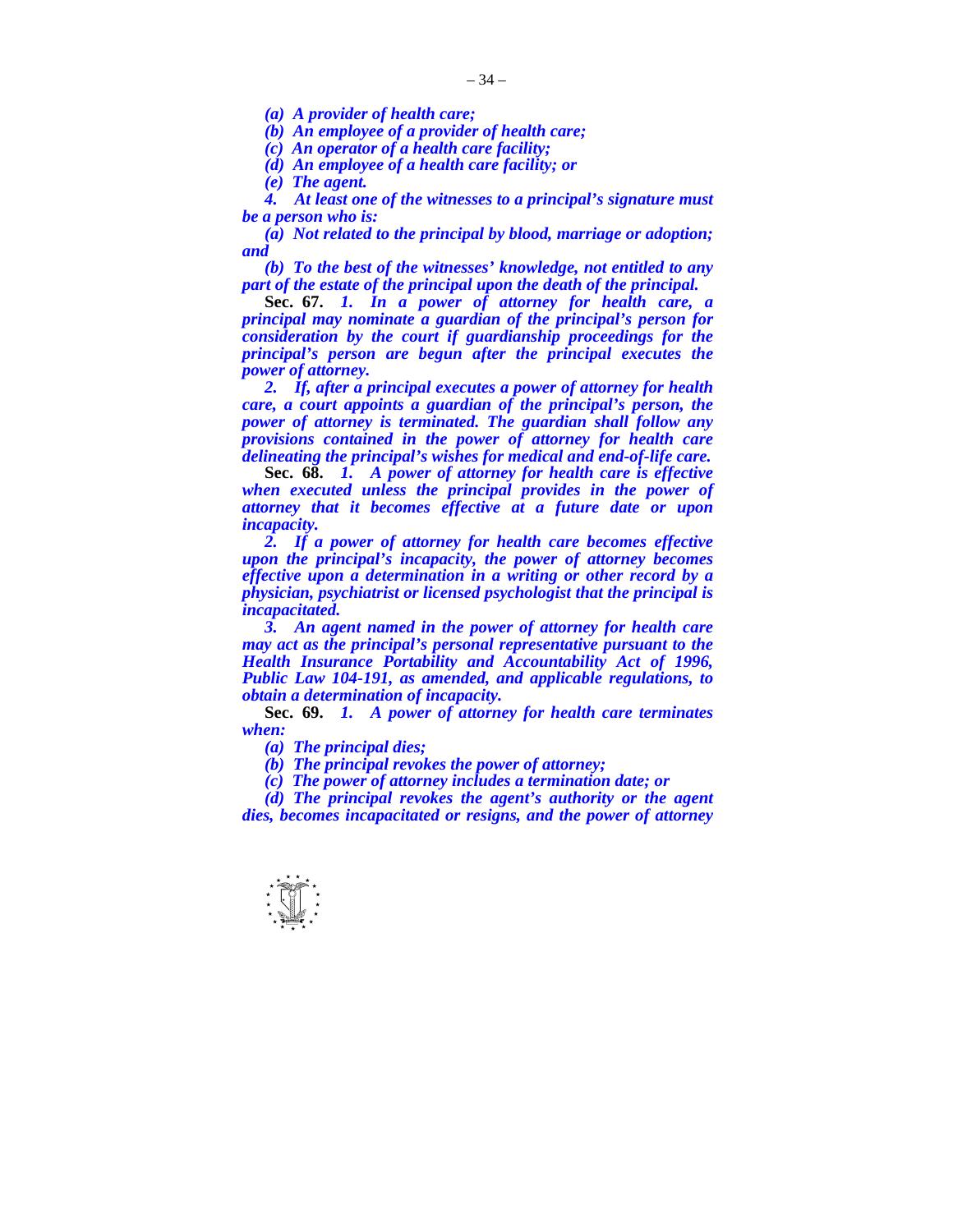*does not provide for another agent to act under the power of attorney.* 

 *2. An agent's authority under a power of attorney for health care terminates when:* 

 *(a) The principal revokes the authority;* 

 *(b) The agent dies, becomes incapacitated or resigns;* 

 *(c) An action is filed for the dissolution or annulment of the agent's marriage to the principal, unless the power of attorney otherwise provides; or* 

 *(d) The power of attorney includes a termination date.* 

 *3. Unless the power of attorney for health care otherwise provides, an agent's authority is exercisable until the authority terminates under subsection 2, notwithstanding a lapse of time since the execution of the power of attorney.* 

 *4. Termination of an agent's authority or of a power of attorney for health care is not effective as to the agent or another person that, without actual knowledge of the termination, acts in good faith under the power of attorney. An act so performed, unless otherwise invalid or unenforceable, binds the principal and the principal's successors in interest.* 

 *5. An execution of a power of attorney for health care automatically revokes any previous power of attorney to make health care decisions.* 

 *6. If a power of attorney for health care terminates while the principal is unable to make decisions concerning health care, the power of attorney for health care remains valid until the principal is again able to make such decisions.*

 **Sec. 70.** *1. A principal may designate two or more persons to act as co-agents. Unless the power of attorney for health care otherwise provides, each co-agent may exercise its authority independently.* 

 *2. A principal may designate one or more successor agents to act if an agent resigns, dies, becomes incapacitated, is not qualified to serve or declines to serve. Unless the power of attorney for health care otherwise provides, a successor agent:* 

 *(a) Has the same authority as that granted to the original agent; and* 

 *(b) May not act until all predecessor agents have resigned, died, become incapacitated, are no longer qualified to serve or have declined to serve.*

 **Sec. 71.** *1. Except as otherwise provided in subsection 2, a principal may not name as agent in a power of attorney for health care:* 

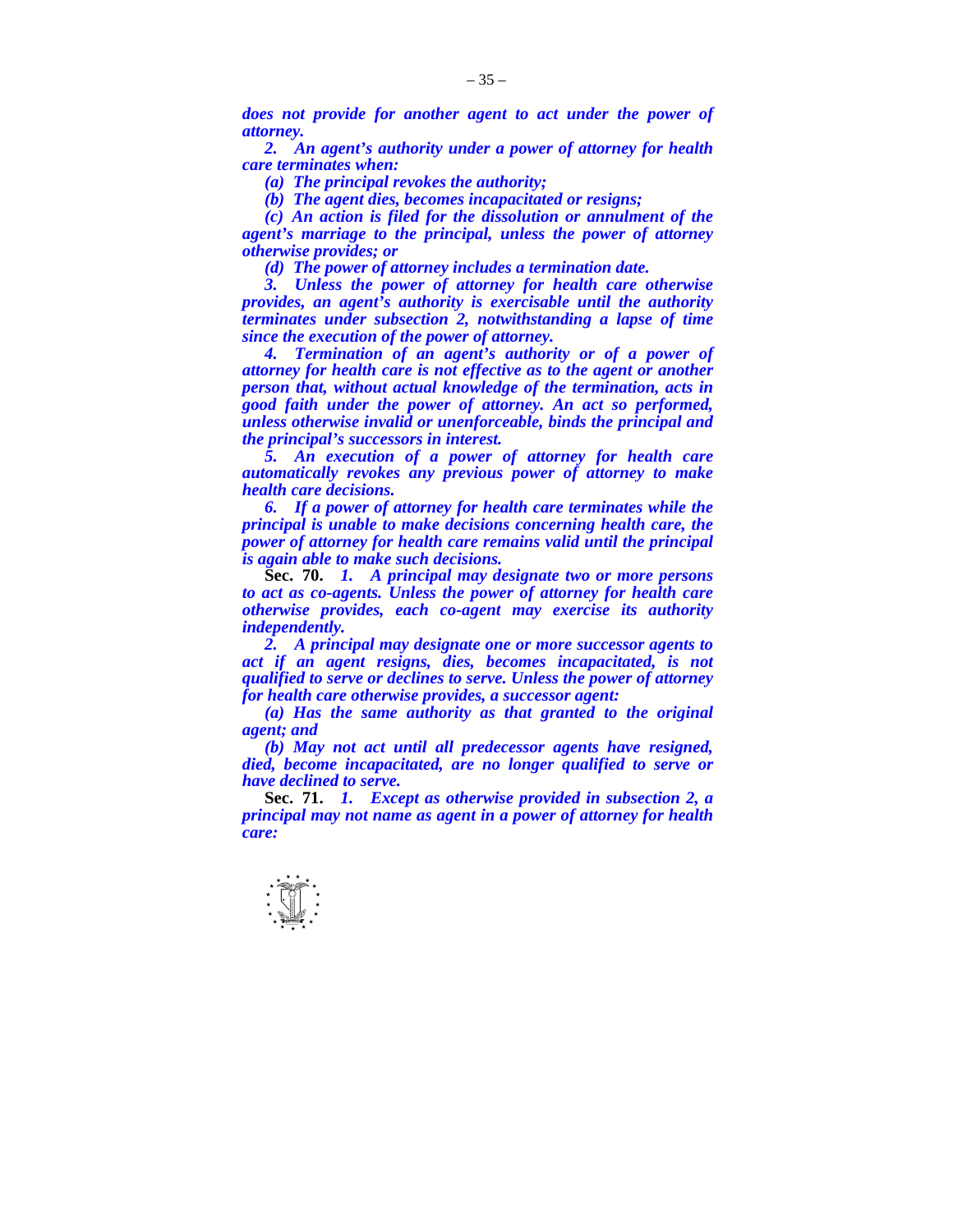*(a) His provider of health care;* 

 *(b) An employee of his provider of health care;* 

 *(c) An operator of a health care facility; or* 

 *(d) An employee of a health care facility.* 

 *2. A principal may name as agent any person identified in subsection 1 if that person is the spouse, legal guardian or next of kin of the principal.*

 **Sec. 72.** *1. The agent may not consent to:* 

 *(a) Commitment or placement of the principal in a facility for treatment of mental illness;* 

 *(b) Convulsive treatment;* 

 *(c) Psychosurgery;* 

 *(d) Sterilization;* 

 *(e) Abortion;* 

 *(f) Aversive intervention, as that term is defined in NRS 449.766;* 

 *(g) Experimental medical, biomedical or behavioral treatment, or participation in any medical, biomedical or behavioral research program; or* 

 *(h) Any other treatment to which the principal, in the power of attorney for health care, states that the agent may not consent.* 

 *2. The agent must make decisions concerning the use or nonuse of life-sustaining treatment which conform to the known desires of the principal. The principal may make these desires known in the power of attorney for health care.*

 **Sec. 73.** *The form of a power of attorney for health care must be substantially as follows:* 

## *DURABLE POWER OF ATTORNEY FOR HEALTH CARE DECISIONS*

#### *WARNING TO PERSON EXECUTING THIS DOCUMENT*

 *THIS IS AN IMPORTANT LEGAL DOCUMENT. IT CREATES A DURABLE POWER OF ATTORNEY FOR HEALTH CARE. BEFORE EXECUTING THIS DOCUMENT, YOU SHOULD KNOW THESE IMPORTANT FACTS:* 

 *1. THIS DOCUMENT GIVES THE PERSON YOU DESIGNATE AS YOUR AGENT THE POWER TO MAKE HEALTH CARE DECISIONS FOR YOU. THIS POWER IS SUBJECT TO ANY LIMITATIONS OR STATEMENT OF YOUR DESIRES THAT YOU INCLUDE IN THIS DOCUMENT. THE POWER TO MAKE HEALTH CARE DECISIONS FOR* 

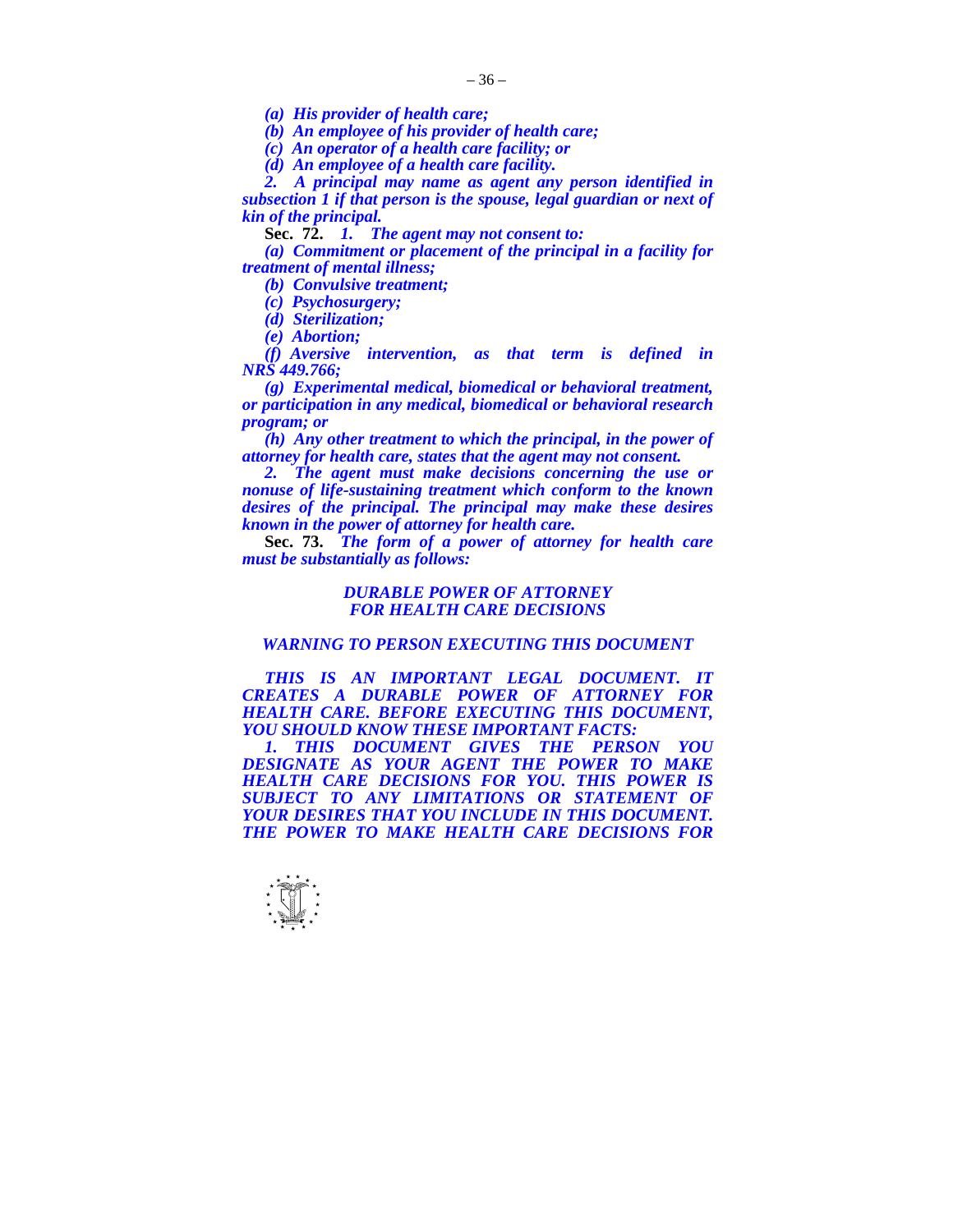*YOU MAY INCLUDE CONSENT, REFUSAL OF CONSENT OR WITHDRAWAL OF CONSENT TO ANY CARE, TREATMENT, SERVICE OR PROCEDURE TO MAINTAIN, DIAGNOSE OR TREAT A PHYSICAL OR MENTAL CONDITION. YOU MAY STATE IN THIS DOCUMENT ANY TYPES OF TREATMENT OR PLACEMENTS THAT YOU DO NOT DESIRE.* 

 *2. THE PERSON YOU DESIGNATE IN THIS DOCUMENT HAS A DUTY TO ACT CONSISTENT WITH YOUR DESIRES AS STATED IN THIS DOCUMENT OR OTHERWISE MADE KNOWN OR, IF YOUR DESIRES ARE UNKNOWN, TO ACT IN YOUR BEST INTERESTS.* 

 *3. EXCEPT AS YOU OTHERWISE SPECIFY IN THIS DOCUMENT, THE POWER OF THE PERSON YOU DESIGNATE TO MAKE HEALTH CARE DECISIONS FOR YOU MAY INCLUDE THE POWER TO CONSENT TO YOUR DOCTOR NOT GIVING TREATMENT OR STOPPING TREATMENT WHICH WOULD KEEP YOU ALIVE.* 

 *4. UNLESS YOU SPECIFY A SHORTER PERIOD IN THIS DOCUMENT, THIS POWER WILL EXIST INDEFINITELY FROM THE DATE YOU EXECUTE THIS DOCUMENT AND, IF YOU ARE UNABLE TO MAKE HEALTH CARE DECISIONS FOR YOURSELF, THIS POWER CONTINUE TO EXIST UNTIL THE TIME WHEN YOU BECOME ABLE TO MAKE HEALTH CARE DECISIONS FOR YOURSELF.* 

 *5. NOTWITHSTANDING THIS DOCUMENT, YOU HAVE THE RIGHT TO MAKE MEDICAL AND OTHER HEALTH CARE DECISIONS FOR YOURSELF SO LONG AS YOU CAN GIVE INFORMED CONSENT WITH RESPECT TO THE PARTICULAR DECISION. IN ADDITION, NO TREATMENT MAY BE GIVEN TO YOU OVER YOUR OBJECTION, AND HEALTH CARE NECESSARY TO KEEP YOU ALIVE MAY NOT BE STOPPED IF YOU OBJECT.* 

 *6. YOU HAVE THE RIGHT TO REVOKE THE APPOINTMENT OF THE PERSON DESIGNATED IN THIS DOCUMENT TO MAKE HEALTH CARE DECISIONS FOR YOU BY NOTIFYING THAT PERSON OF THE REVOCATION ORALLY OR IN WRITING.* 

 *7. YOU HAVE THE RIGHT TO REVOKE THE AUTHORITY GRANTED TO THE PERSON DESIGNATED IN THIS DOCUMENT TO MAKE HEALTH CARE DECISIONS FOR YOU BY NOTIFYING THE TREATING PHYSICIAN,* 

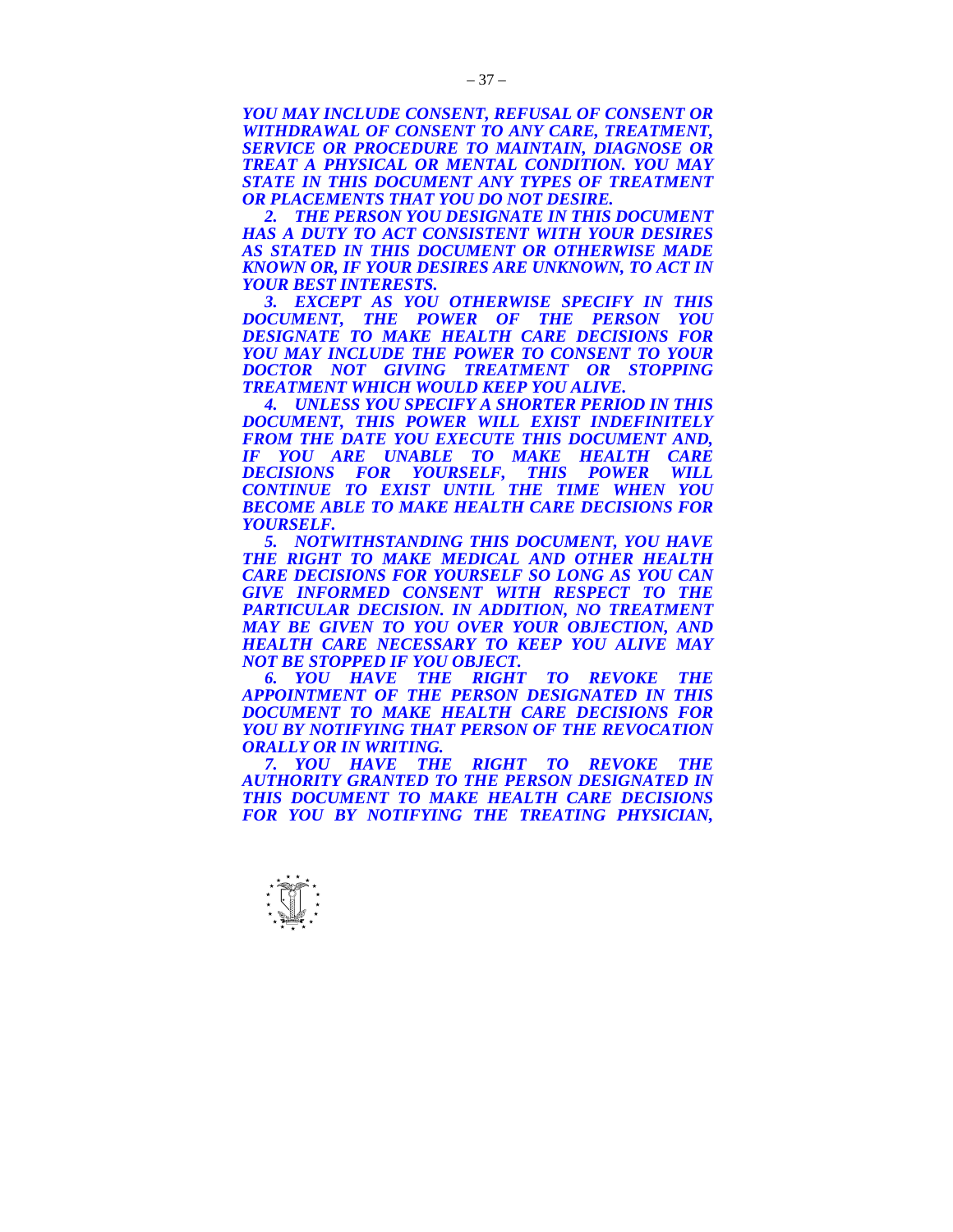*HOSPITAL OR OTHER PROVIDER OF HEALTH CARE ORALLY OR IN WRITING.* 

 *8. THE PERSON DESIGNATED IN THIS DOCUMENT TO MAKE HEALTH CARE DECISIONS FOR YOU HAS THE RIGHT TO EXAMINE YOUR MEDICAL RECORDS AND TO CONSENT TO THEIR DISCLOSURE UNLESS YOU LIMIT THIS RIGHT IN THIS DOCUMENT.* 

 *9. THIS DOCUMENT REVOKES ANY PRIOR DURABLE POWER OF ATTORNEY FOR HEALTH CARE.* 

 *10. IF THERE IS ANYTHING IN THIS DOCUMENT THAT YOU DO NOT UNDERSTAND, YOU SHOULD ASK A LAWYER TO EXPLAIN IT TO YOU.* 

 *1. DESIGNATION OF HEALTH CARE AGENT.* 

 *I, .................................................................................................... (insert your name) do hereby designate and appoint:* 

*as my agent to make health care decisions for me as authorized in this document.* 

 *(Insert the name and address of the person you wish to designate as your agent to make health care decisions for you. Unless the person is also your spouse, legal guardian or the person most closely related to you by blood, none of the following may be designated as your agent: (1) your treating provider of health care; (2) an employee of your treating provider of health care; (3) an operator of a health care facility; or (4) an employee of an operator of a health care facility.)* 

 *2. CREATION OF DURABLE POWER OF ATTORNEY FOR HEALTH CARE.* 

 *By this document I intend to create a durable power of attorney by appointing the person designated above to make health care decisions for me. This power of attorney shall not be affected by my subsequent incapacity.* 

 *3. GENERAL STATEMENT OF AUTHORITY GRANTED.* 

 *In the event that I am incapable of giving informed consent*  with respect to health care decisions, I hereby grant to the agent *named above full power and authority: to make health care decisions for me before or after my death, including consent, refusal of consent or withdrawal of consent to any care, treatment,* 

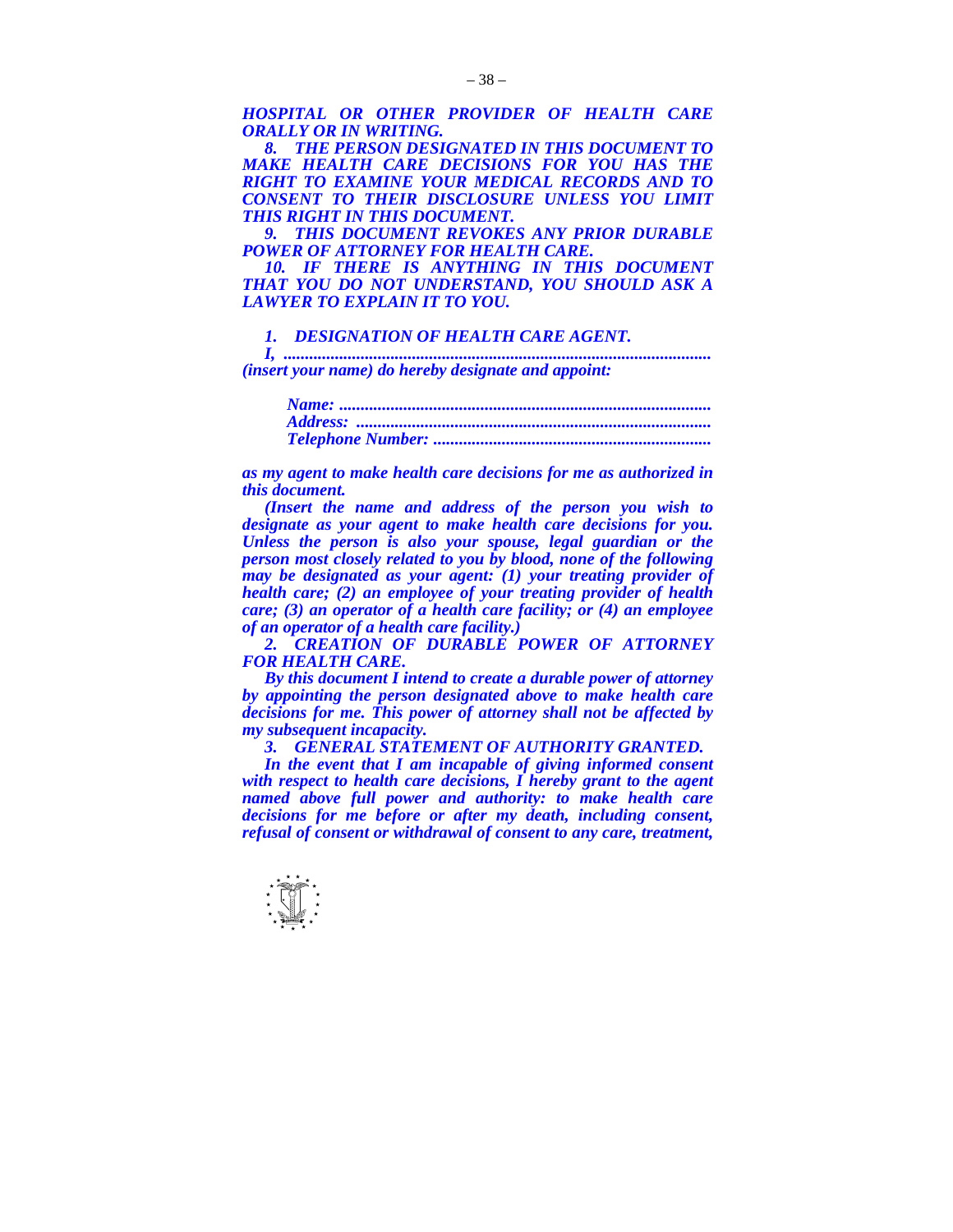*service or procedure to maintain, diagnose or treat a physical or mental condition; to request, review and receive any information, verbal or written, regarding my physical or mental health, including, without limitation, medical and hospital records; to execute on my behalf any releases or other documents that may be required to obtain medical care and/or medical and hospital records, EXCEPT any power to enter into any arbitration agreements or execute any arbitration clauses in connection with admission to any health care facility including any skilled nursing facility; and subject only to the limitations and special provisions, if any, set forth in paragraph 4 or 6.* 

 *4. SPECIAL PROVISIONS AND LIMITATIONS.* 

 *(Your agent is not permitted to consent to any of the following: commitment to or placement in a mental health treatment facility, convulsive treatment, psychosurgery, sterilization or abortion. If there are any other types of treatment or placement that you do not want your agent's authority to give consent for or other restrictions you wish to place on his or her agent's authority, you should list them in the space below. If you do not write any limitations, your agent will have the broad powers to make health care decisions on your behalf which are set forth in paragraph 3, except to the extent that there are limits provided by law.)* 

 *In exercising the authority under this durable power of attorney for health care, the authority of my agent is subject to the following special provisions and limitations:* 

*............................................................................................................. ............................................................................................................. ............................................................................................................. .............................................................................................................* 

 *5. DURATION.* 

 *I understand that this power of attorney will exist indefinitely from the date I execute this document unless I establish a shorter time. If I am unable to make health care decisions for myself when this power of attorney expires, the authority I have granted my agent will continue to exist until the time when I become able to make health care decisions for myself.* 

*(IF APPLICABLE) I wish to have this power of attorney end on the following date: ..........................................................................................* 

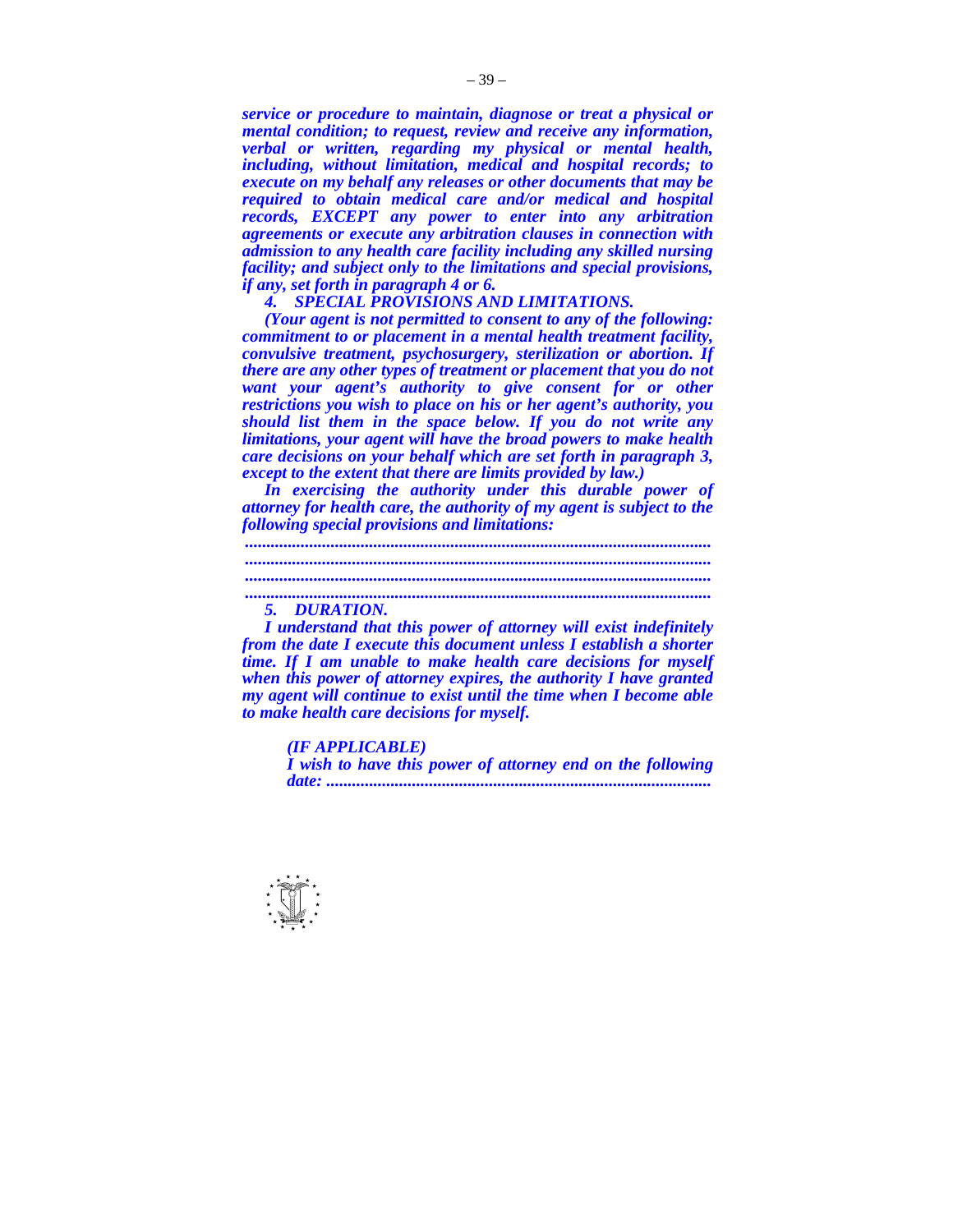## *6. STATEMENT OF DESIRES.*

 *(With respect to decisions to withhold or withdraw lifesustaining treatment, your agent must make health care decisions that are consistent with your known desires. You can, but are not required to, indicate your desires below. If your desires are unknown, your agent has the duty to act in your best interests; and, under some circumstances, a judicial proceeding may be necessary so that a court can determine the health care decision that is in your best interests. If you wish to indicate your desires, you may INITIAL the statement or statements that reflect your desires and/or write your own statements in the space below.)* 

 *1. I desire that my life be prolonged to the greatest extent possible, without regard to my condition, the chances I have for recovery or long-term survival, or the cost of the procedures. [ ....................................... ]* 

 *2. If I am in a coma which my doctors have reasonably concluded is irreversible, I desire that lifesustaining or prolonging treatments not be used. (Also should utilize provisions of NRS 449.535 to 449.690, inclusive, if this subparagraph is initialed.) [......................................... ]* 

 *3. If I have an incurable or terminal condition or illness and no reasonable hope of long-term recovery or survival, I desire that life-sustaining or prolonging treatments not be used. (Also should utilize provisions of NRS 449.535 to 449.690, inclusive, if this subparagraph is initialed.) [......................................... ]* 

*(If the statement reflects your desires, initial the box next to the statement.)* 

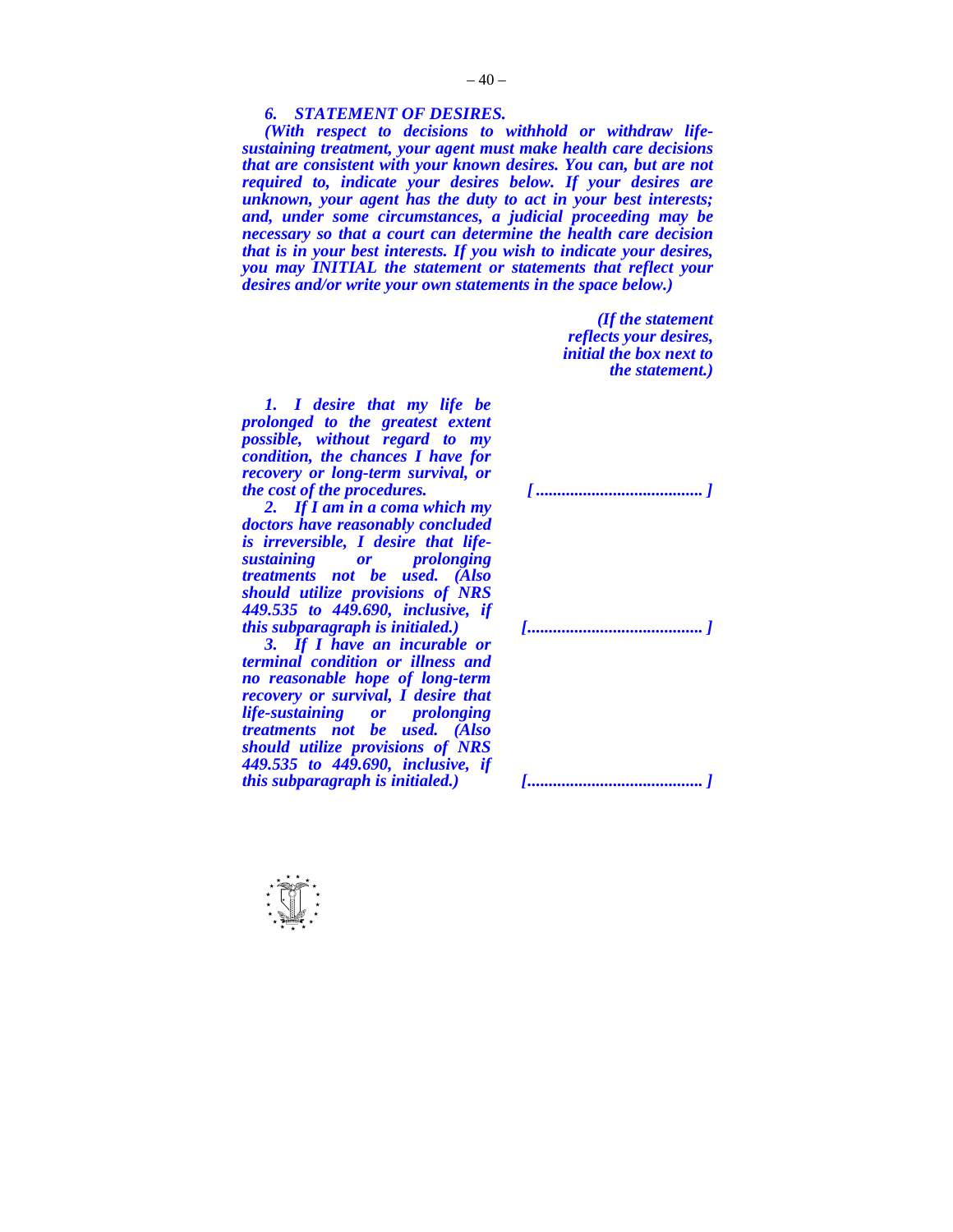*4. Withholding or withdrawal of artificial nutrition and hydration may result in death by starvation or dehydration. I want to receive or continue receiving artificial nutrition and hydration by way of the gastrointestinal tract after all other treatment is* 

 *5. I do not desire treatment to be provided and/or continued if the burdens of the treatment outweigh the expected benefits. My agent is to consider the relief of suffering, the preservation or restoration of functioning, and the quality as well as the extent of the possible extension of my life. [......................................... ]* 

*withheld. [......................................... ]* 

 *(If you wish to change your answer, you may do so by drawing an "X" through the answer you do not want, and circling the answer you prefer.)* 

 *Other or Additional Statements of Desires:..................................* 

*............................................................................................................. ............................................................................................................. ............................................................................................................. ............................................................................................................. .............................................................................................................* 

#### *7. DESIGNATION OF ALTERNATE AGENT.*

 *(You are not required to designate any alternative agent but you may do so. Any alternative agent you designate will be able to make the same health care decisions as the agent designated in paragraph 1, page 2, in the event that he or she is unable or unwilling to act as your agent. Also, if the agent designated in paragraph 1 is your spouse, his or her designation as your agent is automatically revoked by law if your marriage is dissolved.)* 

 *If the person designated in paragraph 1 as my agent is unable to make health care decisions for me, then I designate the following persons to serve as my agent to make health care decisions for me as authorized in this document, such persons to serve in the order listed below:* 

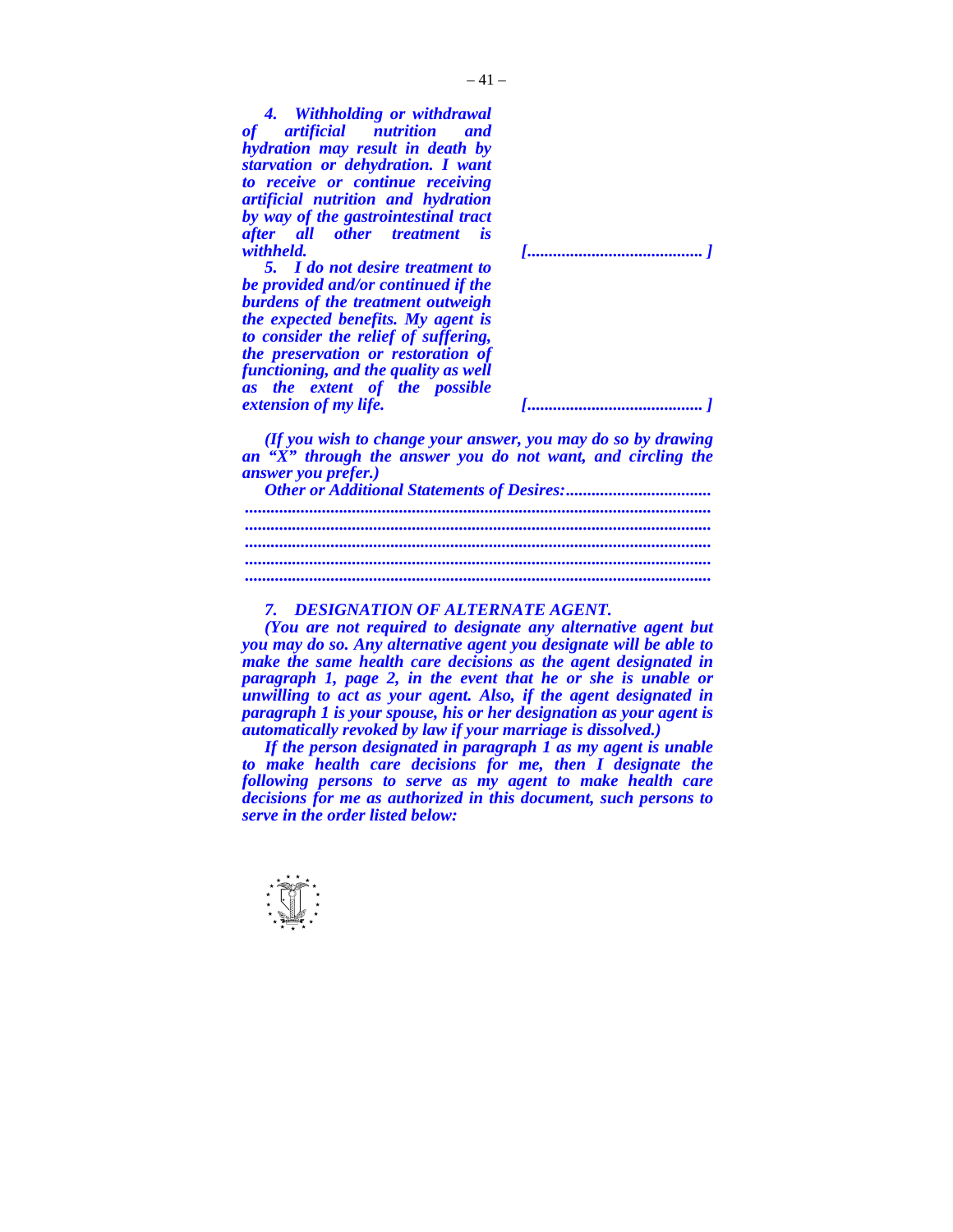| A. First Alternative Agent |
|----------------------------|
|                            |
|                            |
|                            |

 *B. Second Alternative Agent* 

#### *8. PRIOR DESIGNATIONS REVOKED.*

 *I revoke any prior durable power of attorney for health care. 9. WAIVER OF CONFLICT OF INTEREST.* 

 *If my designated agent is my spouse or is one of my children, then I waive any conflict of interest in carrying out the provisions of this Durable Power of Attorney for Health Care that said spouse or child may have by reason of the fact that he or she may be a beneficiary of my estate.* 

 *10. CHALLENGES.* 

 *If the legality of any provision of this Durable Power of Attorney for Health Care is questioned by my physician, my agent or a third party, then my agent is authorized to commence an action for declaratory judgment as to the legality of the provision in question. The cost of any such action is to be paid from my estate. This Durable Power of Attorney for Health Care must be construed and interpreted in accordance with the laws of the State of Nevada.* 

 *11. NOMINATION OF GUARDIAN.* 

 *If, after execution of this Durable Power of Attorney for Health Care, incompetency proceedings are initiated either for my estate or my person, I hereby nominate as my guardian or conservator for consideration by the court my agent herein named, in the order named.* 

#### *12. RELEASE OF INFORMATION.*

 *I agree to, authorize and allow full release of information by any government agency, medical provider, business, creditor or third party who may have information pertaining to my health care, to my agent named herein, pursuant to the Health Insurance Portability and Accountability Act of 1996, Public Law 104-191, as amended, and applicable regulations.* 

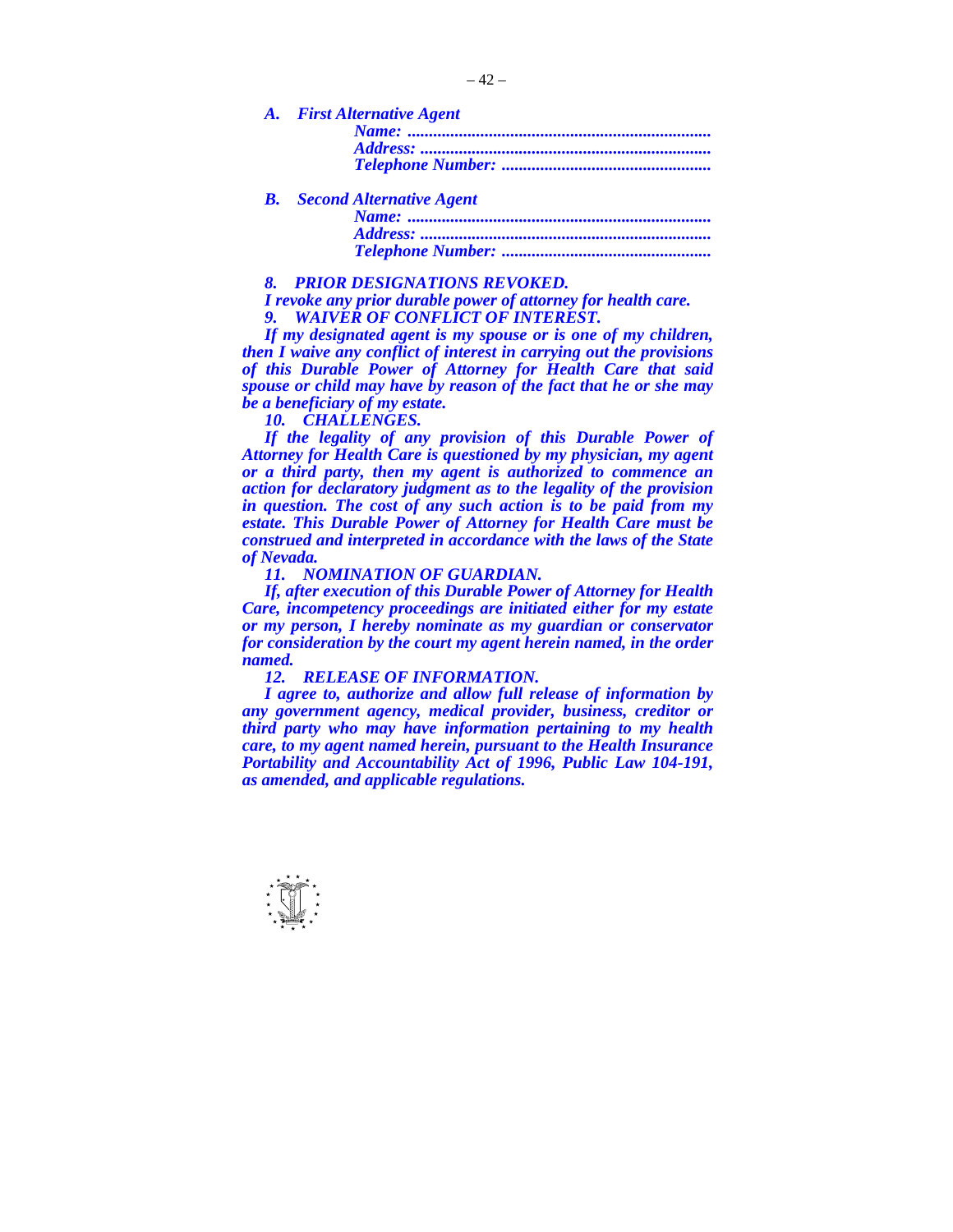*(YOU MUST DATE AND SIGN THIS POWER OF ATTORNEY)* 

 *I sign my name to this Durable Power of Attorney for Health Care on* 

*...…....….............. (state)* 

*…….........………. (date) at ....…….…….........…. (city),* 

 *.................................................... (Signature)* 

 *(THIS POWER OF ATTORNEY WILL NOT BE VALID FOR MAKING HEALTH CARE DECISIONS UNLESS IT IS EITHER (1) SIGNED BY AT LEAST TWO QUALIFIED WITNESSES WHO ARE PERSONALLY KNOWN TO YOU AND WHO ARE PRESENT WHEN YOU SIGN OR ACKNOWLEDGE YOUR SIGNATURE OR (2) ACKNOWLEDGED BEFORE A NOTARY PUBLIC.)* 

#### *CERTIFICATE OF ACKNOWLEDGMENT OF NOTARY PUBLIC*

*(You may use acknowledgment before a notary public instead of the statement of witnesses.)* 

*State of Nevada }*<br>*} ss.* 

 *}ss. County of................................... }* 

 *On this................ day of................, in the year..., before me,................................ (here insert name of notary public) personally appeared................................ (here insert name of principal) personally known to me (or proved to me on the basis of satisfactory evidence) to be the person whose name is subscribed to this instrument, and acknowledged that he or she executed it. I declare under penalty of perjury that the person whose name is ascribed to this instrument appears to be of sound mind and under no duress, fraud or undue influence.* 

 $NOTARY SEL$ 

 *(Signature of Notary Public)* 

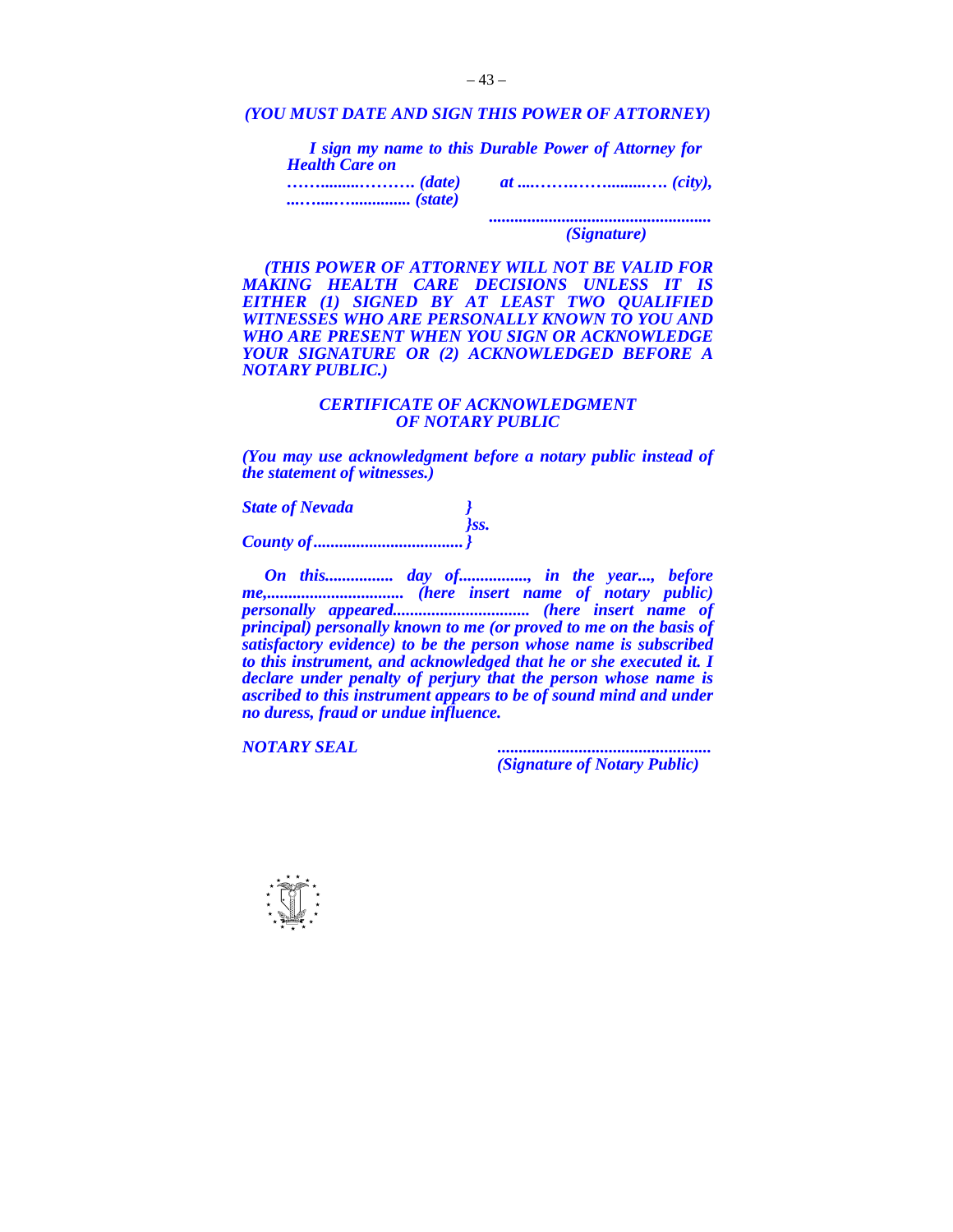## *STATEMENT OF WITNESSES*

*(You should carefully read and follow this witnessing procedure. This document will not be valid unless you comply with the witnessing procedure. If you elect to use witnesses instead of having this document notarized, you must use two qualified adult witnesses. None of the following may be used as a witness: (1) a person you designate as the agent; (2) a provider of health care; (3) an employee of a provider of health care; (4) the operator of a health care facility; or (5) an employee of an operator of a health care facility. At least one of the witnesses must make the additional declaration set out following the place where the witnesses sign.)* 

 *I declare under penalty of perjury that the principal is personally known to me, that the principal signed or acknowledged this durable power of attorney in my presence, that the principal appears to be of sound mind and under no duress, fraud or undue influence, that I am not the person appointed as agent by this document and that I am not a provider of health care, an employee of a provider of health care, the operator of a community care facility or an employee of an operator of a health care facility.* 

| <b>Residence Address: </b> |
|----------------------------|
|                            |
|                            |
| <b>Residence Address: </b> |
|                            |
|                            |

 *(AT LEAST ONE OF THE ABOVE WITNESSES MUST ALSO SIGN THE FOLLOWING DECLARATION.)* 

 *I declare under penalty of perjury that I am not related to the principal by blood, marriage or adoption and that to the best of my knowledge, I am not entitled to any part of the estate of the principal upon the death of the principal under a will now existing or by operation of law.* 

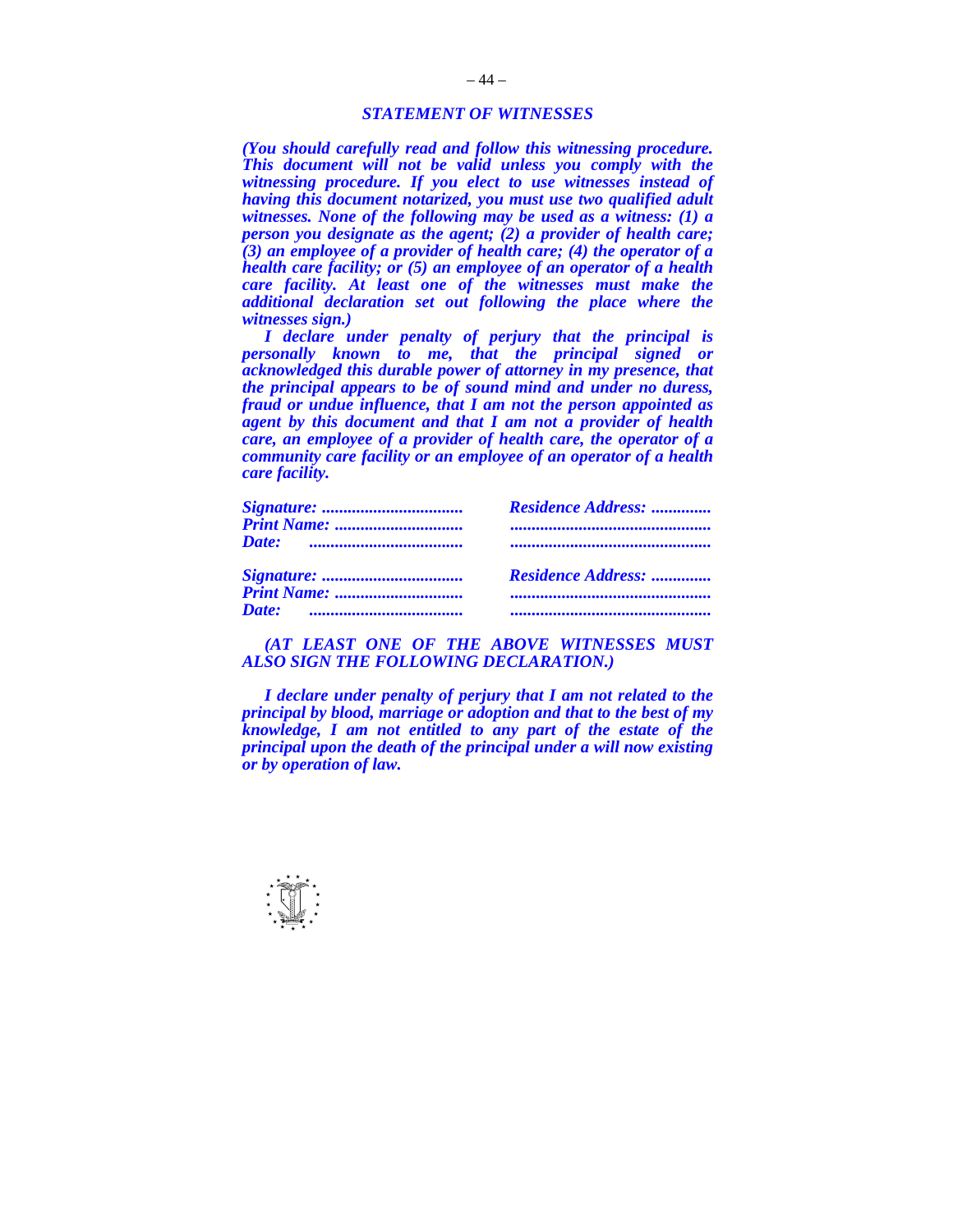*Signature: ..............................................* 

*Signature: ..............................................* 

 $-45-$ 

*COPIES: You should retain an executed copy of this document and give one to your agent. The power of attorney should be available so a copy may be given to your providers of health care.*

*<u>Applying and construing</u> consideration must be given to the need to promote uniformity of the law with respect to its subject matter among the states that enact it.*

 **Sec. 75.** *This chapter modifies, limits and supersedes the Electronic Signatures in Global and National Commerce Act, 15 U.S.C. §§ 7001 et seq., but does not modify, limit or supersede section 101(c) of that Act, 15 U.S.C. § 7001(c), or authorize electronic delivery of any of the notices described in section 103(b) of that Act, 15 U.S.C. § 7003(b).* 

**Sec. 76.** NRS 200.495 is hereby amended to read as follows:

 200.495 1. A professional caretaker who fails to provide such service, care or supervision as is reasonable and necessary to maintain the health or safety of a patient is guilty of criminal neglect of a patient if:

(a) The act or omission is aggravated, reckless or gross;

 (b) The act or omission is such a departure from what would be the conduct of an ordinarily prudent, careful person under the same circumstances that it is contrary to a proper regard for danger to human life or constitutes indifference to the resulting consequences;

 (c) The consequences of the negligent act or omission could have reasonably been foreseen; and

 (d) The danger to human life was not the result of inattention, mistaken judgment or misadventure, but the natural and probable result of an aggravated reckless or grossly negligent act or omission.

 2. Unless a more severe penalty is prescribed by law for the act or omission which brings about the neglect, a person who commits criminal neglect of a patient:

 (a) If the neglect results in death, is guilty of a category B felony and shall be punished by imprisonment in the state prison for a

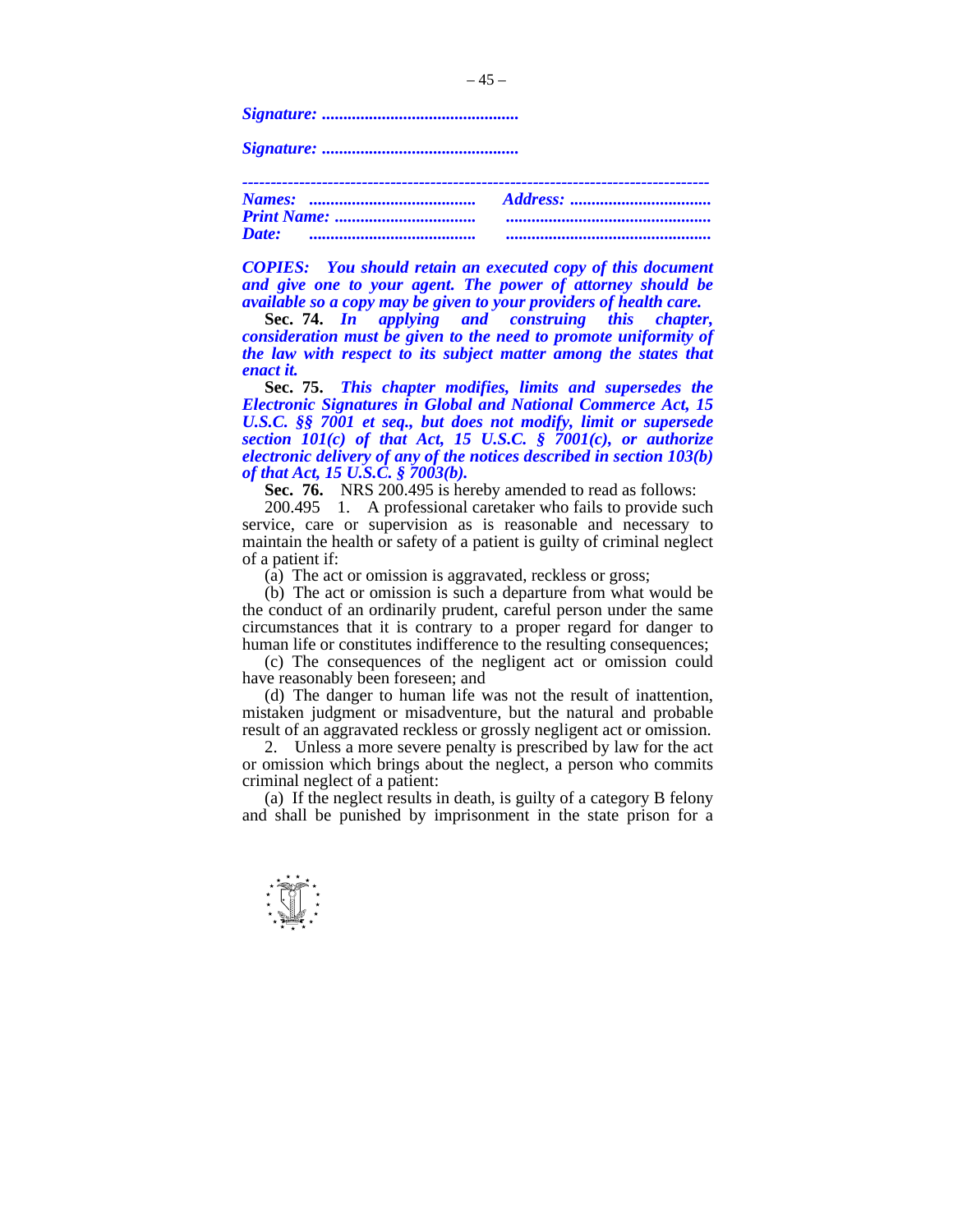minimum term of not less than 1 year and a maximum term of not more than 20 years.

 (b) If the neglect results in substantial bodily harm, is guilty of a category B felony and shall be punished by imprisonment in the state prison for a minimum term of not less than 1 year and a maximum term of not more than 6 years, or by a fine of not more than \$5,000, or by both fine and imprisonment.

 (c) If the neglect does not result in death or substantial bodily harm, is guilty of a gross misdemeanor.

 3. For the purposes of this section, a patient is not neglected for the sole reason that:

 (a) According to his desire, he is being furnished with treatment by spiritual means through prayer alone in accordance with the tenets and practices of a church or religious denomination. Subsection 1 does not authorize or require any medical care or treatment over the implied or express objection of such a patient.

 (b) Life-sustaining treatment was withheld or withdrawn in accordance with a valid declaration by the patient or his **[**attorney- in-fact**]** *agent* pursuant to **[**NRS 449.810.**]** *section 66 of this act.*

 4. Upon the conviction of a person for a violation of the provisions of subsection 1, the Attorney General shall give notice of the conviction to the licensing boards which:

 (a) Licensed the facility in which the criminal neglect occurred; and

(b) If applicable, licensed the person so convicted.

5. As used in this section:

 (a) "Medical facility" has the meaning ascribed to it in NRS 449.0151.

 (b) "Patient" means a person who resides or receives health care in a medical facility.

(c) "Professional caretaker" means a person who:

 (1) Holds a license, registration or permit issued pursuant to title 54 or chapter 449 of NRS;

 (2) Is employed by, an agent of or under contract to perform services for, a medical facility; and

(3) Has responsibility to provide care to patients.

 $\rightarrow$  The term does not include a person who is not involved in the day-to-day operation or management of a medical facility unless that person has actual knowledge of the criminal neglect of a patient and takes no action to cure such neglect.

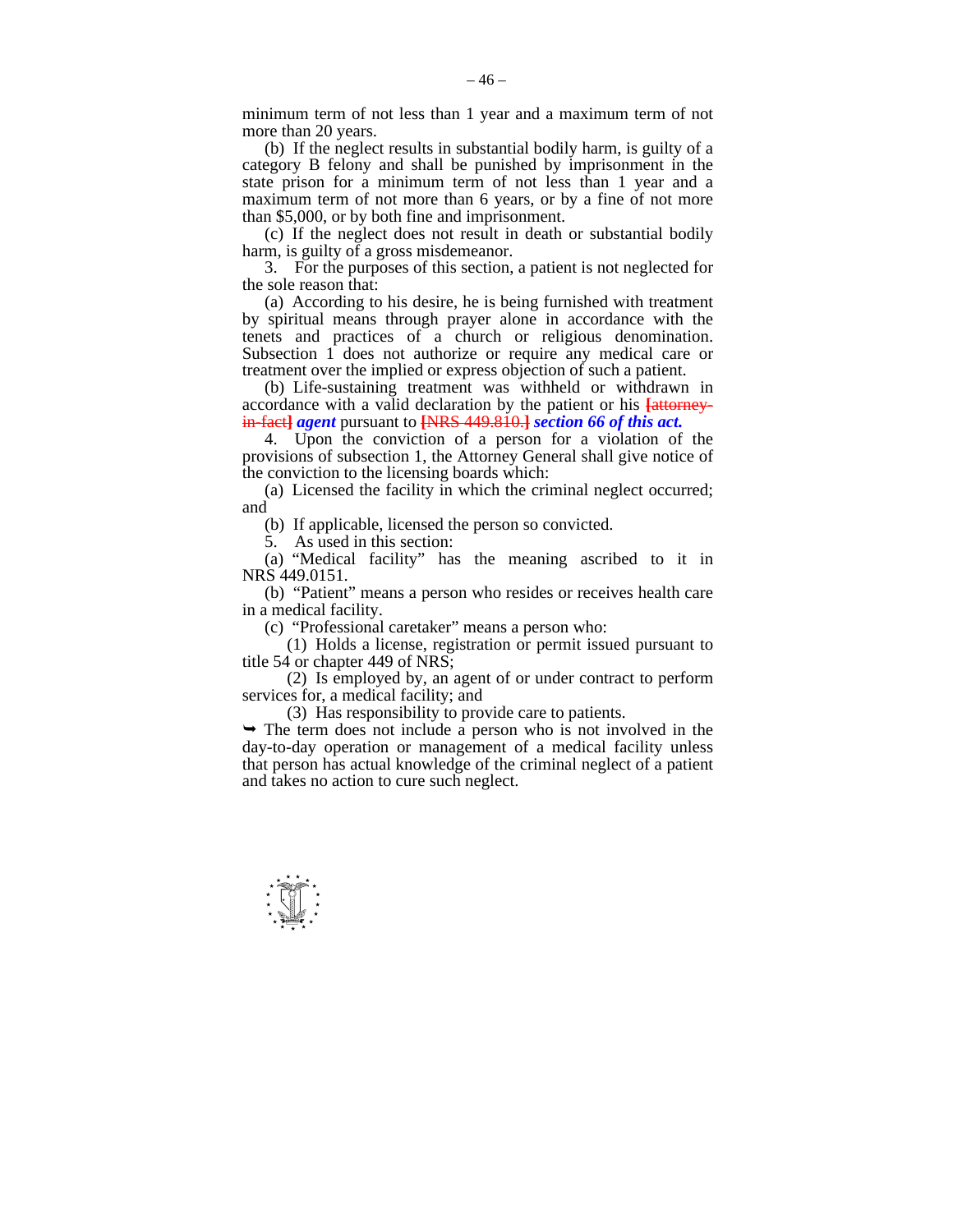**Sec. 77.** NRS 449.613 is hereby amended to read as follows:

 449.613 1. A declaration that designates another person to make decisions governing the withholding or withdrawal of lifesustaining treatment may, but need not, be in the following form:

## DECLARATION

If I should have an incurable and irreversible condition that, without the administration of life-sustaining treatment, will, in the opinion of my attending physician, cause my death within a relatively short time, and I am no longer able to make decisions regarding my medical treatment, I appoint ............................... or, if he or she is not reasonably available or is unwilling to serve, ............................. to make decisions on my behalf regarding withholding or withdrawal of treatment that only prolongs the process of dying and is not necessary for my comfort or to alleviate pain, pursuant to NRS 449.535 to 449.690, inclusive. (If the person or persons I have so appointed are not reasonably available or are unwilling to serve, I direct my attending physician, pursuant to those sections, to withhold or withdraw treatment that only prolongs the process of dying and is not necessary for my comfort or to alleviate pain.) Strike language in parentheses if you do not desire it.

If you wish to include this statement in this declaration, you must INITIAL the statement in the box provided:

 Withholding or withdrawal of artificial nutrition and hydration may result in death by starvation or dehydration. Initial this box if you want to receive or continue receiving artificial nutrition and hydration by way of the gastrointestinal tract after all other treatment is withheld pursuant to<br>this declaration.

this declaration. [...................................... ]

Signed this ........………...... day of ..…..........., ......

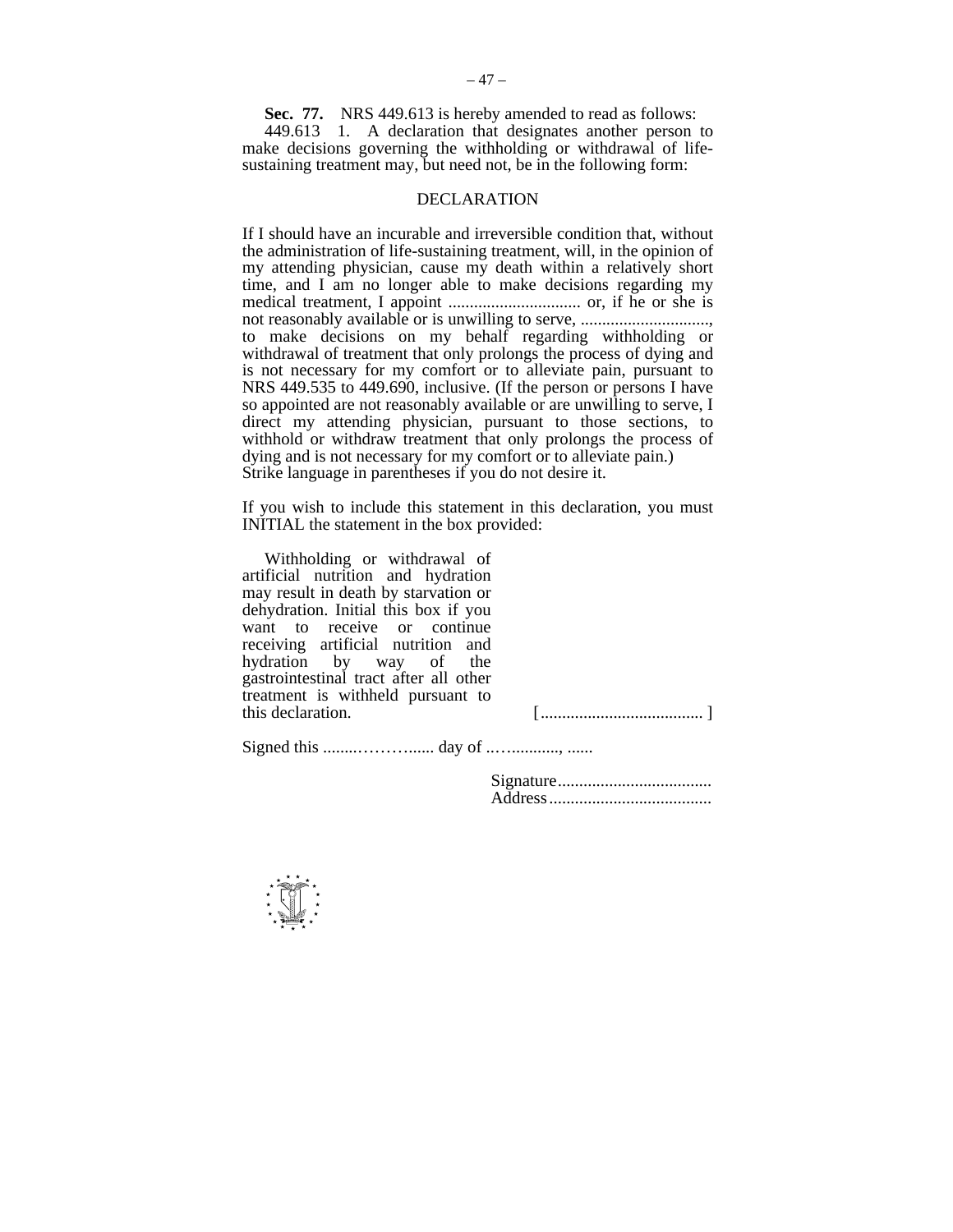The declarant voluntarily signed this writing in my presence.

| $\lambda$ 11 |
|--------------|

Name and address of each designee.

 2. The designation of an **[**attorney-in-fact**]** *agent* pursuant to **[**NRS 111.460 or 449.800 to 449.860, inclusive,**]** *sections 2 to 75, inclusive, of this act,* or the judicial appointment of a guardian, who is authorized to make decisions regarding the withholding or withdrawal of life-sustaining treatment, constitutes for the purpose of NRS 449.535 to 449.690, inclusive, a declaration designating another person to act for the declarant pursuant to subsection 1.

 **Sec. 78.** NRS 449.905 is hereby amended to read as follows:

 449.905 "Advance directive" means an advance directive for health care. The term includes:

 1. A declaration governing the withholding or withdrawal of life-sustaining treatment as set forth in NRS 449.535 to 449.690, inclusive;

 2. A durable power of attorney for health care **[**decisions**]** as set forth in **[**NRS 449.800 to 449.860, inclusive;**]** *sections 57 to 73, inclusive, of this act;* and

3. A do-not-resuscitate order as defined in NRS 450B.420.

 **Sec. 79.** NRS 449.945 is hereby amended to read as follows:

 449.945 1. The provisions of NRS 449.900 to 449.965, inclusive, do not require a provider of health care to inquire whether a patient has an advance directive registered on the Registry or to access the Registry to determine the terms of the advance directive.

 2. A provider of health care who relies in good faith on the provisions of an advance directive retrieved from the Registry is immune from criminal and civil liability as set forth in:

 (a) NRS 449.630, if the advance directive is a declaration governing the withholding or withdrawal of life-sustaining treatment executed pursuant to NRS 449.535 to 449.690, inclusive, or a durable power of attorney for health care **[**decisions**]** executed

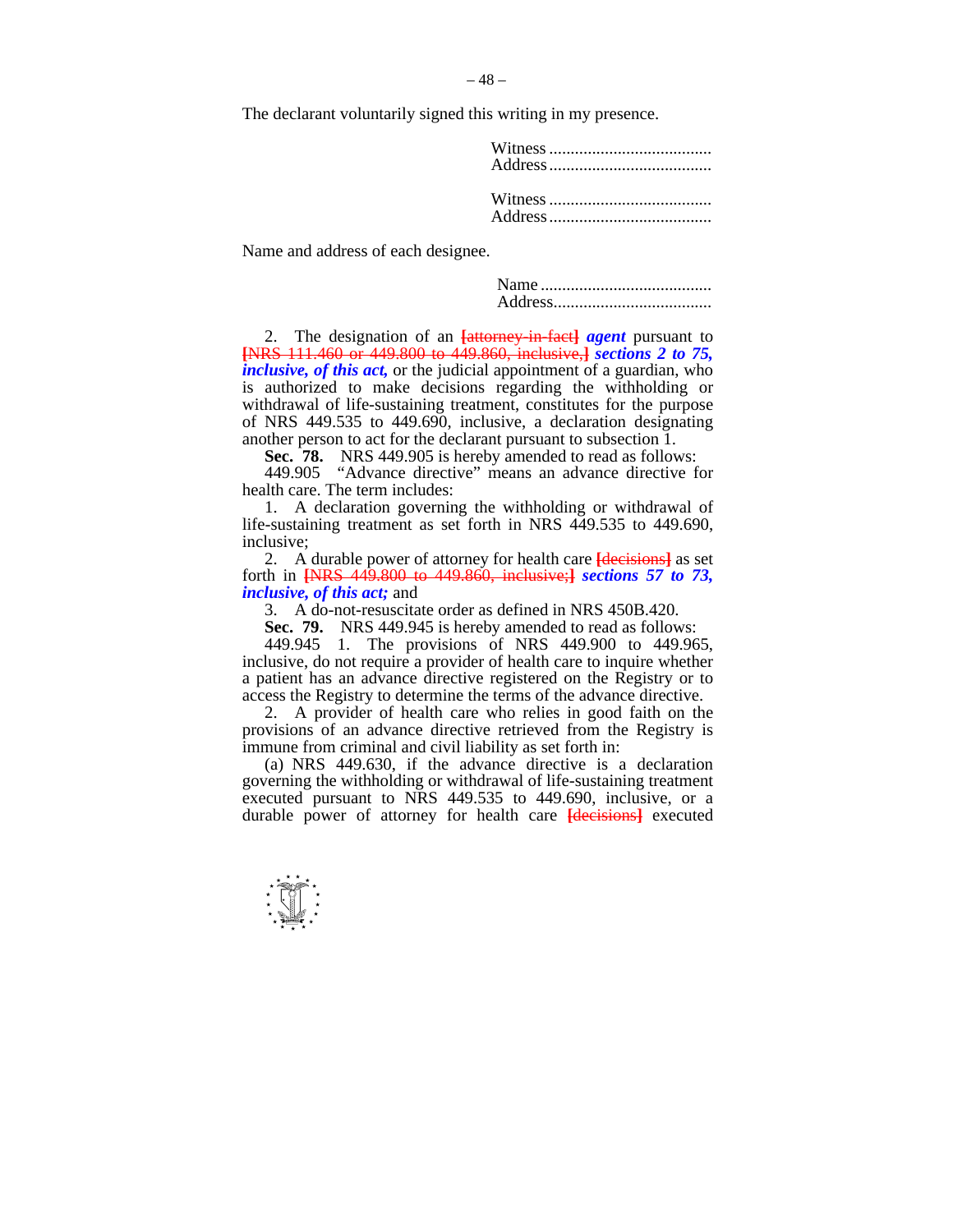pursuant to **[**NRS 449.800 to 449.860, inclusive;**]** *sections 57 to 73, inclusive, of this act;* or

 (b) NRS 450B.540, if the advance directive is a do-notresuscitate order as defined in NRS 450B.420.

 **Sec. 80.** NRS 450B.440 is hereby amended to read as follows:

 450B.440 "Health care facility" has the meaning ascribed to it in **[**NRS 449.800.**]** *section 61 of this act.* 

**Sec. 81.** NRS 450B.520 is hereby amended to read as follows: 450B.520 Except as otherwise provided in NRS 450B.525:

 1. A qualified patient may apply to the health authority for a do-not-resuscitate identification by submitting an application on a form provided by the health authority. To obtain a do-not-resuscitate identification, the patient must comply with the requirements prescribed by the board and sign a form which states that he has informed each member of his family within the first degree of consanguinity or affinity, whose whereabouts are known to him, or if no such members are living, his legal guardian, if any, or if he has no such members living and has no legal guardian, his caretaker, if any, of his decision to apply for an identification.

2. An application must include, without limitation:

 (a) Certification by the patient's attending physician that the patient suffers from a terminal condition;

 (b) Certification by the patient's attending physician that the patient is capable of making an informed decision or, when he was capable of making an informed decision:

(1) He executed:

 (I) A written directive that life-resuscitating treatment be withheld under certain circumstances; or

 (II) A durable power of attorney for health care **[**decisions**]** pursuant to **[**NRS 449.800 to 449.860, inclusive;**]** *sections 57 to 73, inclusive, of this act;* or

 (2) He was issued a do-not-resuscitate order pursuant to NRS 450B.510;

 (c) A statement that the patient does not wish that liferesuscitating treatment be undertaken in the event of a cardiac or respiratory arrest;

 (d) The name, signature and telephone number of the patient's attending physician; and

 (e) The name and signature of the patient or the **[**attorney-in-fact **or** agent who is authorized to make health care decisions on the patient's behalf pursuant to a durable power of attorney for health care decisions.

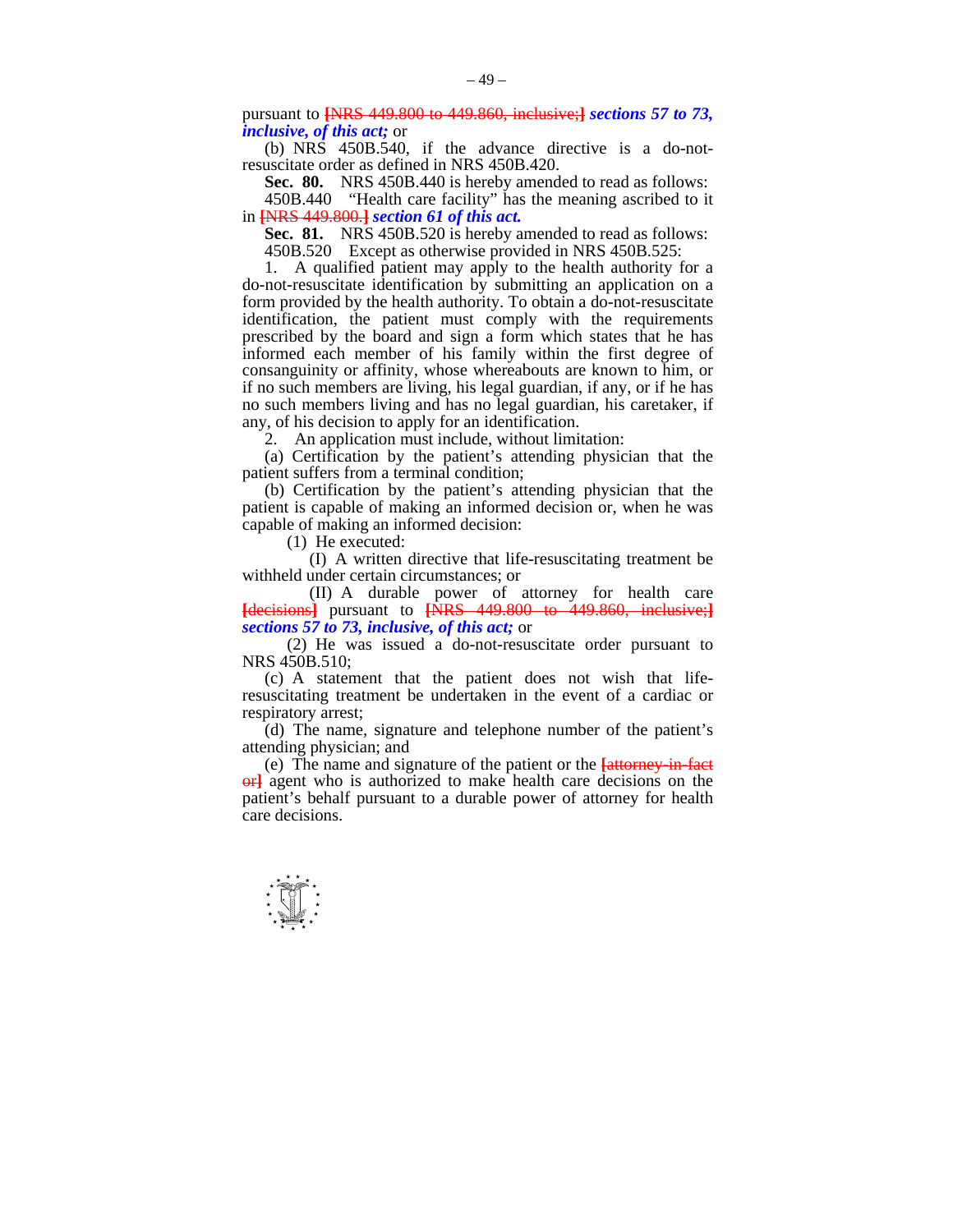**Sec. 82.** NRS 451.595 is hereby amended to read as follows:

451.595 1. As used in this section:

 (a) "Advance health-care directive" means a power of attorney for health care or other record signed by a prospective donor, or executed in the manner set forth in **[**NRS 449.840,**]** *section 66 of this act,* containing the prospective donor's direction concerning a health-care decision for the prospective donor.

 (b) "Declaration" means a record signed by a prospective donor, or executed as set forth in NRS 449.600, specifying the circumstances under which life-sustaining treatment may be withheld or withdrawn from the prospective donor.

 (c) "Health-care decision" means any decision made regarding the health care of the prospective donor.

 2. If a prospective donor has a declaration or advance healthcare directive and the terms of the declaration or advance healthcare directive and the express or implied terms of the potential anatomical gift are in conflict concerning the administration of measures necessary to ensure the medical suitability of a part for transplantation or therapy:

 (a) The attending physician of the prospective donor shall confer with the prospective donor to resolve the conflict or, if the prospective donor is incapable of resolving the conflict, with:

 (1) An agent acting under the declaration or advance healthcare directive of the prospective donor; or

 (2) If an agent is not named in the declaration or advance health-care directive or the agent is not reasonably available, any other person authorized by law, other than by a provision of NRS 451.500 to 451.598, inclusive, to make a health-care decision for the prospective donor.

 (b) The conflict must be resolved as expeditiously as practicable.

 (c) Information relevant to the resolution of the conflict may be obtained from the appropriate procurement organization and any other person authorized to make an anatomical gift of the prospective donor's body or part under NRS 451.556.

 (d) Before the resolution of the conflict, measures necessary to ensure the medical suitability of the part may not be withheld or withdrawn from the prospective donor, if withholding or withdrawing the measures is not medically contraindicated for the appropriate treatment of the prospective donor at the end of his life.

**Sec. 83.** NRS 457.020 is hereby amended to read as follows: 457.020 As used in this chapter, unless the context required

As used in this chapter, unless the context requires otherwise:

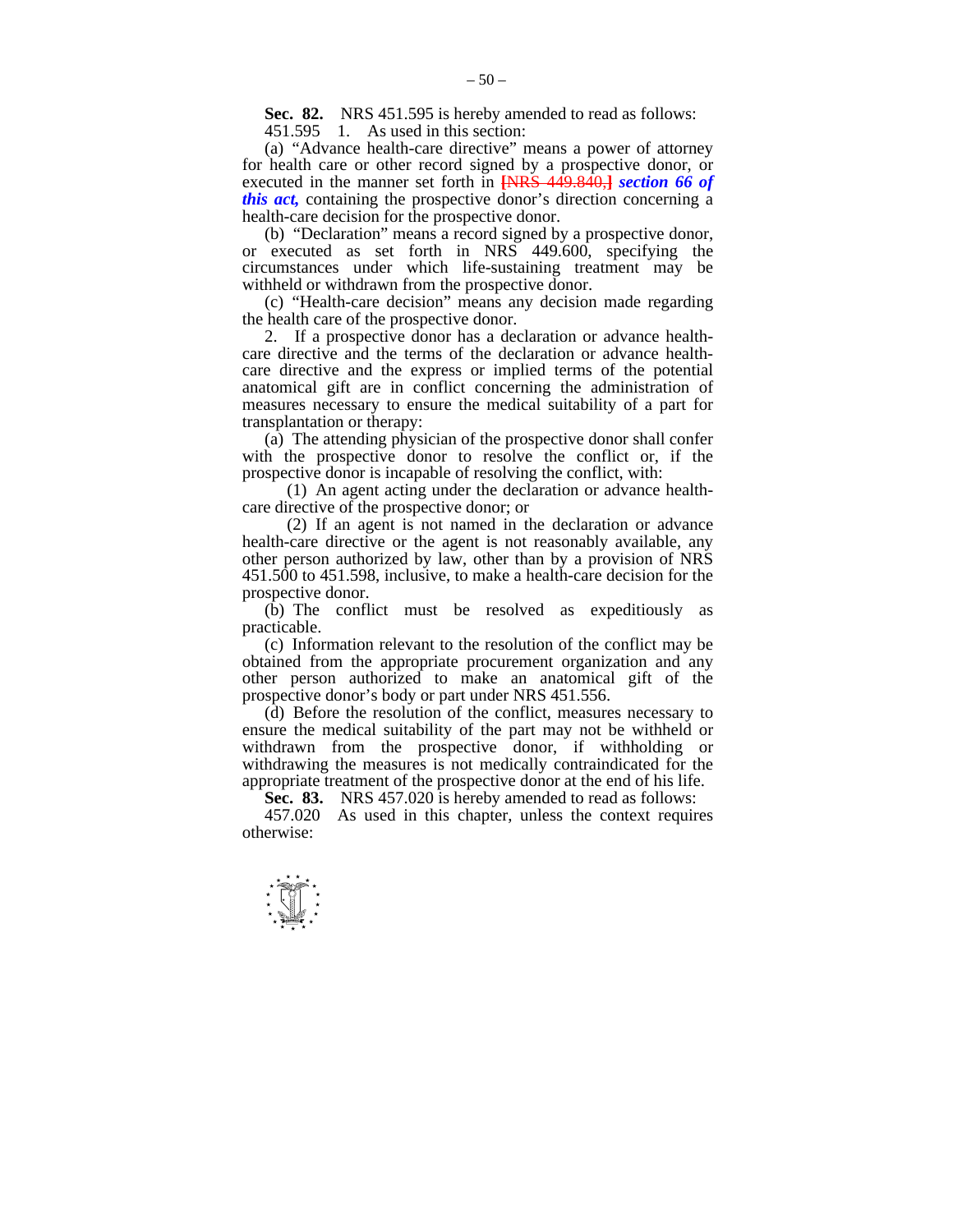1. "Cancer" means all malignant neoplasms, regardless of the tissue of origin, including malignant lymphoma and leukemia.

 2. "Health care facility" has the meaning ascribed to it in **[**NRS 449.800**]** *section 61 of this act* and also includes freestanding facilities for plastic reconstructive, oral and maxillofacial surgery.

 3. "Health Division" means the Health Division of the Department of Health and Human Services.

**Sec. 84.** NRS 631.313 is hereby amended to read as follows:

 631.313 1. A licensed dentist may assign to a person in his employ who is a dental hygienist, dental assistant or other person directly or indirectly involved in the provision of dental care only such intraoral tasks as may be permitted by a regulation of the Board or by the provisions of this chapter.

2. The performance of these tasks must be:

 (a) If performed by a dental assistant or a person, other than a dental hygienist, who is directly or indirectly involved in the provision of dental care, under the supervision of the licensed dentist who made the assignment.

 (b) If performed by a dental hygienist, authorized by the licensed dentist of the patient for whom the tasks will be performed, except as otherwise provided in NRS 631.287.

3. No such assignment is permitted that requires:

 (a) The diagnosis, treatment planning, prescribing of drugs or medicaments, or authorizing the use of restorative, prosthodontic or orthodontic appliances.

 (b) Surgery on hard or soft tissues within the oral cavity or any other intraoral procedure that may contribute to or result in an irremediable alteration of the oral anatomy.

 (c) The administration of general anesthesia, conscious sedation or deep sedation except as otherwise authorized by regulations adopted by the Board.

 (d) The performance of a task outside the authorized scope of practice of the employee who is being assigned the task.

 4. A dental hygienist may, pursuant to regulations adopted by the Board, administer local anesthesia or nitrous oxide in a health care facility, as defined in **[**NRS 449.800,**]** *section 61 of this act,* if:

 (a) He is so authorized by the licensed dentist of the patient to whom the local anesthesia or nitrous oxide is administered; and

 (b) The health care facility has licensed medical personnel and necessary emergency supplies and equipment available when the local anesthesia or nitrous oxide is administered.